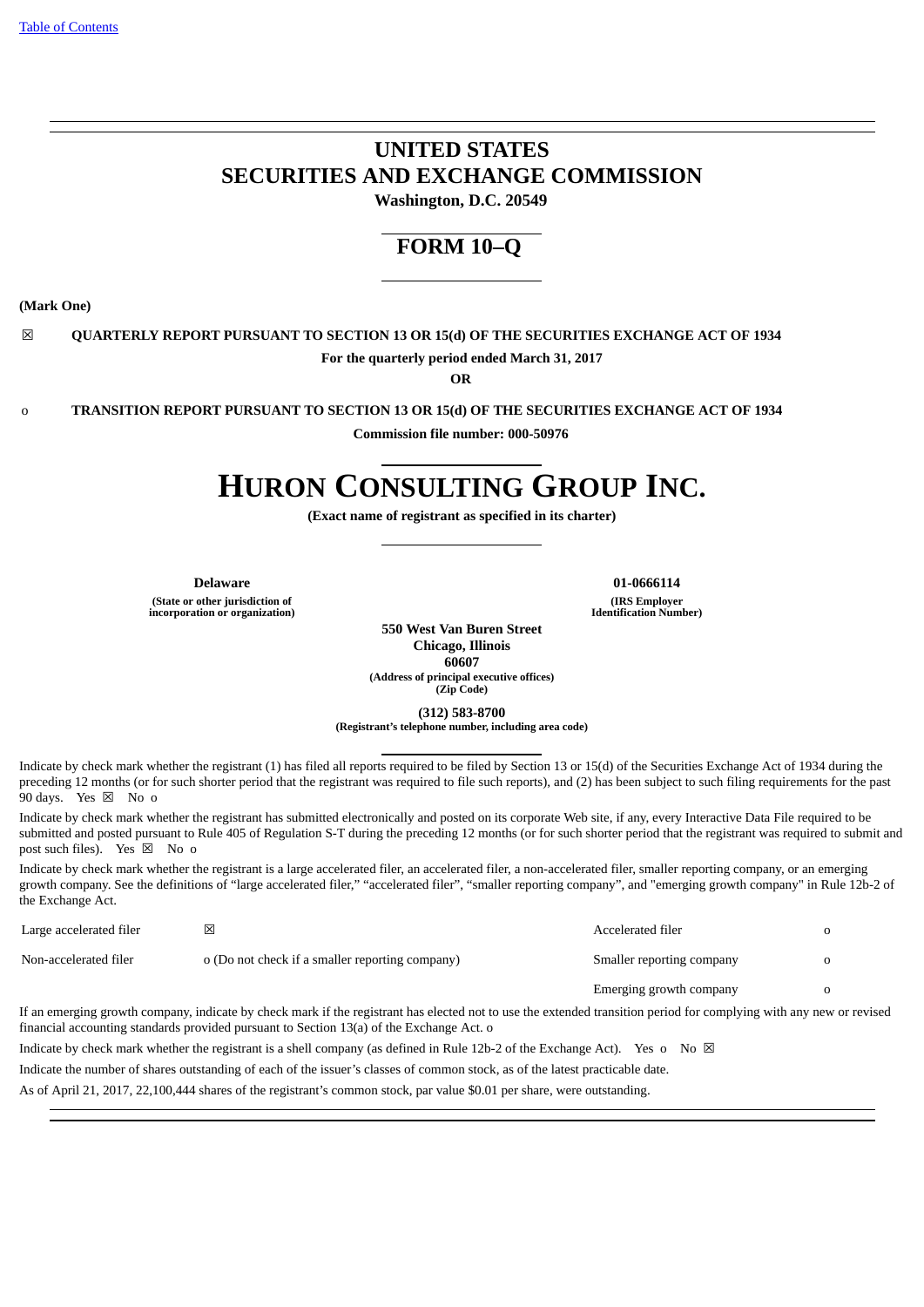# <span id="page-1-0"></span>**Huron Consulting Group Inc.**

# **HURON CONSULTING GROUP INC.**

# **INDEX**

**Page**

|           | <b>Part I – Financial Information</b>                                                        |                  |
|-----------|----------------------------------------------------------------------------------------------|------------------|
| Item 1.   | <b>Consolidated Financial Statements (Unaudited)</b>                                         |                  |
|           | <b>Consolidated Balance Sheets</b>                                                           | $\overline{1}$   |
|           | <b>Consolidated Statements of Earnings and Other Comprehensive Income</b>                    | $\overline{2}$   |
|           | <b>Consolidated Statement of Stockholders' Equity</b>                                        | $\overline{3}$   |
|           | <b>Consolidated Statements of Cash Flows</b>                                                 | $\overline{4}$   |
|           | <b>Notes to Consolidated Financial Statements</b>                                            | $\overline{5}$   |
| Item 2.   | <b>Management's Discussion and Analysis of Financial Condition and Results of Operations</b> | 23               |
| Item 3.   | Quantitative and Qualitative Disclosures About Market Risk                                   | 39               |
| Item 4.   | <b>Controls and Procedures</b>                                                               | 40               |
|           | <b>Part II – Other Information</b>                                                           |                  |
| Item 1.   | <b>Legal Proceedings</b>                                                                     | $\underline{40}$ |
| Item 1A.  | <b>Risk Factors</b>                                                                          | 40               |
| Item 2.   | <b>Unregistered Sales of Equity Securities and Use of Proceeds</b>                           | 41               |
| Item 3.   | Defaults Upon Senior Securities                                                              | 41               |
| Item 4.   | <b>Mine Safety Disclosures</b>                                                               | 41               |
| Item 5.   | <b>Other Information</b>                                                                     | 41               |
| Item 6.   | <b>Exhibits</b>                                                                              | 42               |
| Signature |                                                                                              | <u>43</u>        |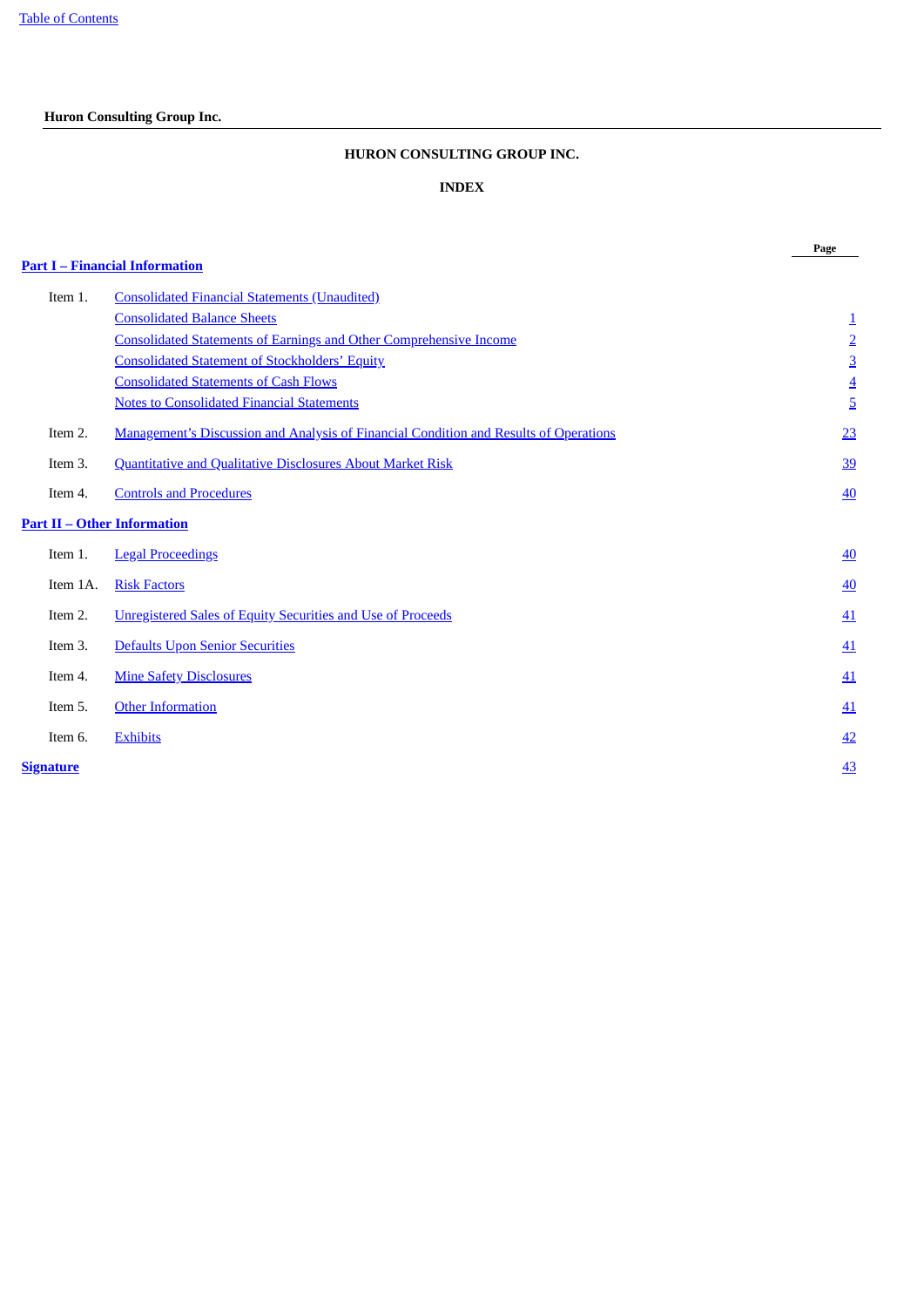# **PART I - FINANCIAL INFORMATION ITEM 1. CONSOLIDATED FINANCIAL STATEMENTS**

# **HURON CONSULTING GROUP INC. CONSOLIDATED BALANCE SHEETS (In thousands, except share and per share amounts) (Unaudited)**

<span id="page-2-2"></span><span id="page-2-1"></span><span id="page-2-0"></span>

|                                                                                                                                                                 | March 31,<br>2017 |                | December 31,<br>2016 |  |  |
|-----------------------------------------------------------------------------------------------------------------------------------------------------------------|-------------------|----------------|----------------------|--|--|
| <b>Assets</b>                                                                                                                                                   |                   |                |                      |  |  |
| Current assets:                                                                                                                                                 |                   |                |                      |  |  |
| Cash and cash equivalents                                                                                                                                       | \$<br>12,667      | $\mathfrak{S}$ | 17,027               |  |  |
| Receivables from clients, net                                                                                                                                   | 96,262            |                | 94,246               |  |  |
| Unbilled services, net                                                                                                                                          | 67,540            |                | 51,290               |  |  |
| Income tax receivable                                                                                                                                           | 5,626             |                | 4,211                |  |  |
| Prepaid expenses and other current assets                                                                                                                       | 14,690            |                | 13,308               |  |  |
| Total current assets                                                                                                                                            | 196,785           |                | 180,082              |  |  |
| Property and equipment, net                                                                                                                                     | 36,067            |                | 32,434               |  |  |
| Long-term investment                                                                                                                                            | 37,569            |                | 34,675               |  |  |
| Other non-current assets                                                                                                                                        | 26,652            |                | 24,814               |  |  |
| Intangible assets, net                                                                                                                                          | 97,469            |                | 81,348               |  |  |
| Goodwill                                                                                                                                                        | 897,752           |                | 799,862              |  |  |
| <b>Total assets</b>                                                                                                                                             | \$<br>1,292,294   | \$             | 1,153,215            |  |  |
| Liabilities and stockholders' equity                                                                                                                            |                   |                |                      |  |  |
| Current liabilities:                                                                                                                                            |                   |                |                      |  |  |
| Accounts payable                                                                                                                                                | \$<br>9,426       | \$             | 7,273                |  |  |
| Accrued expenses                                                                                                                                                | 24,342            |                | 19,788               |  |  |
| Accrued payroll and related benefits                                                                                                                            | 39,988            |                | 82,669               |  |  |
| Accrued contingent consideration for business acquisitions                                                                                                      | 8,263             |                | 1,985                |  |  |
| Deferred revenues                                                                                                                                               | 24,005            |                | 24,053               |  |  |
| Total current liabilities                                                                                                                                       | 106,024           |                | 135,768              |  |  |
| Non-current liabilities:                                                                                                                                        |                   |                |                      |  |  |
| Deferred compensation and other liabilities                                                                                                                     | 25,379            |                | 24,171               |  |  |
| Accrued contingent consideration for business acquisitions, net of current portion                                                                              | 15,101            |                | 6,842                |  |  |
| Long-term debt                                                                                                                                                  | 422,297           |                | 292,065              |  |  |
| Deferred lease incentives                                                                                                                                       | 12,477            |                | 10,703               |  |  |
| Deferred income taxes, net                                                                                                                                      | 45,359            |                | 35,633               |  |  |
| Total non-current liabilities                                                                                                                                   | 520,613           |                | 369,414              |  |  |
| <b>Commitments and contingencies</b>                                                                                                                            |                   |                |                      |  |  |
| <b>Stockholders' equity</b>                                                                                                                                     |                   |                |                      |  |  |
| Common stock; \$0.01 par value; 500,000,000 shares authorized; 24,487,820 and 24,126,118 shares issued at<br>March 31, 2017 and December 31, 2016, respectively | 240               |                | 235                  |  |  |
| Treasury stock, at cost, 2,364,699 and 2,408,343 shares at March 31, 2017 and December 31, 2016, respectively                                                   | (117, 813)        |                | (113, 195)           |  |  |
| Additional paid-in capital                                                                                                                                      | 421,023           |                | 405,895              |  |  |
| Retained earnings                                                                                                                                               | 356,346           |                | 351,483              |  |  |
| Accumulated other comprehensive income                                                                                                                          | 5,861             |                | 3,615                |  |  |
| Total stockholders' equity                                                                                                                                      | 665,657           |                | 648,033              |  |  |
| Total liabilities and stockholders' equity                                                                                                                      | \$<br>1,292,294   | \$             | 1,153,215            |  |  |

*The accompanying notes are an integral part of the consolidated financial statements.*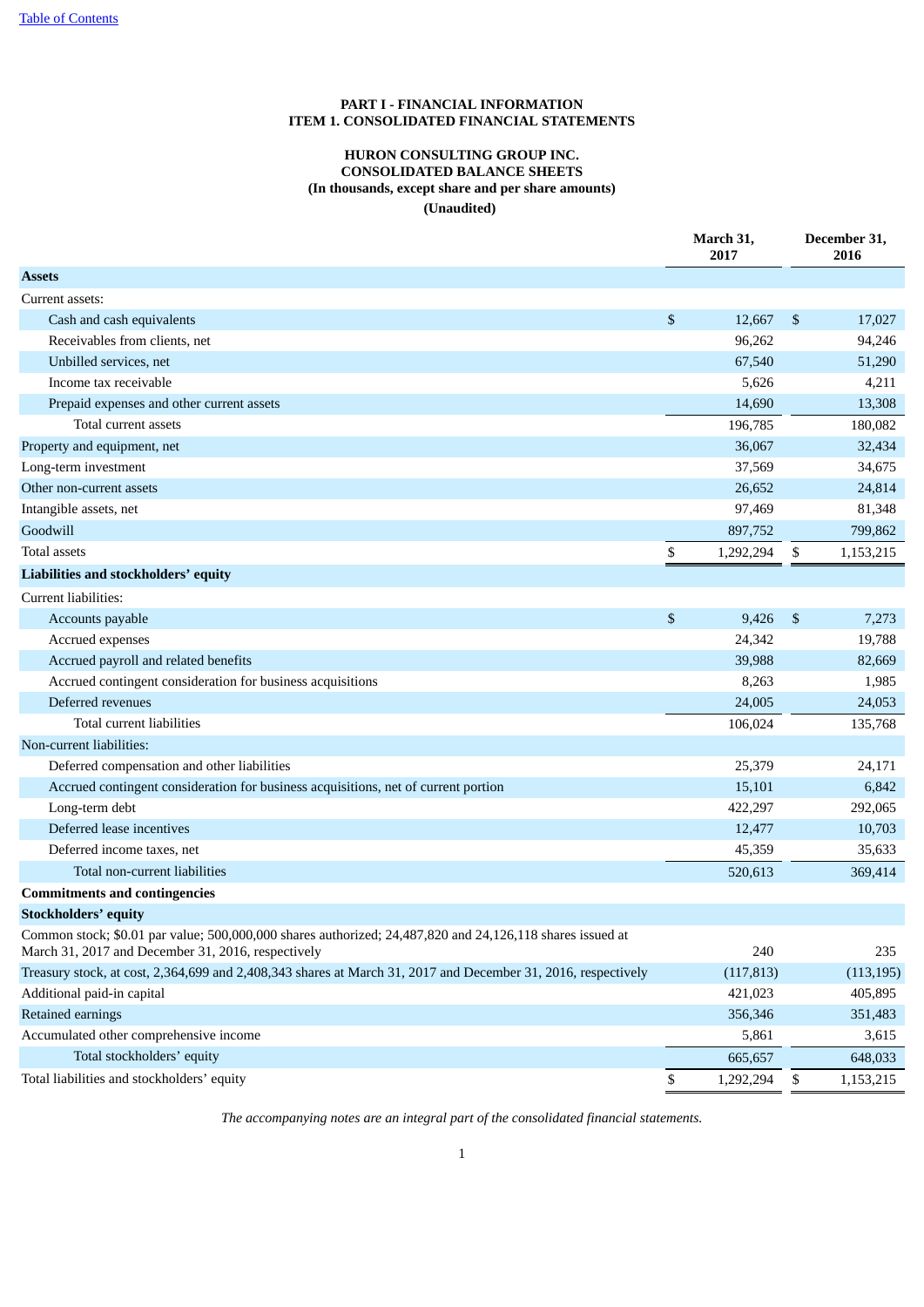# <span id="page-3-0"></span>**HURON CONSULTING GROUP INC. CONSOLIDATED STATEMENTS OF EARNINGS AND OTHER COMPREHENSIVE INCOME (In thousands, except per share amounts) (Unaudited)**

|                                                                                                                     |    | <b>Three Months Ended</b> |    |         |
|---------------------------------------------------------------------------------------------------------------------|----|---------------------------|----|---------|
|                                                                                                                     |    | 2017                      |    | 2016    |
| <b>Revenues and reimbursable expenses:</b>                                                                          |    |                           |    |         |
| Revenues                                                                                                            | \$ | 188,849                   | S  | 180,489 |
| Reimbursable expenses                                                                                               |    | 16,950                    |    | 16,561  |
| Total revenues and reimbursable expenses                                                                            |    | 205,799                   |    | 197,050 |
| Direct costs and reimbursable expenses (exclusive of depreciation and amortization shown in operating<br>expenses): |    |                           |    |         |
| Direct costs                                                                                                        |    | 115,741                   |    | 111,857 |
| Amortization of intangible assets and software development costs                                                    |    | 2,986                     |    | 3,386   |
| Reimbursable expenses                                                                                               |    | 16,869                    |    | 16,627  |
| Total direct costs and reimbursable expenses                                                                        |    | 135,596                   |    | 131,870 |
| <b>Operating expenses:</b>                                                                                          |    |                           |    |         |
| Selling, general and administrative expenses                                                                        |    | 46,856                    |    | 42,057  |
| Restructuring charges                                                                                               |    | 279                       |    | 1,333   |
| Depreciation and amortization                                                                                       |    | 8,919                     |    | 7,414   |
| Total operating expenses                                                                                            |    | 56,054                    |    | 50,804  |
| Operating income                                                                                                    |    | 14,149                    |    | 14,376  |
| Other income (expense), net:                                                                                        |    |                           |    |         |
| Interest expense, net of interest income                                                                            |    | (4,004)                   |    | (3,971) |
| Other income, net                                                                                                   |    | 758                       |    | 471     |
| Total other expense, net                                                                                            |    | (3,246)                   |    | (3,500) |
| Income from continuing operations before income tax expense                                                         |    | 10,903                    |    | 10,876  |
| Income tax expense                                                                                                  |    | 5,748                     |    | 4,010   |
| Net income from continuing operations                                                                               |    | 5,155                     |    | 6,866   |
| Income (loss) from discontinued operations, net of tax                                                              |    | 143                       |    | (864)   |
| Net income                                                                                                          | \$ | 5,298                     | \$ | 6,002   |
| Net earnings per basic share:                                                                                       |    |                           |    |         |
| Net income from continuing operations                                                                               | \$ | 0.24                      | \$ | 0.33    |
| Income (loss) from discontinued operations, net of tax                                                              |    | 0.01                      |    | (0.05)  |
| Net income                                                                                                          | \$ | 0.25                      | \$ | 0.28    |
| Net earnings per diluted share:                                                                                     |    |                           |    |         |
| Net income from continuing operations                                                                               | \$ | 0.24                      | \$ | 0.32    |
| Income (loss) from discontinued operations, net of tax                                                              |    | 0.01                      |    | (0.04)  |
| Net income                                                                                                          | \$ | 0.25                      | \$ | 0.28    |
| Weighted average shares used in calculating earnings per share:                                                     |    |                           |    |         |
| <b>Basic</b>                                                                                                        |    | 21,239                    |    | 21,114  |
| Diluted                                                                                                             |    | 21,474                    |    | 21,460  |
| <b>Comprehensive income:</b>                                                                                        |    |                           |    |         |
| Net income                                                                                                          | \$ | 5,298                     | \$ | 6,002   |
| Foreign currency translation adjustments, net of tax                                                                |    | 424                       |    | 21      |
| Unrealized gain on investment, net of tax                                                                           |    | 1,777                     |    | 1,472   |
| Unrealized gain (loss) on cash flow hedging instruments, net of tax                                                 |    | 45                        |    | (114)   |
| Other comprehensive income                                                                                          |    | 2,246                     |    | 1,379   |
| Comprehensive income                                                                                                | \$ | 7,544                     | \$ | 7,381   |
|                                                                                                                     |    |                           |    |         |

*The accompanying notes are an integral part of the consolidated financial statements.*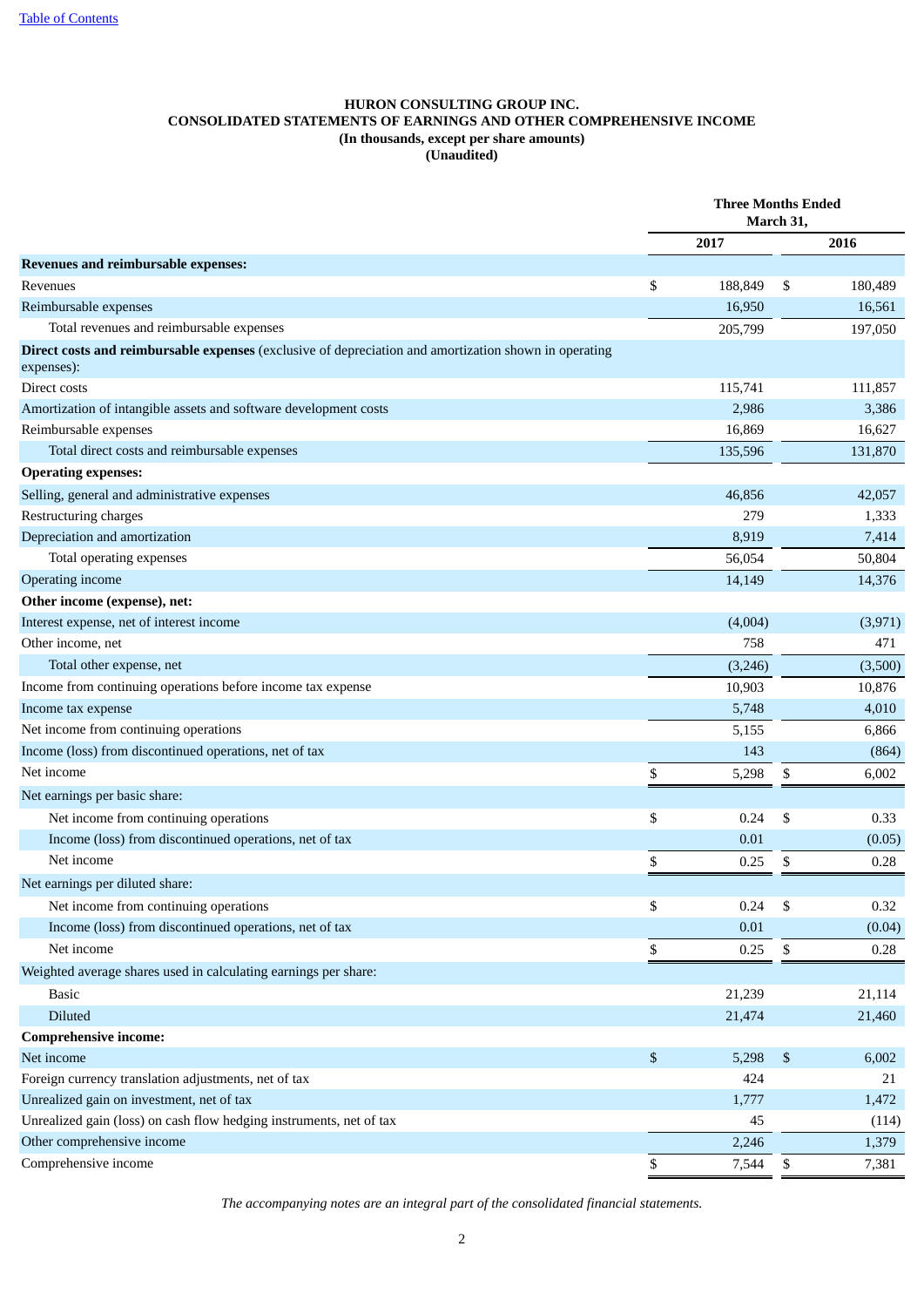# **HURON CONSULTING GROUP INC. CONSOLIDATED STATEMENT OF STOCKHOLDERS' EQUITY (In thousands, except share amounts) (Unaudited)**

<span id="page-4-0"></span>

|                                                              | <b>Common Stock</b> |          | <b>Treasury Stock</b> |               |  | Additional    |              |                    |    |                             | Accumulated Other |       |    |         |  |                         |  |                                |
|--------------------------------------------------------------|---------------------|----------|-----------------------|---------------|--|---------------|--------------|--------------------|----|-----------------------------|-------------------|-------|----|---------|--|-------------------------|--|--------------------------------|
|                                                              | <b>Shares</b>       |          | Amount                | <b>Shares</b> |  | <b>Amount</b> |              | Paid-In<br>Capital |    | Retained<br><b>Earnings</b> |                   |       |    |         |  | Comprehensive<br>Income |  | Stockholders'<br><b>Equity</b> |
| <b>Balance at December 31, 2016</b>                          | 23,478,016          | <b>S</b> | 235                   | (2,420,913)   |  | (113, 195)    | .S           | 405,895            | Æ, | 351,483                     | -S                | 3,615 | -S | 648,033 |  |                         |  |                                |
| Comprehensive income                                         |                     |          |                       |               |  |               |              |                    |    | 5,298                       |                   | 2,246 |    | 7,544   |  |                         |  |                                |
| Issuance of common stock in connection<br>with:              |                     |          |                       |               |  |               |              |                    |    |                             |                   |       |    |         |  |                         |  |                                |
| Restricted stock awards, net of<br>cancellations             | 284,707             |          | 3                     | (5,780)       |  | (437)         |              | 434                |    |                             |                   |       |    |         |  |                         |  |                                |
| <b>Business acquisition</b>                                  | 221,558             |          | $\overline{2}$        |               |  |               |              | 9,558              |    |                             |                   |       |    | 9,560   |  |                         |  |                                |
| Share-based compensation                                     |                     |          |                       |               |  |               |              | 4,701              |    |                             |                   |       |    | 4,701   |  |                         |  |                                |
| Shares redeemed for employee tax<br>withholdings             |                     |          |                       | (95, 565)     |  | (4,181)       |              |                    |    |                             |                   |       |    | (4,181) |  |                         |  |                                |
| Cumulative-effect adjustment from<br>adoption of ASU 2016-09 |                     |          |                       |               |  |               |              | 435                |    | (435)                       |                   |       |    |         |  |                         |  |                                |
| Balance at March 31, 2017                                    | 23,984,281          |          | 240                   | (2,522,258)   |  | (117, 813)    | $\mathbf{a}$ | 421,023            |    | 356,346                     | -8                | 5,861 |    | 665,657 |  |                         |  |                                |

*The accompanying notes are an integral part of the consolidated financial statements.*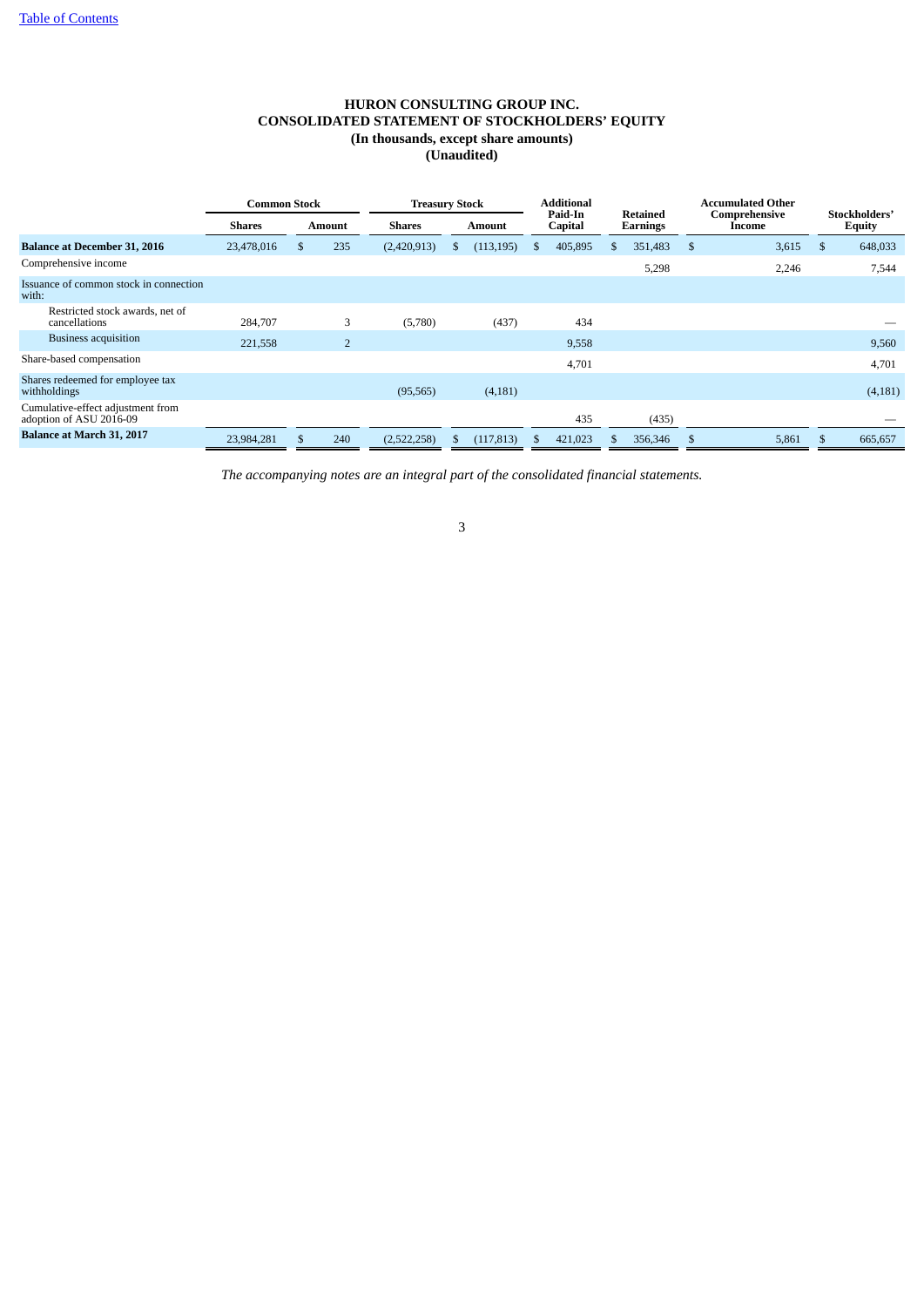# **HURON CONSULTING GROUP INC. CONSOLIDATED STATEMENTS OF CASH FLOWS (In thousands) (Unaudited)**

<span id="page-5-0"></span>

|                                                                                       |              | <b>Three Months Ended</b><br>March 31, |           |  |
|---------------------------------------------------------------------------------------|--------------|----------------------------------------|-----------|--|
|                                                                                       | 2017         |                                        | 2016      |  |
| <b>Cash flows from operating activities:</b>                                          |              |                                        |           |  |
| Net income                                                                            | \$<br>5,298  | \$                                     | 6,002     |  |
| Adjustments to reconcile net income to net cash used in operating activities:         |              |                                        |           |  |
| Depreciation and amortization                                                         | 11,931       |                                        | 10,799    |  |
| Share-based compensation                                                              | 3,939        |                                        | 5,208     |  |
| Amortization of debt discount and issuance costs                                      | 2,482        |                                        | 2,367     |  |
| Allowances for doubtful accounts and unbilled services                                | 1,346        |                                        | 2,418     |  |
| Deferred income taxes                                                                 | 7,316        |                                        | 7,191     |  |
| Changes in operating assets and liabilities, net of acquisitions:                     |              |                                        |           |  |
| (Increase) decrease in receivables from clients                                       | 6,663        |                                        | 14,834    |  |
| (Increase) decrease in unbilled services                                              | (14, 282)    |                                        | (19, 363) |  |
| (Increase) decrease in current income tax receivable / payable, net                   | (2,026)      |                                        | (8,247)   |  |
| (Increase) decrease in other assets                                                   | (828)        |                                        | 10,983    |  |
| Increase (decrease) in accounts payable and accrued liabilities                       | 4,701        |                                        | (3,960)   |  |
| Increase (decrease) in accrued payroll and related benefits                           | (43, 317)    |                                        | (37, 451) |  |
| Increase (decrease) in deferred revenues                                              | (1,615)      |                                        | 198       |  |
| Net cash used in operating activities                                                 | (18, 392)    |                                        | (9,021)   |  |
| <b>Cash flows from investing activities:</b>                                          |              |                                        |           |  |
| Purchases of property and equipment, net                                              | (6,503)      |                                        | (1,980)   |  |
| Investment in life insurance policies                                                 | (133)        |                                        | (866)     |  |
| Purchases of businesses, net of cash acquired                                         | (101, 817)   |                                        | (14,000)  |  |
| Capitalization of internally developed software costs                                 | (265)        |                                        | (252)     |  |
| Proceeds from note receivable                                                         | 177          |                                        |           |  |
| Net cash used in investing activities                                                 | (108, 541)   |                                        | (17,098)  |  |
| <b>Cash flows from financing activities:</b>                                          |              |                                        |           |  |
| Proceeds from exercise of stock options                                               |              |                                        | 123       |  |
| Shares redeemed for employee tax withholdings                                         | (4,181)      |                                        | (4,377)   |  |
| Share repurchases                                                                     |              |                                        | (55,265)  |  |
| Proceeds from borrowings under credit facility                                        | 179,000      |                                        | 70,500    |  |
| Repayments on credit facility                                                         | (51,000)     |                                        | (30,000)  |  |
| Payments for debt issuance costs                                                      | (395)        |                                        |           |  |
| Payment of contingent consideration liabilities                                       | (873)        |                                        |           |  |
| Net cash provided by (used in) financing activities                                   | 122,551      |                                        | (19,019)  |  |
| Effect of exchange rate changes on cash                                               | 22           |                                        | 158       |  |
| Net decrease in cash and cash equivalents                                             | (4,360)      |                                        | (44,980)  |  |
| Cash and cash equivalents at beginning of the period                                  | 17,027       |                                        | 58,437    |  |
| Cash and cash equivalents at end of the period                                        | \$<br>12,667 | \$                                     | 13,457    |  |
| Supplemental disclosure of cash flow information:                                     |              |                                        |           |  |
| Non-cash investing and financing activities:                                          |              |                                        |           |  |
| Property and equipment expenditures included in accounts payable and accrued expenses | \$<br>4,130  | \$                                     | 1,461     |  |
| Contingent consideration related to business acquisitions                             | \$<br>15,489 | \$                                     | 6,500     |  |
| Common stock issued related to business acquisition                                   | \$<br>9,560  | \$                                     |           |  |
|                                                                                       |              |                                        |           |  |

*The accompanying notes are an integral part of the consolidated financial statements.*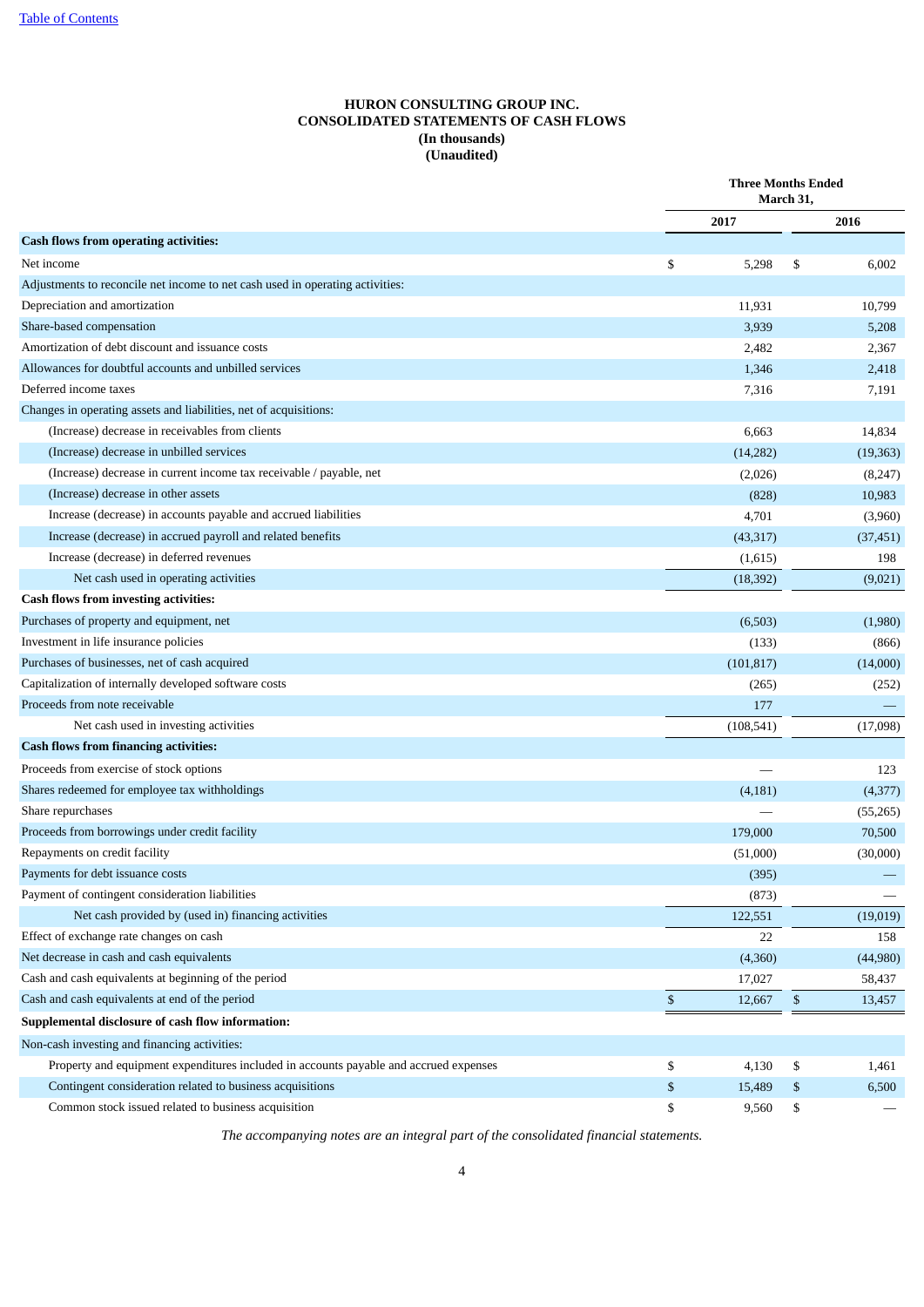## <span id="page-6-0"></span>**1. Description of Business**

Huron is a global professional services firm committed to achieving sustainable results in partnership with its clients. We bring depth of expertise in strategy, technology, operations, advisory services, and analytics to drive lasting and measurable results in the healthcare, higher education, life sciences and commercial sectors. Through focus, passion, and collaboration, we provide guidance to support organizations as they contend with the change transforming their industries and businesses.

# **2. Basis of Presentation**

The accompanying unaudited consolidated financial statements reflect the financial position, results of operations, and cash flows as of and for the three months ended March 31, 2017 and 2016. These financial statements have been prepared in accordance with the rules and regulations of the U.S. Securities and Exchange Commission ("SEC") for Quarterly Reports on Form 10-Q. Accordingly, these financial statements do not include all of the information and note disclosures required by accounting principles generally accepted in the United States of America ("GAAP") for annual financial statements. In the opinion of management, these financial statements reflect all adjustments of a normal, recurring nature necessary for the fair statement of our financial position, results of operations, and cash flows for the interim periods presented in conformity with GAAP. These financial statements should be read in conjunction with our consolidated financial statements and notes thereto for the year ended December 31, 2016 included in our Annual Report on Form 10-K. Our results for any interim period are not necessarily indicative of results for a full year or any other interim period.

#### **3. New Accounting Pronouncements**

#### *Recently Adopted*

In March 2016, the Financial Accounting Standards Board ("FASB") issued Accounting Standards Update ("ASU") 2016-09, *Improvements to Employee Share-Based Payment Accounting*. ASU 2016-09 simplifies several aspects of the accounting for share-based payment transactions, including the accounting for income taxes, classification of excess tax benefits on the statement of cash flows, and forfeitures. We adopted this guidance in the first quarter of 2017, at which time we began recognizing excess tax benefits and deficiencies as income tax benefit or expense in our consolidated statements of earnings on a prospective basis. During the first quarter of 2017, we recognized \$1.6 million of net excess tax deficiencies as income tax expense in our consolidated statement of earnings. Refer to Note 13 "Income Taxes" for additional information on our effective tax rate for the three months ended March 31, 2017. Additionally, upon adoption, we began classifying excess tax benefits as an operating activity on the statement of cash flows on a retrospective basis. As a result, we reclassified \$0.9 million of excess tax benefits for the first three months of 2016 from cash flows from financing activities to cash flows from operating activities on our statement of cash flows. We elected to account for share-based award forfeitures as they occur, and applied this accounting change on a modified retrospective basis as a cumulative-effect adjustment to retained earnings of \$0.4 million.

In March 2016, the FASB issued ASU 2016-06, Derivatives and Hedaing: Contingent Put and Call Options in Debt Instruments. ASU 2016-06 clarifies that in assessing whether an embedded contingent put or call option is clearly and closely related to the debt host, an entity is required to perform only the fourstep decision sequence in ASC 815-15-25-42 (as amended by the ASU). The entity does not have to separately assess whether the event that triggers its ability to exercise the contingent option is itself indexed only to interest rates or credit risk. We adopted these amendments in the first quarter of 2017 on a modified retrospective basis. The adoption of these amendments did not have any impact on our consolidated financial statements.

#### *Not Yet Adopted*

In January 2017, the FASB issued ASU 2017-04, *Intangibles-Goodwill and Other (Topic 350): Simplifying the Test for Goodwill Impairment*. ASU 2017-04 eliminates Step 2 of the goodwill impairment test, which required us to determine the implied fair value of goodwill by allocating the reporting unit's fair value to each of its assets and liabilities as if the reporting unit was acquired in a business acquisition. Instead, the updated guidance requires an entity to perform its annual or interim goodwill impairment test by comparing the fair value of the reporting unit to its carrying value, and recognizing a non-cash impairment charge for the amount by which the carrying value exceeds the reporting unit's fair value with the loss not exceeding the total amount of goodwill allocated to that reporting unit. The updated guidance is effective for us beginning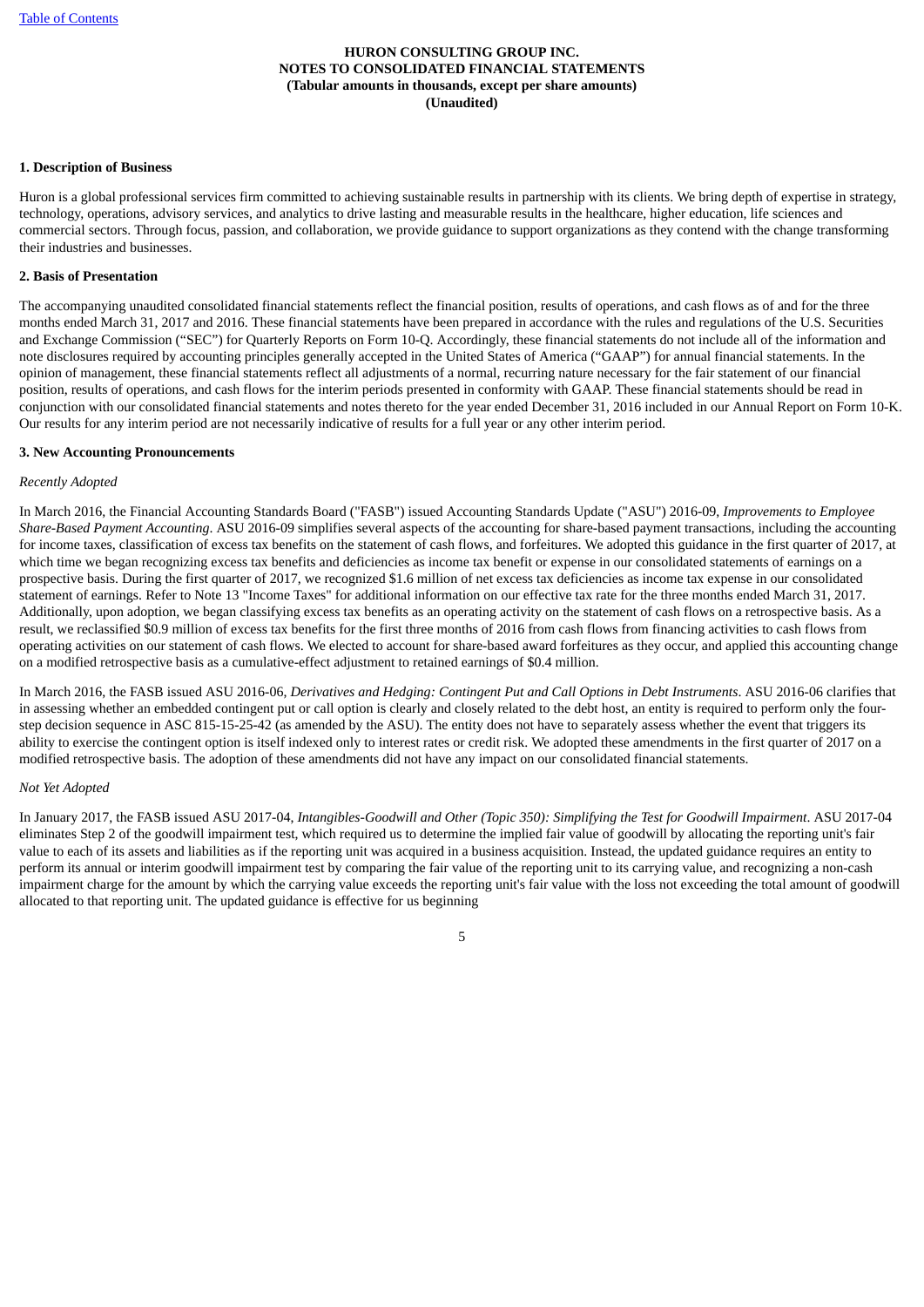January 1, 2020, with early adoption permitted, and will be applied on a prospective basis. We are currently evaluating the impact of this updated guidance on future annual or interim goodwill impairment tests performed.

In March 2016, the FASB issued ASU 2016-02, *Leases*, which supersedes ASC Topic 840, *Leases*, and sets forth the principles for the recognition, measurement, presentation, and disclosure of leases for both lessees and lessors. ASU 2016-02 requires lessees to classify leases as either finance or operating leases and to record on the balance sheet a right-of-use asset and a lease liability, equal to the present value of the remaining lease payments, for all leases with a term greater than 12 months regardless of the lease classification. The lease classification will determine whether the lease expense is recognized based on an effective interest rate method or a straight-line basis over the term of the lease. ASU 2016-02 will be effective for us beginning January 1, 2019, with early adoption permitted. Entities are required to use a modified retrospective transition method for existing leases. We are currently evaluating the potential impact this guidance will have on our consolidated financial statements.

In January 2016, the FASB issued ASU 2016-01, Financial Instruments - Overall (Subtopic 825-10): Recognition and Measurement of Financial Assets and *Financial Liabilities*. The amendments to the guidance enhance the reporting model for financial instruments, which includes amendments to address aspects of recognition, measurement, presentation, and disclosure. The updated guidance is effective for us beginning January 1, 2018. We do not expect this guidance to have a material impact on our consolidated financial statements.

In May 2014, the FASB issued ASU 2014-09, *Revenue from Contracts with Customers,* as a new Topic*,* ASC 606. The new revenue recognition standard provides a five-step analysis of transactions to determine when and how revenue is recognized. The core principle is that a company should recognize revenue to depict the transfer of promised goods or services to customers in an amount that reflects the consideration to which the entity expects to be entitled in exchange for those goods or services. In accordance with the new standard, we will adopt ASU 2014-09 on January 1, 2018. Companies may apply the new guidance using either the full retrospective transition method, which requires restating each prior period presented, or the modified retrospective transition method, under which the new guidance is applied to the current period presented in the financial statements and a cumulative-effect adjustment is recorded as of the date of adoption. We expect to apply the new guidance using the modified retrospective transition method. We are currently evaluating the potential impact this guidance will have on our consolidated financial statements; most notably the impact on our revenue recognition for performance-based fee billing arrangements. Currently, we recognize revenue under performance-based fee billing arrangements once all related performance criteria are met and the amount to be recognized is fixed or determinable. However, we anticipate that ASC 606 will require us to estimate these amounts and recognize the estimated amount over the term of the engagement. As a result, we expect to recognize revenue under performance-based fee billing arrangements earlier under ASC 606 than we do under current guidance.

# **4. Discontinued Operations**

On December 31, 2015, we sold Huron Legal to Consilio, Inc. ("Consilio"). Huron Legal provided eDiscovery services, consulting services and contract management services related to law department management, information governance and compliance, legal discovery, litigation management, and legal analytics.

The divestiture of the Huron Legal segment represented a strategic shift that had a major effect on our operations and financial results. As such, the operations of our Huron Legal segment have been classified as discontinued operations in our consolidated statements of earnings for all periods presented. As of March 31, 2017 and December 31, 2016, no assets or liabilities of the disposed business remained on our consolidated balance sheet.

For the three months ended March 31, 2017, we recognized income from discontinued operations, net of tax, of \$0.1 million, primarily related to updated lease assumptions for vacated office space directly related to the sale of the Huron Legal segment. For the three months ended March 31, 2016, we recognized a \$0.9 million loss from discontinued operations, net of tax primarily related to employee benefit obligations and legal fees directly related to the sale of the Huron Legal segment.

In connection with the sale of Huron Legal, we entered into a transition services agreement ("TSA") with Consilio, under which we provide certain postclosing services, support, and facilities to Consilio to facilitate an orderly transfer of the Huron Legal business operations. Billings under the TSA, which we do not consider to be significant, are recorded as a reduction of the costs to provide the respective service, primarily in selling, general and administrative expenses in the consolidated statements of earnings. We expect to provide services under the TSA through the third quarter of 2017 with the scope of services decreasing over the term of the agreement. Other than the TSA, we have no continuing involvement with the Huron Legal segment.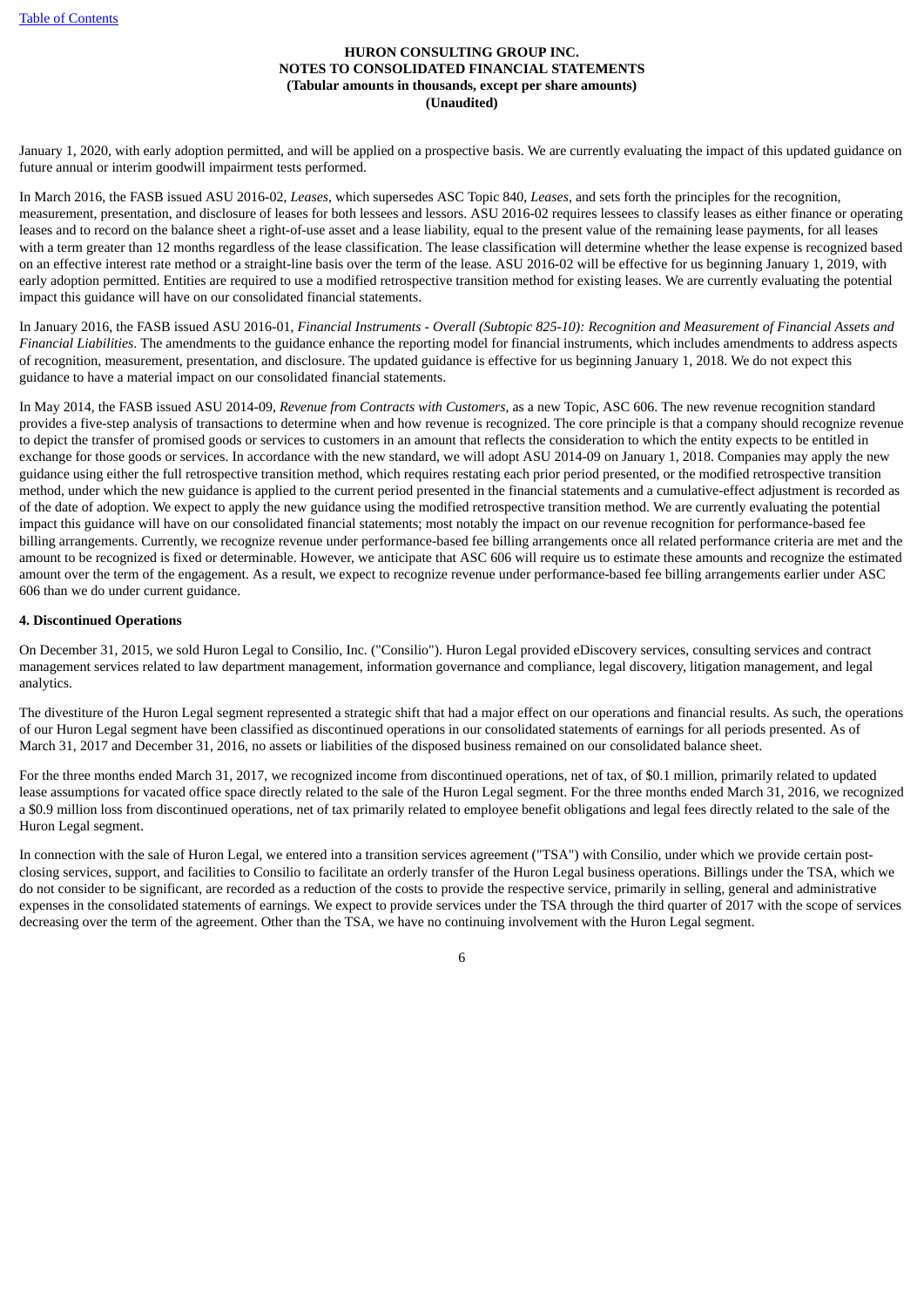# **5. Acquisitions**

## *Pope Woodhead and Associates Limited*

On January 9, 2017, we completed our acquisition of Pope Woodhead and Associates Limited ("Pope Woodhead"), a U.K.-based consulting firm providing market access capabilities to assist clients in developing value propositions for innovative medicines and technologies. The acquisition expands our life sciences strategy expertise and strengthens our ability to lead clients through complex payer and regulatory environments. The acquisition of Pope Woodhead was not significant to our consolidated financial statements. Pope Woodhead's results of operations have been included in our consolidated financial statements and the results of operations of our Education and Life Sciences segment from the date of acquisition.

## *Innosight Holdings LLC*

On March 1, 2017, we acquired 100% of the membership interests of Innosight Holdings LLC ("Innosight") in accordance with the purchase agreement dated February 16, 2017. Innosight is a growth strategy firm focused on helping companies navigate disruptive change and manage strategic transformation. Together with Innosight, we will use our strategic, operational, and technology capabilities to help clients across multiple industries develop pioneering solutions to address disruption and achieve sustained growth.

The acquisition was accounted for using the acquisition method of accounting. Tangible and identifiable intangible assets acquired and liabilities assumed are recorded at fair value as of the acquisition date. The current fair values of assets acquired and liabilities assumed are considered preliminary and are based on the information that was available as of the date of the acquisition. We believe that the information provides a reasonable basis for estimating the preliminary fair values of assets acquired and liabilities assumed, but certain items, such as the valuations of the contingent consideration liability and intangible assets and the working capital adjustment, among other things, may be subject to change as additional information is received. Thus, the provisional measurements of fair value and goodwill are subject to change. We expect to finalize the valuation as soon as practicable, but not later than one year from the acquisition date.

The acquisition date fair value of the consideration transferred for Innosight was \$113.1 million, which consisted of the following:

#### **Fair value of consideration transferred**

| Cash                                               | 90,725  |
|----------------------------------------------------|---------|
| Common stock                                       | 9,560   |
| Preliminary contingent consideration liability     | 12,050  |
| Accrued preliminary net working capital adjustment | 810     |
| Total consideration transferred                    | 113,145 |

We funded the cash component of the purchase price with cash on hand and borrowings of \$89.0 million under our senior secured credit facility. We issued 221,558 shares of our common stock as part of the consideration transferred, with an acquisition date fair value of \$9.6 million based on our common stock's closing price of \$43.15 on the date of acquisition. The preliminary contingent consideration liability of \$12.1 million represents the acquisition date fair value of the contingent consideration arrangement, pursuant to which we may be required to pay additional consideration to the sellers if specific financial performance targets are met over a four-year term. The maximum amount that may be paid is \$35.0 million. See Note 11 "Fair Value of Financial Instruments" for additional information on the valuation of contingent consideration liabilities.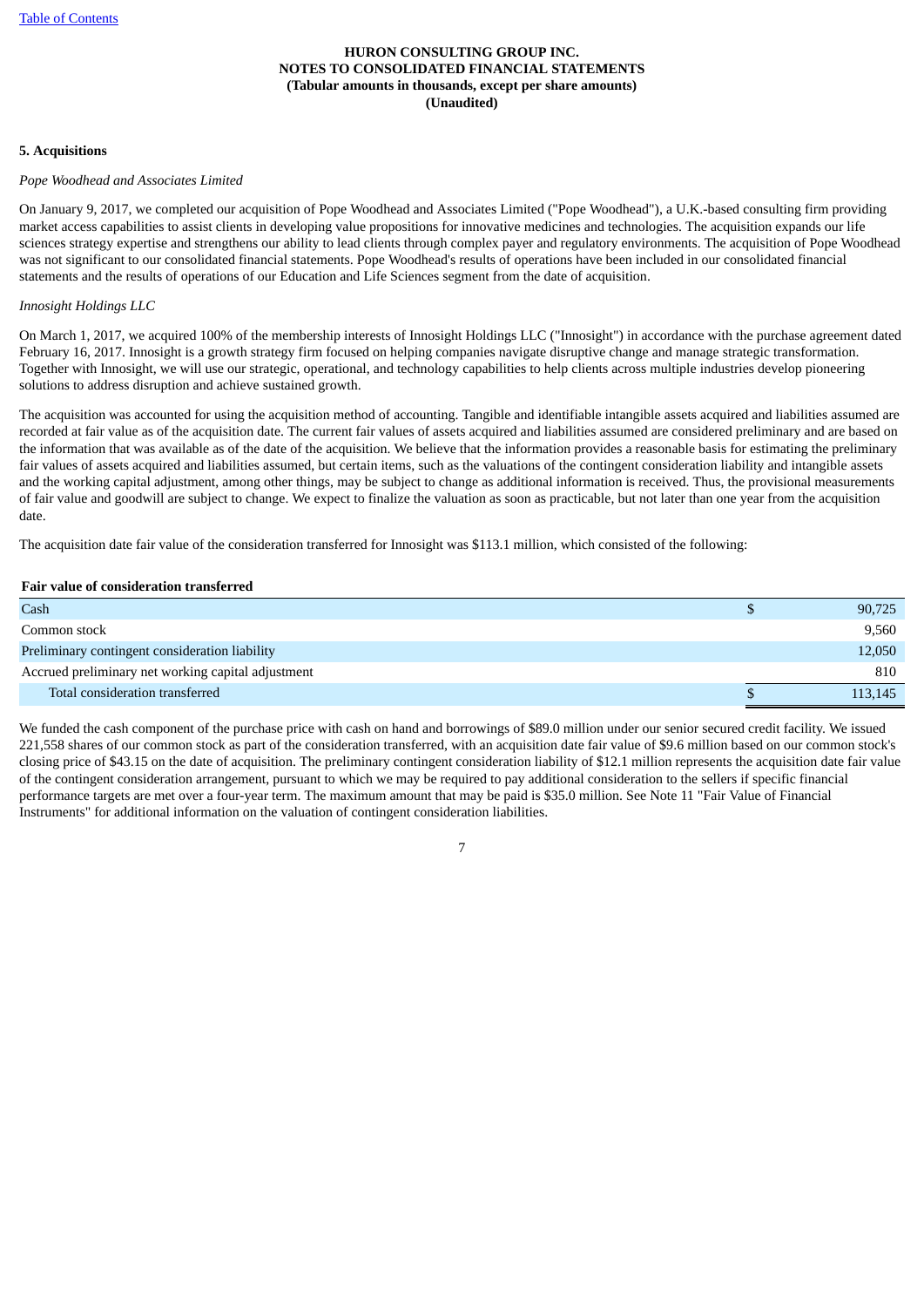The following table summarizes the preliminary allocation of the purchase price to the fair value of assets acquired and liabilities assumed as of the acquisition date.

|                                                | <b>March 1, 2017</b> |
|------------------------------------------------|----------------------|
| <b>Assets acquired:</b>                        |                      |
| Accounts receivable                            | \$<br>7,752          |
| Unbilled services                              | 1,541                |
| Prepaid expenses and other current assets      | 530                  |
| Property and equipment                         | 419                  |
| Intangible assets                              | 18,015               |
| Liabilities assumed:                           |                      |
| Accounts payable                               | 569                  |
| Accrued expenses and other current liabilities | 1,123                |
| Accrued payroll and related benefits           | 816                  |
| Deferred revenues                              | 30                   |
| Total identifiable net assets                  | 25,719               |
| Goodwill                                       | 87,426               |
| Total purchase price                           | \$<br>113,145        |

The following table sets forth the components of identifiable intangible assets acquired and their estimated useful lives as of the acquisition date.

|                                                 |                   | <b>Useful Life in</b> |
|-------------------------------------------------|-------------------|-----------------------|
|                                                 | <b>Fair Value</b> | Years                 |
| Customer relationships                          | 9,500             | $\mathfrak b$         |
| Trade name                                      | 6,000             | 6                     |
| Customer contracts                              | 1,000             |                       |
| Non-compete agreements                          | 1,300             |                       |
| Favorable lease contract                        | 215               |                       |
| Total intangible assets subject to amortization | 18,015            |                       |

The weighted average amortization period for the identifiable intangible assets shown above is 5.6 years. Customer relationships and customer contracts represent the fair values of the underlying relationships and agreements with Innosight customers. The trade name represents the fair value of the brand and name recognition associated with the marketing of Innosight's service offerings. Non-compete agreements represent the value derived from preventing certain Innosight executives from entering into or starting a similar, competing business. The favorable lease contract represents the difference between the fair value and minimum lease obligations under the current outstanding lease. Goodwill is recognized for the excess of purchase price over the net fair value of assets acquired and liabilities assumed, and largely reflects the expanded market opportunities expected from combining the service offerings of Huron and Innosight, as well as the assembled workforce of Innosight. Goodwill recognized in conjunction with the acquisition of Innosight was recorded in the Business Advisory segment. Goodwill of \$87.4 million is expected to be deductible for income tax purposes.

Innosight's results of operations have been included in our unaudited consolidated statements of earnings and results of operations of our Business Advisory segment from the date of acquisition. For the three months ended March 31, 2017, revenues from Innosight were \$5.2 million and operating income was \$1.2 million, which included \$0.8 million of amortization expense for intangible assets acquired. In connection with the acquisition of Innosight, we incurred \$1.4 million of transaction and acquisition-related expenses, which were primarily incurred in the first quarter of 2017. These costs are recorded in selling, general and administrative expenses.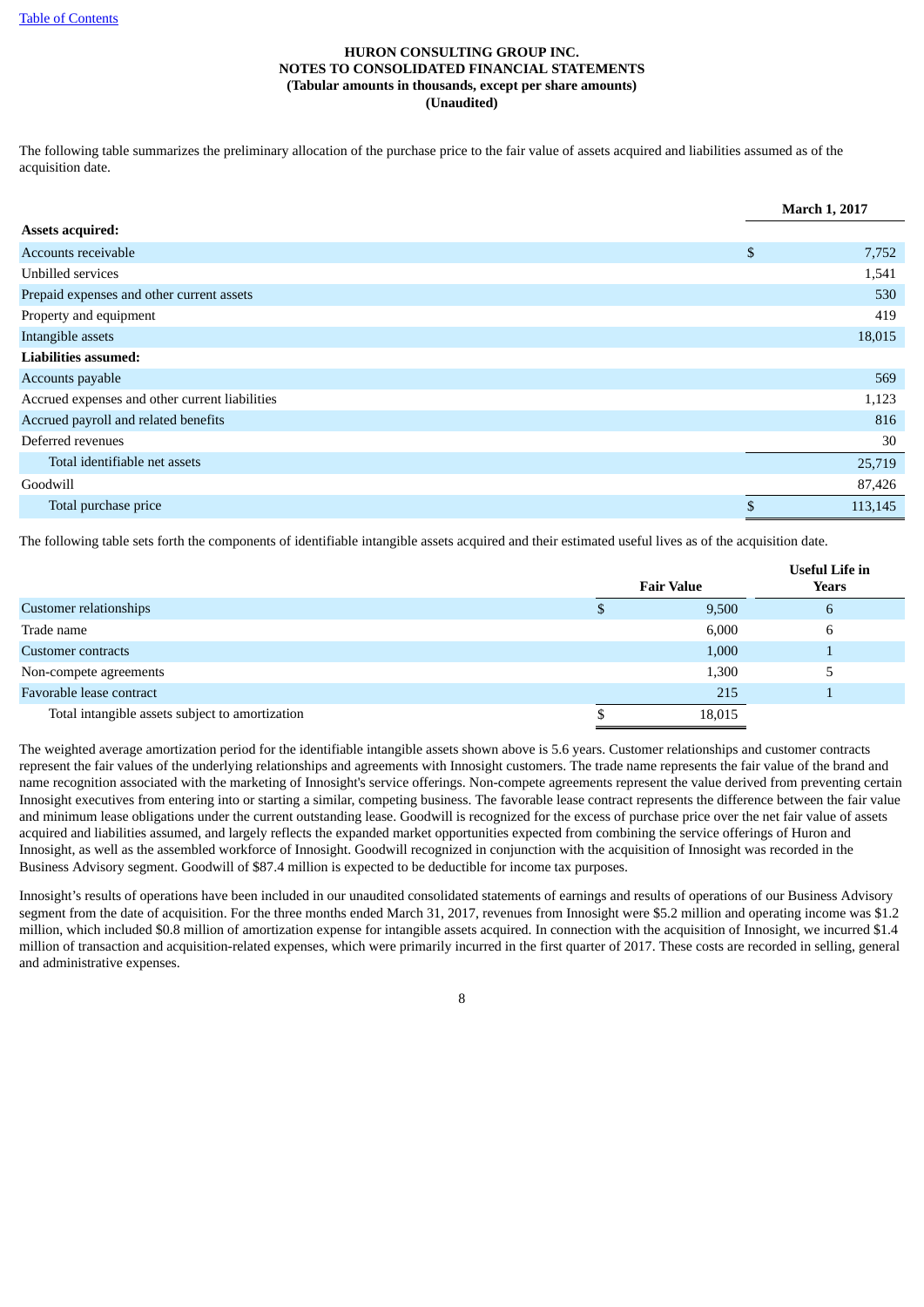The following unaudited supplemental pro forma information summarizes the combined results of operations of Huron and Innosight as though the companies were combined on January 1, 2016.

|                                                           | <b>Three Months Ended</b><br>March 31, |  |         |  |  |  |  |
|-----------------------------------------------------------|----------------------------------------|--|---------|--|--|--|--|
|                                                           | 2017                                   |  | 2016    |  |  |  |  |
| Revenues                                                  | \$<br>197,974                          |  | 189,570 |  |  |  |  |
| Net income from continuing operations                     | \$<br>8,079                            |  | 5,630   |  |  |  |  |
| Net income from continuing operations per share - basic   | \$<br>0.38                             |  | 0.26    |  |  |  |  |
| Net income from continuing operations per share - diluted | \$<br>0.37                             |  | 0.26    |  |  |  |  |

The historical financial information has been adjusted to give effect to pro forma adjustments consisting of intangible assets amortization expense, acquisition-related costs, interest expense, and the related income tax effects, which totaled \$0.9 million and \$3.2 million of additional expense for the three months ended March 31, 2017 and 2016, respectively. Additionally, the historical financial information has been adjusted to give effect to the shares issued as consideration. All of these adjustments are based upon currently available information and certain assumptions. Therefore, the pro forma consolidated results are not necessarily indicative of what our consolidated results of operations actually would have been had it completed the acquisition on January 1, 2016. The historical results included in the pro forma consolidated results do not purport to project future results of operations of the combined companies nor do they reflect the expected realization of any cost savings or revenue synergies associated with the acquisition.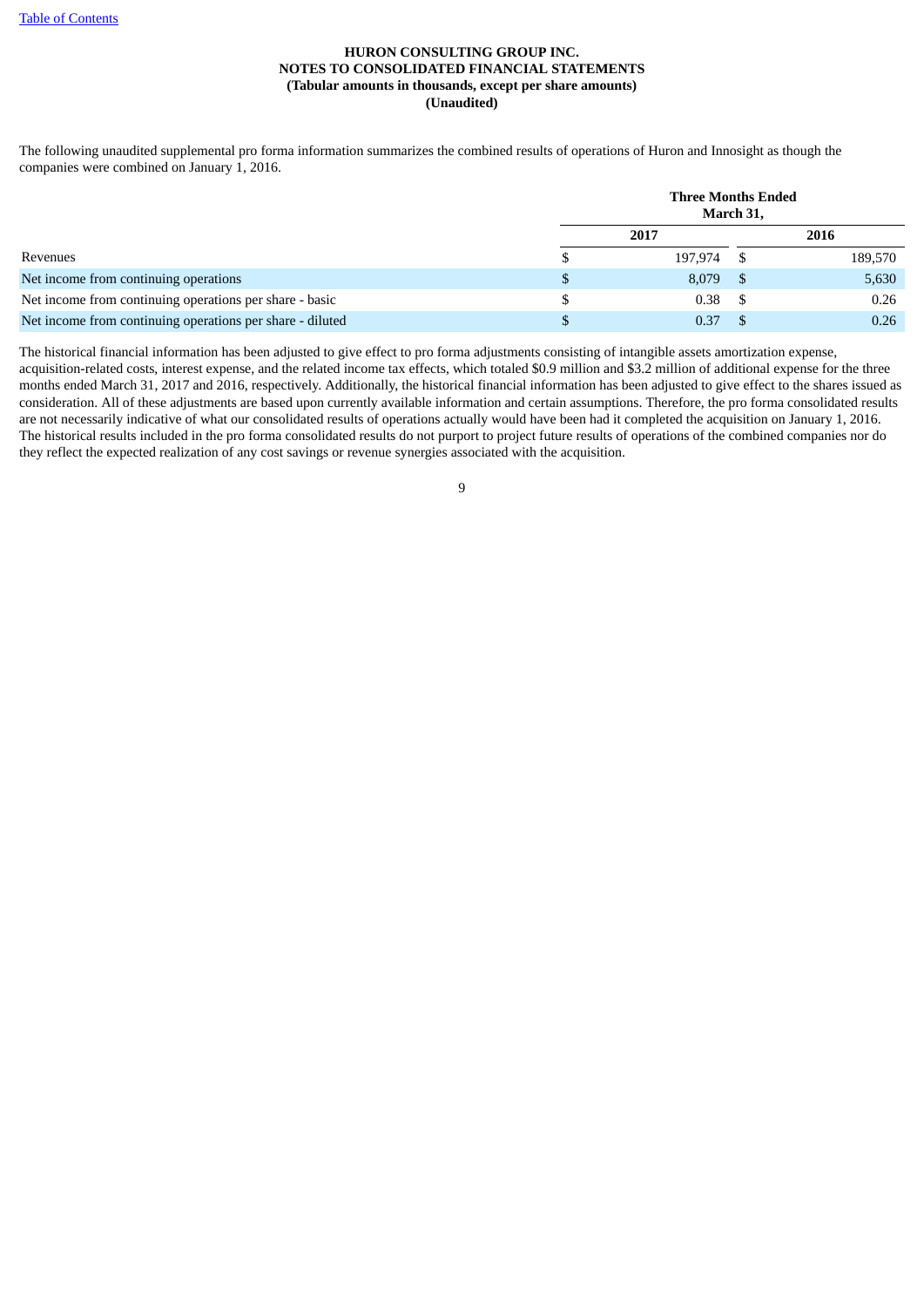# **6. Goodwill and Intangible Assets**

The table below sets forth the changes in the carrying amount of goodwill by reportable segment for the three months ended March 31, 2017.

|                                                                           | <b>Healthcare</b> |         | <b>Education</b><br>and Life<br><b>Sciences</b> |         | <b>Business</b><br><b>Advisory</b> |            | <b>Total</b>  |
|---------------------------------------------------------------------------|-------------------|---------|-------------------------------------------------|---------|------------------------------------|------------|---------------|
| Balance as of December 31, 2016:                                          |                   |         |                                                 |         |                                    |            |               |
| Goodwill                                                                  |                   | 636.802 | S                                               | 102.906 | S                                  | 203.137    | \$<br>942,845 |
| Accumulated impairment losses                                             |                   |         |                                                 |         |                                    | (142, 983) | (142, 983)    |
| Goodwill, net as of December 31, 2016                                     |                   | 636,802 |                                                 | 102,906 |                                    | 60,154     | 799,862       |
| Goodwill recorded in connection with business acquisitions <sup>(1)</sup> |                   |         |                                                 | 10,252  |                                    | 87,426     | 97,678        |
| Foreign currency translation                                              |                   |         |                                                 | 144     |                                    | 68         | 212           |
| Goodwill, net as of March 31, 2017                                        |                   | 636,802 |                                                 | 113,302 |                                    | 147,648    | 897,752       |

(1) Refer to Note 5 "Acquisitions" for additional information on the goodwill recorded in connection with business acquisitions.

Intangible assets as of March 31, 2017 and December 31, 2016 consisted of the following:

|                            |                                   | As of March 31, 2017 |                                           |     |                                    |               | As of December 31, 2016            |      |                                           |
|----------------------------|-----------------------------------|----------------------|-------------------------------------------|-----|------------------------------------|---------------|------------------------------------|------|-------------------------------------------|
|                            | <b>Useful</b><br>Life in<br>Years |                      | <b>Gross</b><br>Carrying<br><b>Amount</b> |     | Accumulated<br><b>Amortization</b> |               | Gross<br>Carrying<br><b>Amount</b> |      | <b>Accumulated</b><br><b>Amortization</b> |
| Customer relationships     | 4 to 13                           | \$                   | 105,141                                   | -S  | 38,804                             | <sup>\$</sup> | 89,279                             | - \$ | 34,827                                    |
| Trade names                | $2$ to $6$                        |                      | 29,016                                    |     | 13,367                             |               | 22,930                             |      | 11,652                                    |
| Customer contracts         | $1$ to $4$                        |                      | 27,497                                    |     | 23,049                             |               | 26,497                             |      | 21,295                                    |
| Technology and software    | 3 to 5                            |                      | 9,340                                     |     | 3,274                              |               | 8,970                              |      | 2,667                                     |
| Non-competition agreements | $1$ to 5                          |                      | 5,292                                     |     | 1,931                              |               | 3,685                              |      | 1,697                                     |
| Publishing content         | 3                                 |                      | 3.300                                     |     | 2,338                              |               | 3,300                              |      | 2,062                                     |
| Favorable lease contract   | $1$ to $3$                        |                      | 935                                       |     | 289                                |               | 720                                |      | 203                                       |
| In-process technology      | Indefinite                        |                      |                                           |     |                                    |               | 370                                |      |                                           |
| Total                      |                                   | \$                   | 180,521                                   | \$. | 83,052                             | \$.           | 155,751                            | - \$ | 74,403                                    |

Identifiable intangible assets with finite lives are amortized over their estimated useful lives. Customer relationships and customer contracts, as well as certain trade names and technology and software, are amortized on an accelerated basis to correspond to the cash flows expected to be derived from the assets. All other intangible assets with finite lives are amortized on a straight-line basis. In connection with the acquisition of MyRounding Solutions, LLC, we acquired in-process technology which was accounted for as an indefinite-lived intangible asset until the development of the technology was complete, which occurred in the first quarter of 2017. Upon completion, we reclassified the technology to definite-lived technology and software, and began amortizing the asset over a five-year useful life on a straight-line basis.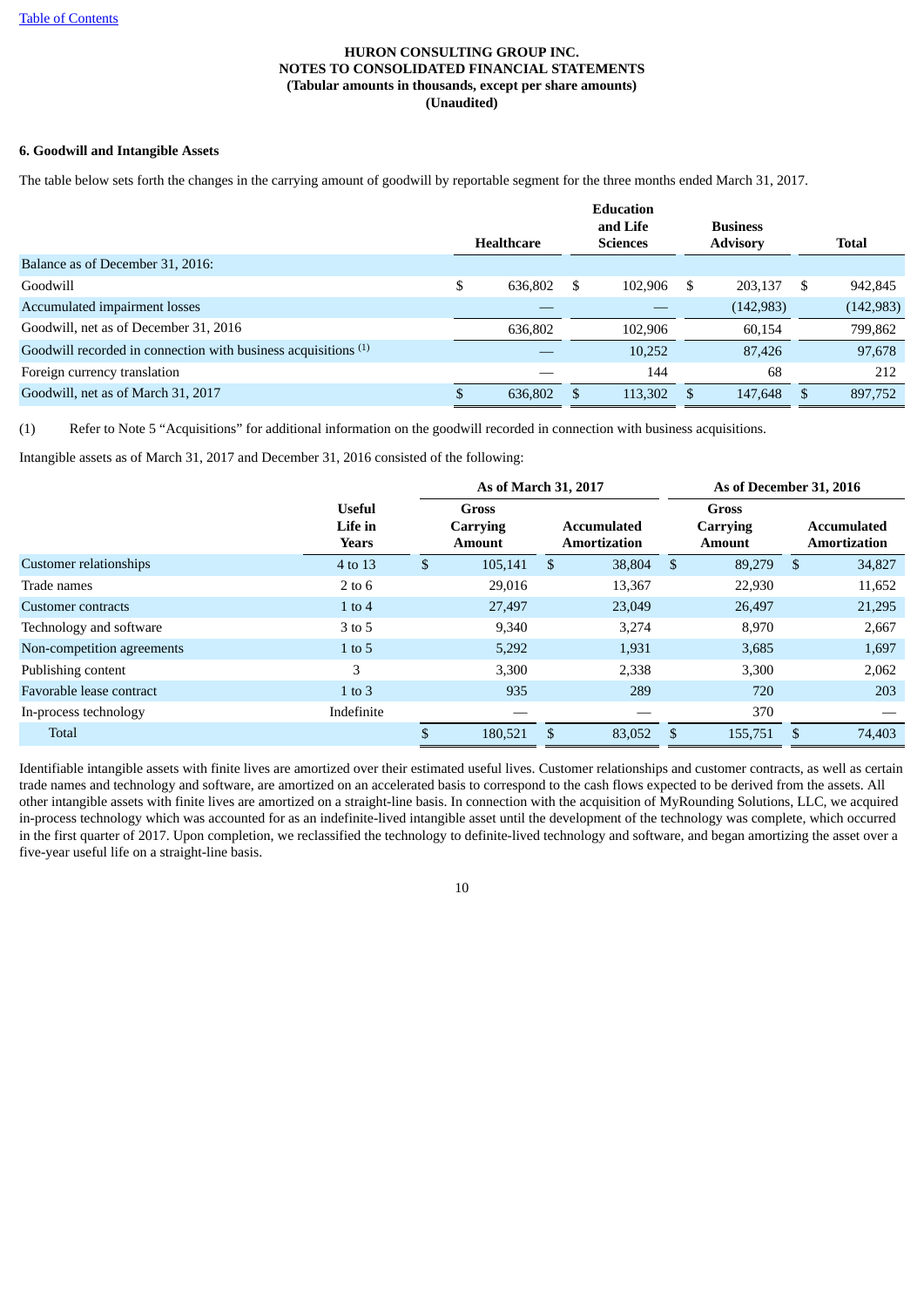Intangible asset amortization expense was \$8.7 million and \$7.4 million for the three months ended March 31, 2017 and 2016, respectively. The table below sets forth the estimated annual amortization expense for the year ending December 31, 2017 and each of the five succeeding years for the definite-lived intangible assets recorded as of March 31, 2017.

| <b>Year Ending December 31,</b> |               | <b>Estimated Amortization</b><br><b>Expense</b> |
|---------------------------------|---------------|-------------------------------------------------|
| 2017                            | ۰D            | 34,780                                          |
| 2018                            | \$            | 23,728                                          |
| 2019                            | <sup>S</sup>  | 17,121                                          |
| 2020                            | S.            | 11,998                                          |
| 2021                            | <sup>\$</sup> | 8,043                                           |
| 2022                            | S             | 6,090                                           |

Actual future amortization expense could differ from these estimated amounts as we finalize the valuations for Pope Woodhead and Innosight, and also as a result of future acquisitions, dispositions, and other factors.

# **7. Earnings Per Share**

Basic earnings per share excludes dilution and is computed by dividing net income by the weighted average number of common shares outstanding for the period, excluding unvested restricted common stock. Diluted earnings per share reflects the potential reduction in earnings per share that could occur if securities or other contracts to issue common stock were exercised or converted into common stock under the treasury stock method. Such securities or other contracts include unvested restricted stock awards, outstanding common stock options, convertible senior notes, and outstanding warrants, to the extent dilutive. Earnings per share under the basic and diluted computations are as follows:

| 2017<br>2016<br>Net income from continuing operations<br>$\mathbb{S}$<br>5,155<br>$\mathbf{\hat{S}}$<br>Income (loss) from discontinued operations, net of tax<br>143<br>Net income<br>$\mathfrak{L}$<br>5,298<br>\$<br>Weighted average common shares outstanding - basic<br>21,239<br>21,114<br>Weighted average common stock equivalents<br>235<br>Weighted average common shares outstanding - diluted<br>21,474<br>Net earnings per basic share:<br>\$<br>Net income from continuing operations<br>0.24<br>- \$<br>Income (loss) from discontinued operations, net of tax<br>0.01<br>Net income<br>\$<br>0.25<br>\$<br>Net earnings per diluted share:<br>\$<br>Net income from continuing operations<br>0.24<br>$\mathbf{\hat{s}}$<br>Income (loss) from discontinued operations, net of tax<br>0.01 |            | <b>Three Months Ended</b><br>March 31, |   |        |  |  |
|------------------------------------------------------------------------------------------------------------------------------------------------------------------------------------------------------------------------------------------------------------------------------------------------------------------------------------------------------------------------------------------------------------------------------------------------------------------------------------------------------------------------------------------------------------------------------------------------------------------------------------------------------------------------------------------------------------------------------------------------------------------------------------------------------------|------------|----------------------------------------|---|--------|--|--|
|                                                                                                                                                                                                                                                                                                                                                                                                                                                                                                                                                                                                                                                                                                                                                                                                            |            |                                        |   |        |  |  |
|                                                                                                                                                                                                                                                                                                                                                                                                                                                                                                                                                                                                                                                                                                                                                                                                            |            |                                        |   | 6,866  |  |  |
|                                                                                                                                                                                                                                                                                                                                                                                                                                                                                                                                                                                                                                                                                                                                                                                                            |            |                                        |   | (864)  |  |  |
|                                                                                                                                                                                                                                                                                                                                                                                                                                                                                                                                                                                                                                                                                                                                                                                                            |            |                                        |   | 6,002  |  |  |
|                                                                                                                                                                                                                                                                                                                                                                                                                                                                                                                                                                                                                                                                                                                                                                                                            |            |                                        |   |        |  |  |
|                                                                                                                                                                                                                                                                                                                                                                                                                                                                                                                                                                                                                                                                                                                                                                                                            |            |                                        |   | 346    |  |  |
|                                                                                                                                                                                                                                                                                                                                                                                                                                                                                                                                                                                                                                                                                                                                                                                                            |            |                                        |   | 21,460 |  |  |
|                                                                                                                                                                                                                                                                                                                                                                                                                                                                                                                                                                                                                                                                                                                                                                                                            |            |                                        |   |        |  |  |
|                                                                                                                                                                                                                                                                                                                                                                                                                                                                                                                                                                                                                                                                                                                                                                                                            |            |                                        |   | 0.33   |  |  |
|                                                                                                                                                                                                                                                                                                                                                                                                                                                                                                                                                                                                                                                                                                                                                                                                            |            |                                        |   | (0.05) |  |  |
|                                                                                                                                                                                                                                                                                                                                                                                                                                                                                                                                                                                                                                                                                                                                                                                                            |            |                                        |   | 0.28   |  |  |
|                                                                                                                                                                                                                                                                                                                                                                                                                                                                                                                                                                                                                                                                                                                                                                                                            |            |                                        |   |        |  |  |
|                                                                                                                                                                                                                                                                                                                                                                                                                                                                                                                                                                                                                                                                                                                                                                                                            |            |                                        |   | 0.32   |  |  |
|                                                                                                                                                                                                                                                                                                                                                                                                                                                                                                                                                                                                                                                                                                                                                                                                            |            |                                        |   | (0.04) |  |  |
|                                                                                                                                                                                                                                                                                                                                                                                                                                                                                                                                                                                                                                                                                                                                                                                                            | Net income | \$<br>0.25                             | S | 0.28   |  |  |

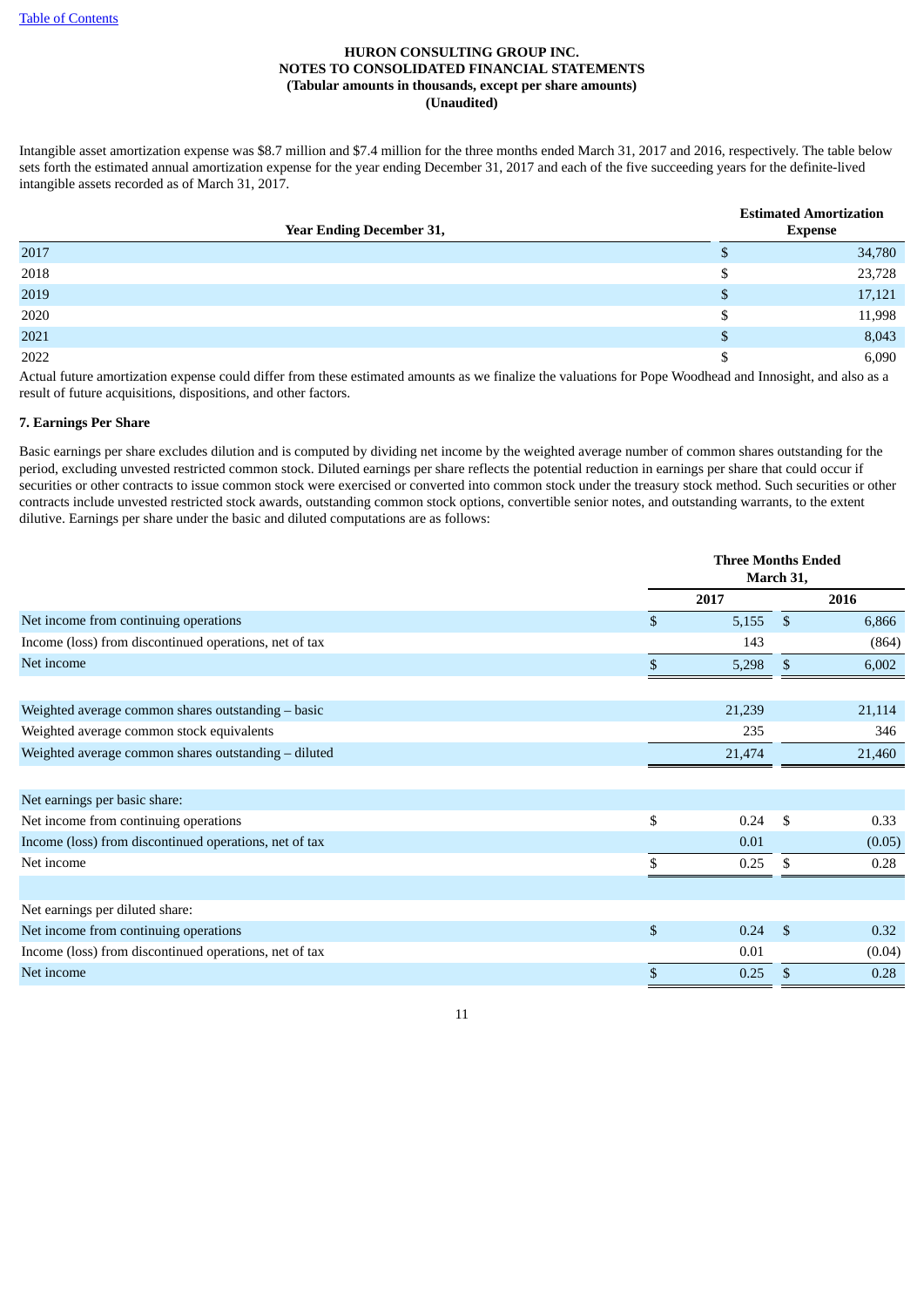The number of anti-dilutive securities excluded from the computation of the weighted average common stock equivalents presented above were as follows:

|                                                              | As of March 31, |       |  |  |
|--------------------------------------------------------------|-----------------|-------|--|--|
|                                                              | 2017            | 2016  |  |  |
| Unvested restricted stock awards                             | 92              | -46   |  |  |
| Convertible senior notes                                     | 3,129           | 3,129 |  |  |
| Warrants related to the issuance of convertible senior notes | 3,129           | 3,129 |  |  |
| Total anti-dilutive securities                               | 6,350           | 6.304 |  |  |

See Note 8 "Financing Arrangements" for further information on the convertible senior notes and warrants related to the issuance of convertible notes.

We currently have a share repurchase program, authorized by our board of directors, pursuant to which we may, from time to time, repurchase up to \$125 million of our common stock through October 31, 2017 (the "Share Repurchase Program"). The amount and timing of the repurchases will be determined by management and will depend on a variety of factors, including the trading price of our common stock, capacity under our credit facility, general market and business conditions, and applicable legal requirements. No shares were repurchased in the first quarter of 2017. In the first quarter of 2016, we repurchased and retired 982,192 shares for \$55.3 million. As of March 31, 2017, \$35.1 million remains available for share repurchases.

#### **8. Financing Arrangements**

A summary of the carrying amounts of our debt follows:

|                                         | <b>March 31, 2017</b> | <b>December 31, 2016</b> |
|-----------------------------------------|-----------------------|--------------------------|
| 1.25% convertible senior notes due 2019 | 226,297               | 224,065                  |
| Senior secured credit facility          | 196.000               | 68,000                   |
| Total long-term debt                    | 422.297               | 292,065                  |

A summary of the scheduled maturities of our debt follows:

|      | <b>Scheduled Maturities of</b><br><b>Long-Term Debt</b> |  |  |
|------|---------------------------------------------------------|--|--|
| 2019 | 250,000                                                 |  |  |
| 2020 | 196.000                                                 |  |  |

#### *Convertible Notes*

In September 2014, the Company issued \$250 million principal amount of 1.25% convertible senior notes due 2019 (the "Convertible Notes") in a private offering. The Convertible Notes are governed by the terms of an indenture between the Company and U.S. Bank National Association, as Trustee (the "Indenture"). The Convertible Notes are senior unsecured obligations of the Company and will pay interest semi-annually on April 1 and October 1 of each year at an annual rate of 1.25%. The Convertible Notes will mature on October 1, 2019, unless earlier repurchased by the Company or converted in accordance with their terms.

Upon conversion, the Convertible Notes will be settled, at our election, in cash, shares of the Company's common stock, or a combination of cash and shares of the Company's common stock. Our current intent and policy is to settle conversions with a combination of cash and shares of common stock with the principal amount of the Convertible Notes paid in cash, in accordance with the settlement provisions of the Indenture.

The initial conversion rate for the Convertible Notes is 12.5170 shares of our common stock per \$1,000 principal amount of the Convertible Notes, which is equal to an initial conversion price of approximately \$79.89 per share of our common stock. The conversion rate will be subject to adjustment upon the occurrence of certain specified events but will not be adjusted for accrued and unpaid interest, except in certain limited circumstances described in the Indenture. Upon the occurrence of a "make-whole fundamental change" (as defined in the Indenture) the Company will, in certain circumstances, increase the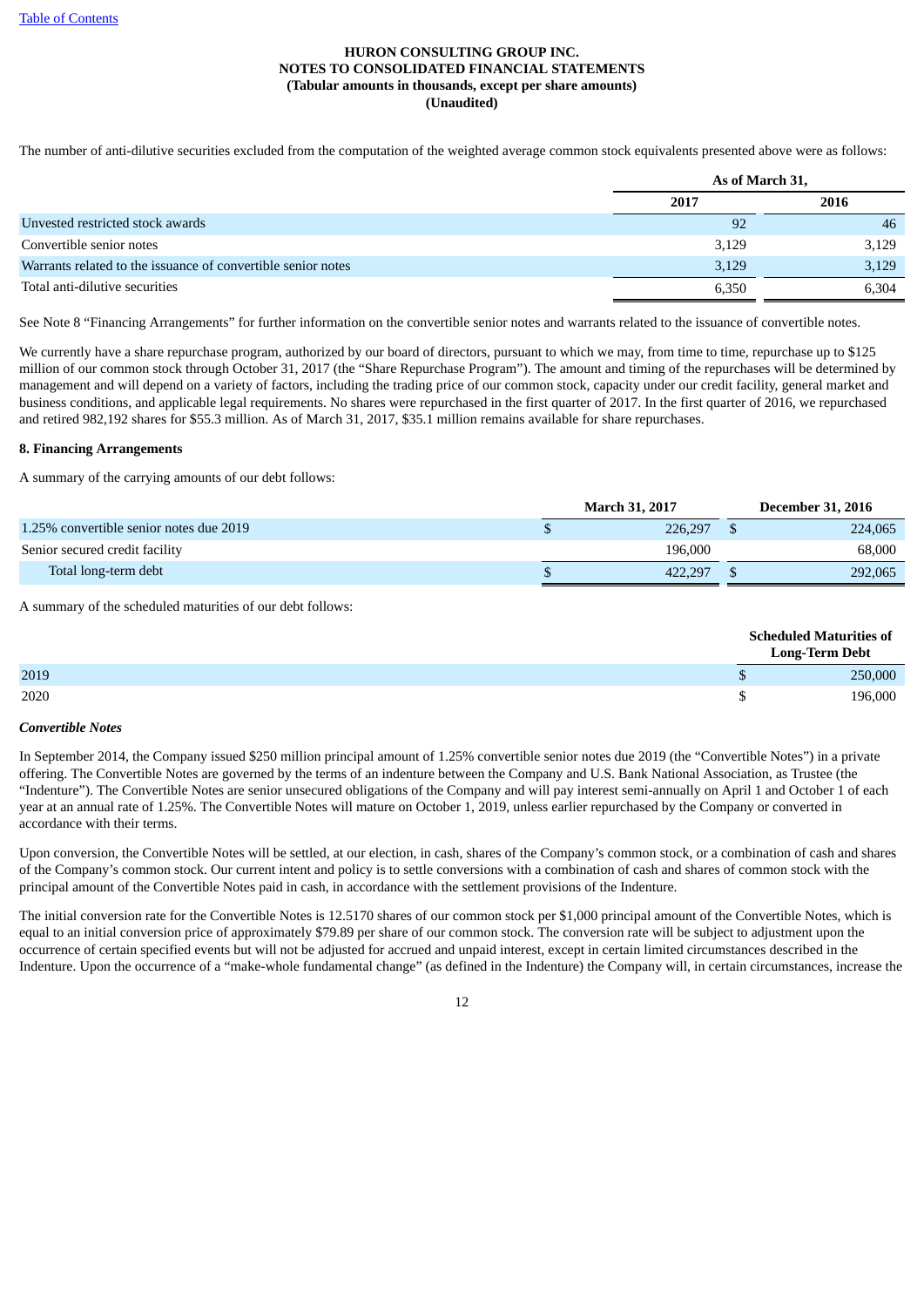conversion rate by a number of additional shares for a holder that elects to convert its Convertible Notes in connection with such make-whole fundamental change. Additionally, if the Company undergoes a "fundamental change" (as defined in the Indenture), a holder will have the option to require the Company to repurchase all or a portion of its Convertible Notes for cash at a price equal to 100% of the principal amount of the Convertible Notes being repurchased plus any accrued and unpaid interest. As discussed below, the convertible note hedge transactions and warrants, which were entered into in connection with the Convertible Notes, effectively raise the price at which economic dilution would occur from the initial conversion price of approximately \$79.89 to approximately \$97.12 per share.

Holders of the Convertible Notes may convert their Convertible Notes at their option at any time prior to July 1, 2019, only under the following circumstances:

- during any calendar quarter (and only during such calendar quarter) commencing after December 31, 2014 if, for each of at least 20 trading days (whether or not consecutive) during the 30 consecutive trading day period ending on, and including, the last trading day of the immediately preceding calendar quarter, the last reported sale price of the Company's common stock for such trading day is equal to or greater than 130% of the applicable conversion price on such trading day;
- during the five consecutive business day period immediately following any five consecutive trading day period (such five consecutive trading day period, the "measurement period") in which, for each trading day of the measurement period, the "trading price" (as defined in the Indenture) per \$1,000 principal amount of the Convertible Notes for such trading day was less than 98% of the product of the last reported sale price of the Company's common stock for such trading day and the applicable conversion rate on such trading day; or
- upon the occurrence of specified corporate transactions described in the Indenture.

On or after July 1, 2019 until the close of business on the second scheduled trading day immediately preceding the maturity date, a holder may convert all or a portion of its Convertible Notes, regardless of the foregoing circumstances.

We have separated the Convertible Notes into liability and equity components. The carrying amount of the liability component was determined by measuring the fair value of a similar liability that does not have an associated convertible feature, assuming our non-convertible debt borrowing rate. The carrying value of the equity component representing the conversion option, which is recognized as a debt discount, was determined by deducting the fair value of the liability component from the proceeds of the Convertible Notes. The debt discount is amortized to interest expense using an effective interest rate of 4.751% over the term of the Convertible Notes. As of March 31, 2017, the remaining life of the Convertible Notes is 2.5 years. The equity component will not be remeasured as long as it continues to meet the conditions for equity classification.

The transaction costs related to the issuance of the Convertible Notes were separated into liability and equity components based on their relative values, as determined above. Transaction costs attributable to the liability component are recorded as a deduction to the carrying amount of the liability and amortized to interest expense over the term of the Convertible Notes; and transaction costs attributable to the equity component are netted with the equity component of the Convertible Notes in stockholders' equity. Total debt issuance costs were approximately \$7.3 million, of which \$6.2 million was allocated to liability issuance costs and \$1.1 million was allocated to equity issuance costs.

As of March 31, 2017 and December 31, 2016, the Convertible Notes consisted of the following:

|                                                |   | As of March 31, 2017 | As of December 31, 2016 |          |  |
|------------------------------------------------|---|----------------------|-------------------------|----------|--|
| Liability component:                           |   |                      |                         |          |  |
| Proceeds                                       | S | 250,000              | - S                     | 250,000  |  |
| Less: debt discount, net of amortization       |   | (20, 592)            |                         | (22,520) |  |
| Less: debt issuance costs, net of amortization |   | (3, 111)             |                         | (3, 415) |  |
| Net carrying amount                            |   | 226,297              |                         | 224,065  |  |
| Equity component $(1)$                         |   | 39.287               |                         | 39,287   |  |

(1) Included in Additional paid-in capital on the consolidated balance sheet.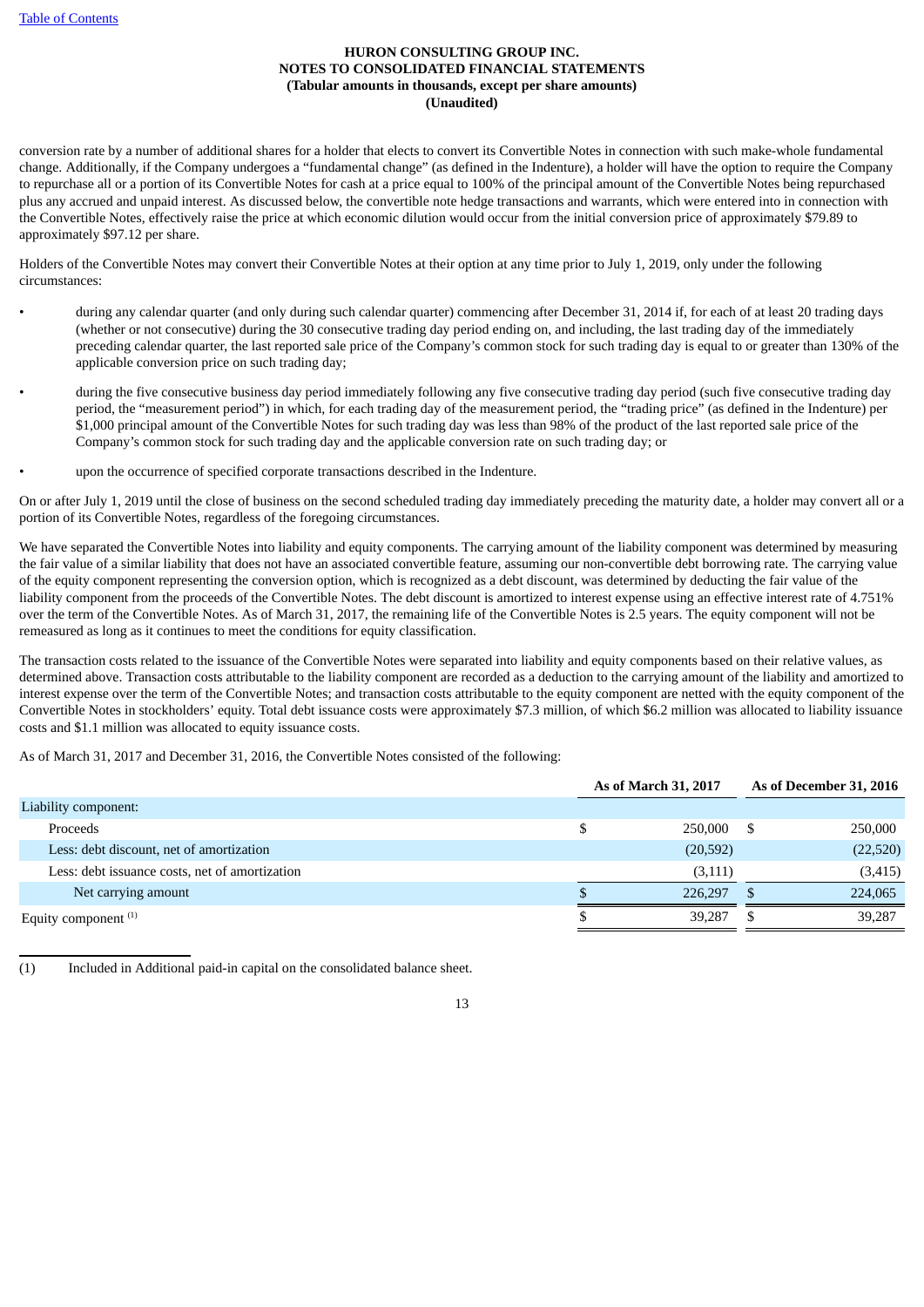The following table presents the amount of interest expense recognized related to the Convertible Notes for the periods presented.

|                                     | <b>Three Months Ended</b> | March 31, |       |
|-------------------------------------|---------------------------|-----------|-------|
|                                     | 2017                      |           | 2016  |
| Contractual interest coupon         | 781                       |           | 781   |
| Amortization of debt discount       | 1,928                     |           | 1,839 |
| Amortization of debt issuance costs | 304                       |           | 298   |
| Total interest expense              | 3,013                     |           | 2,918 |

In connection with the issuance of the Convertible Notes, we entered into convertible note hedge transactions and warrant transactions. The convertible note hedge transactions are intended to reduce the potential future economic dilution associated with the conversion of the Convertible Notes and, combined with the warrants, effectively raise the price at which economic dilution would occur from the initial conversion price of approximately \$79.89 to approximately \$97.12 per share. For purposes of the computation of diluted earnings per share in accordance with GAAP, dilution will occur when the average share price of our common stock for a given period exceeds the conversion price of the Convertible Notes, which initially is equal to approximately \$79.89 per share. The convertible note hedge transactions and warrant transactions are discussed separately below.

- *Convertible Note Hedge Transactions*. In connection with the issuance of the Convertible Notes, the Company entered into convertible note hedge transactions whereby the Company has call options to purchase a total of approximately 3.1 million shares of the Company's common stock, which is the number of shares initially issuable upon conversion of the Convertible Notes in full, at a price of approximately \$79.89, which corresponds to the initial conversion price of the Convertible Notes, subject to customary anti-dilution adjustments substantially similar to those in the Convertible Notes. The convertible note hedge transactions are exercisable upon conversion of the Convertible Notes and will expire in 2019 if not earlier exercised. We paid an aggregate amount of \$42.1 million for the convertible note hedge transactions, which was recorded as additional paid-in capital on the consolidated balance sheets. The convertible note hedge transactions are separate transactions and are not part of the terms of the Convertible Notes.
- *Warrants.* In connection with the issuance of the Convertible Notes, the Company sold warrants whereby the holders of the warrants have the option to purchase a total of approximately 3.1 million shares of the Company's common stock at a strike price of approximately \$97.12. The warrants will expire incrementally on 100 different dates from January 6, 2020 to May 28, 2020 and are exercisable at each such expiry date. If the average market value per share of our common stock for the reporting period exceeds the strike price of the warrants, the warrants will have a dilutive effect on our earnings per share. We received aggregate proceeds of \$23.6 million from the sale of the warrants, which was recorded as additional paid-in capital on the consolidated balance sheets. The warrants are separate transactions and are not part of the terms of the Convertible Notes or the convertible note hedge transactions.

The Company recorded an initial deferred tax liability of \$15.4 million in connection with the debt discount associated with the Convertible Notes and recorded an initial deferred tax asset of \$16.5 million in connection with the convertible note hedge transactions. The deferred tax liability and deferred tax asset are included in non-current deferred tax liabilities on the consolidated balance sheets.

# *Senior Secured Credit Facility*

The Company has a \$500 million five-year senior secured revolving credit facility, subject to the terms of a Second Amended and Restated Credit Agreement dated as of March 31, 2015 and amended by the first amendment to the credit agreement dated February 25, 2017 (as amended and modified the "Amended Credit Facility"), that becomes due and payable in full upon maturity on March 31, 2020. The Amended Credit Agreement provides the option to increase the revolving credit facility or establish term loan facilities in an aggregate amount of up to \$100 million, subject to customary conditions and the approval of any lender whose commitment would be increased, resulting in a maximum available principal amount under the Amended Credit Agreement of \$600 million. The initial borrowings under the Amended Credit Agreement were used to refinance borrowings outstanding under a prior credit agreement, and future borrowings under the Amended Credit Agreement may be used for working capital, capital expenditures, acquisitions of businesses, share repurchases, and general corporate purposes.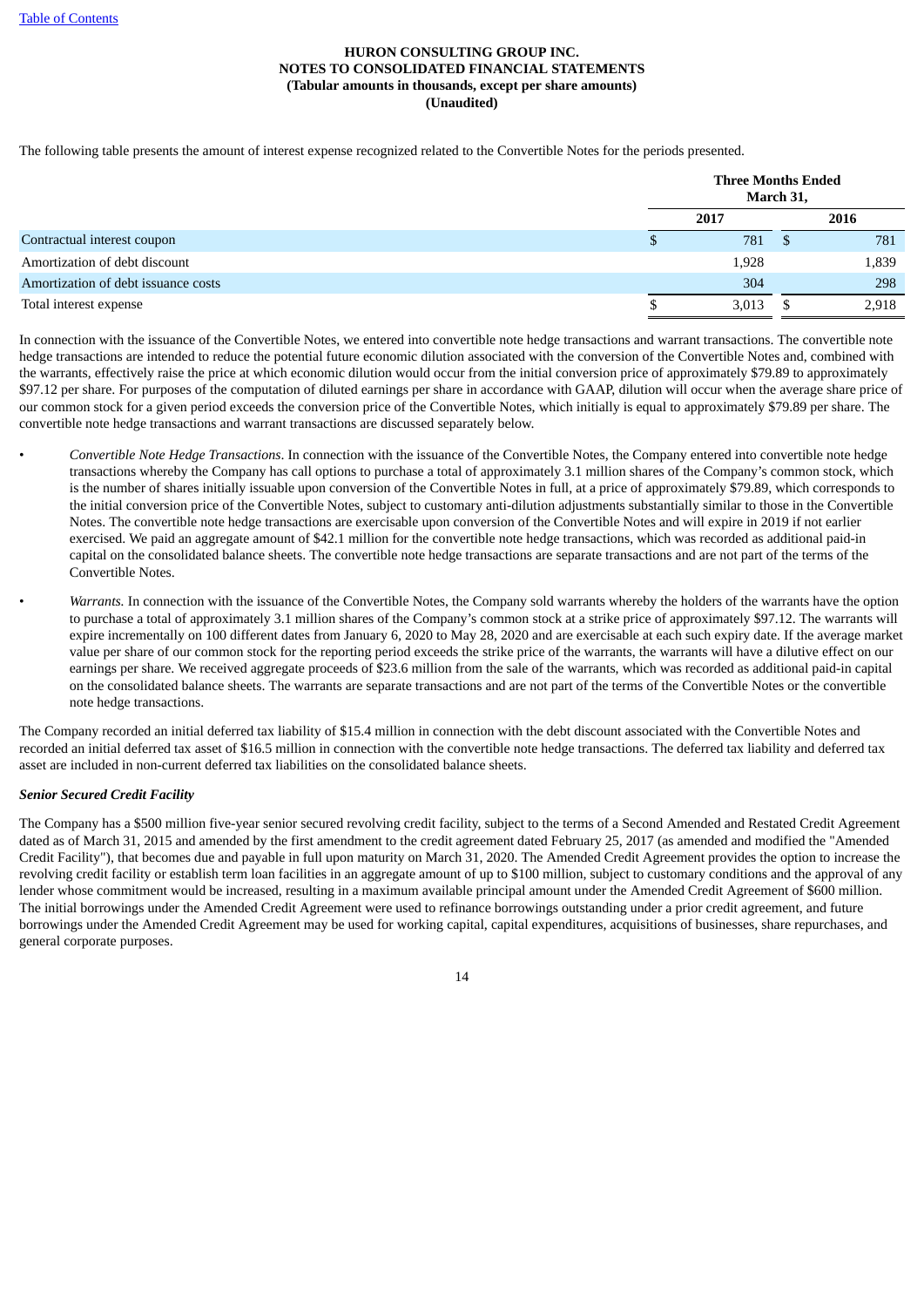Fees and interest on borrowings vary based on our Consolidated Leverage Ratio (as defined in the Amended Credit Agreement). At our option, borrowings under the Amended Credit Agreement will bear interest at one, two, three or six-month LIBOR or an alternate base rate, in each case plus the applicable margin. The applicable margin will fluctuate between 1.25% per annum and 2.00% per annum, in the case of LIBOR borrowings, or between 0.25% per annum and 1.00% per annum, in the case of base rate loans, based upon our Consolidated Leverage Ratio at such time.

Amounts borrowed under the Amended Credit Agreement may be prepaid at any time without premium or penalty. We are required to prepay the amounts outstanding under the Amended Credit Agreement in certain circumstances, including a requirement to pay all amounts outstanding under the Amended Credit Agreement 90 days prior to the Convertible Indebtedness Maturity Date (as defined in the Amended Credit Agreement) unless (1) the Convertible Indebtedness Maturity Date is waived or extended to a later date, (2) the Company can demonstrate (a) Liquidity (as defined in the Amended Credit Agreement) in an amount at least equal to the principal amount due on the Convertible Indebtedness Maturity Date, and (b) financial covenant compliance after giving effect to such payments and any additional indebtedness incurred on a pro forma basis, or (3) this requirement is waived by the Required Lenders (as defined in the Amended Credit Agreement). In addition, we have the right to permanently reduce or terminate the unused portion of the commitments provided under the Amended Credit Agreement at any time.

The loans and obligations under the Amended Credit Agreement are secured pursuant to a Second Amended and Restated Security Agreement and a Second Amended and Restated Pledge Agreement (the "Pledge Agreement") with Bank of America, N.A. as collateral agent, pursuant to which the Company and the subsidiary guarantors grant Bank of America, N.A., for the ratable benefit of the lenders under the Amended Credit Agreement, a first-priority lien, subject to permitted liens, on substantially all of the personal property assets of the Company and the subsidiary guarantors, and a pledge of 100% of the stock or other equity interests in all domestic subsidiaries and 65% of the stock or other equity interests in each "material first-tier foreign subsidiary" (as defined in the Pledge Agreement).

The Amended Credit Agreement contains usual and customary representations and warranties; affirmative and negative covenants, which include limitations on liens, investments, additional indebtedness, and restricted payments; and two quarterly financial covenants as follows: (i) a maximum Consolidated Leverage Ratio (defined as the ratio of debt to consolidated EBITDA) ranging from 3.25 to 1.00 to 3.75 to 1.00, depending on the measurement period, and (ii) a minimum Consolidated Interest Coverage Ratio (defined as the ratio of consolidated EBITDA to interest) of 3.50 to 1.00. Consolidated EBITDA for purposes of the financial covenants is calculated on a continuing operations basis and includes adjustments to add back share-based compensation costs, certain non-cash restructuring charges, and pro forma historical EBITDA for businesses acquired. At March 31, 2017, we were in compliance with these financial covenants with a Consolidated Leverage Ratio of 2.90 to 1.00 and a Consolidated Interest Coverage Ratio of 19.94 to 1.00.

Borrowings outstanding under the Amended Credit Agreement at March 31, 2017 totaled \$196.0 million. These borrowings carried a weighted average interest rate of 2.4%, including the effect of the interest rate swap described below in Note 10 "Derivative Instruments and Hedging Activity." Borrowings outstanding under the Amended Credit Agreement at December 31, 2016 were \$68.0 million and carried a weighted average interest rate of 2.5%. The borrowing capacity under the revolving credit facility is reduced by any outstanding borrowings under the revolving credit facility and outstanding letters of credit. At March 31, 2017, we had outstanding letters of credit totaling \$2.2 million, which are primarily used as security deposits for our office facilities. As of March 31, 2017, the unused borrowing capacity under the revolving credit facility was \$301.8 million.

# **9. Restructuring Charges**

During the three months ended March 31, 2017, we incurred a \$0.3 million pretax restructuring charge primarily related to updated assumptions for lease accruals.

During the first quarter of 2016, we incurred a \$1.3 million pretax restructuring charge. The \$1.3 million charge primarily consisted of \$0.8 million related to workforce reductions in our corporate operations as we adjusted our infrastructure to align with our Huron Legal divestiture, \$0.2 million related to updated assumptions for the lease accrual of the Washington, D.C. space vacated in the fourth quarter of 2014, and \$0.2 million related to the wind down of our foreign consulting operations based in the Middle East.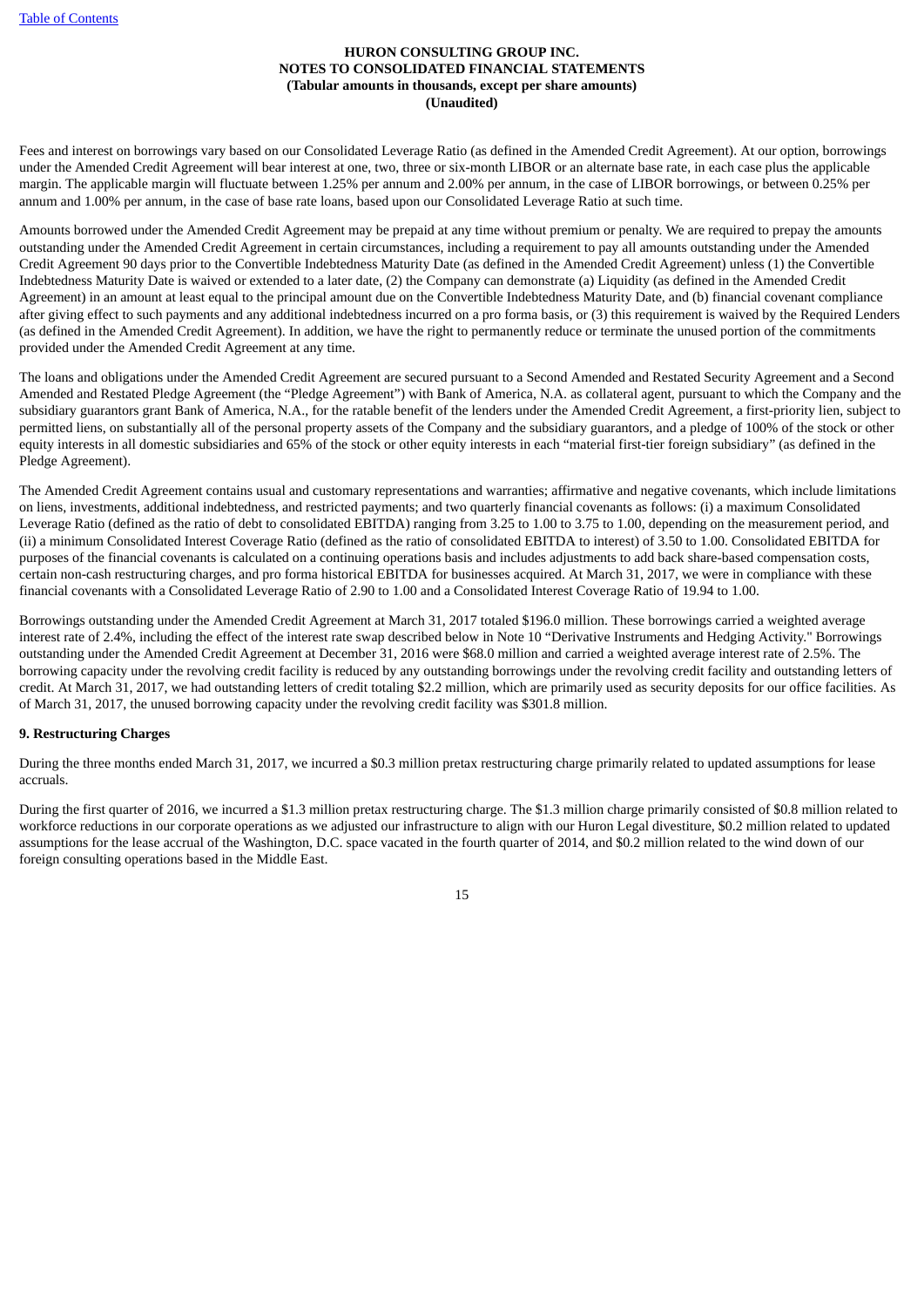The table below sets forth the changes in the carrying amount of our restructuring charge liability by restructuring type for the three months ended March 31, 2017.

|                                 |                       |   | <b>Office Space</b> |    |       |      |              |
|---------------------------------|-----------------------|---|---------------------|----|-------|------|--------------|
|                                 | <b>Employee Costs</b> |   | <b>Reductions</b>   |    | Other |      | <b>Total</b> |
| Balance as of December 31, 2016 | \$<br>5,182           | S | 5,773               | S  | 24    | - \$ | 10,979       |
| Additions $(1)$                 | 154                   |   | 141                 |    | 61    |      | 356          |
| Payments                        | (4, 436)              |   | (333)               |    |       |      | (4,769)      |
| Adjustments <sup>(1)</sup>      | (78)                  |   | (229)               |    | (68)  |      | (375)        |
| Non-cash items                  | __                    |   |                     |    | (17)  |      | (17)         |
| Balance as of March 31, 2017    | 822                   | S | 5,352               | -S |       |      | 6,174        |

(1) Additions and adjustments for the three months ended March 31, 2017 include a total of \$0.3 million related to discontinued operations. Refer to Note 4 "Discontinued Operations" for additional information on our discontinued operations.

As of March 31, 2017, our restructuring charge liability related to office space reductions of \$5.4 million represented the present value of remaining lease payments, net of estimated sublease income, primarily for our vacated office spaces in Washington, D.C. and Houston. This restructuring charge liability is included as a component of accrued expenses and deferred compensation and other liabilities. Of the \$0.8 million restructuring charge liability related to employee costs at March 31, 2017, \$0.6 million is expected to be paid in the next 12 months. The restructuring charge liability related to employee costs is included as a component of accrued payroll and related benefits and deferred compensation and other liabilities.

#### **10. Derivative Instruments and Hedging Activity**

On April 4, 2013, we entered into a forward amortizing interest rate swap agreement effective March 31, 2014 and ending August 31, 2017. We entered into this derivative instrument to hedge against the interest rate risks of our variable-rate borrowings. The swap had an initial notional amount of \$60.0 million and amortized quarterly until April 2016. In April 2016, the notional amount of this interest rate swap increased to \$86.0 million and continues to amortize quarterly throughout the remaining term. Under the terms of the interest rate swap agreement, we receive from the counterparty interest on the notional amount based on one-month LIBOR and we pay to the counterparty a fixed rate of 0.985%.

We recognize all derivative instruments as either assets or liabilities at fair value on the balance sheet. We have designated this derivative instrument as a cash flow hedge. Therefore, changes in the fair value of the derivative instrument is recorded as a component of other comprehensive income ("OCI") to the extent of effectiveness and reclassified into interest expense upon settlement. The ineffective portion of the change in fair value of the derivative instrument is recognized in interest expense. As of March 31, 2017, it was anticipated that all of the gains, net of tax, currently recorded in accumulated other comprehensive income will be reclassified into earnings within the next 12 months. Our interest rate swap agreement was effective during the three months ended March 31, 2017.

The table below sets forth additional information relating to the interest rate swap designated as a cash flow hedging instrument as of March 31, 2017 and December 31, 2016.

|                                           | <b>Fair Value (Derivative Asset and Liability)</b> |                                 |  |                      |  |  |  |  |  |
|-------------------------------------------|----------------------------------------------------|---------------------------------|--|----------------------|--|--|--|--|--|
| <b>Balance Sheet Location</b>             | March 31,<br>2017                                  |                                 |  | December 31,<br>2016 |  |  |  |  |  |
| Prepaid expenses and other current assets |                                                    | 20                              |  |                      |  |  |  |  |  |
| Accrued expenses                          |                                                    | $\hspace{0.1mm}-\hspace{0.1mm}$ |  |                      |  |  |  |  |  |

All of our derivative instruments are transacted under the International Swaps and Derivatives Association (ISDA) master agreements. These agreements permit the net settlement of amounts owed in the event of default and certain other termination events. Although netting is permitted, it is our policy to record all derivative assets and liabilities on a gross basis on our

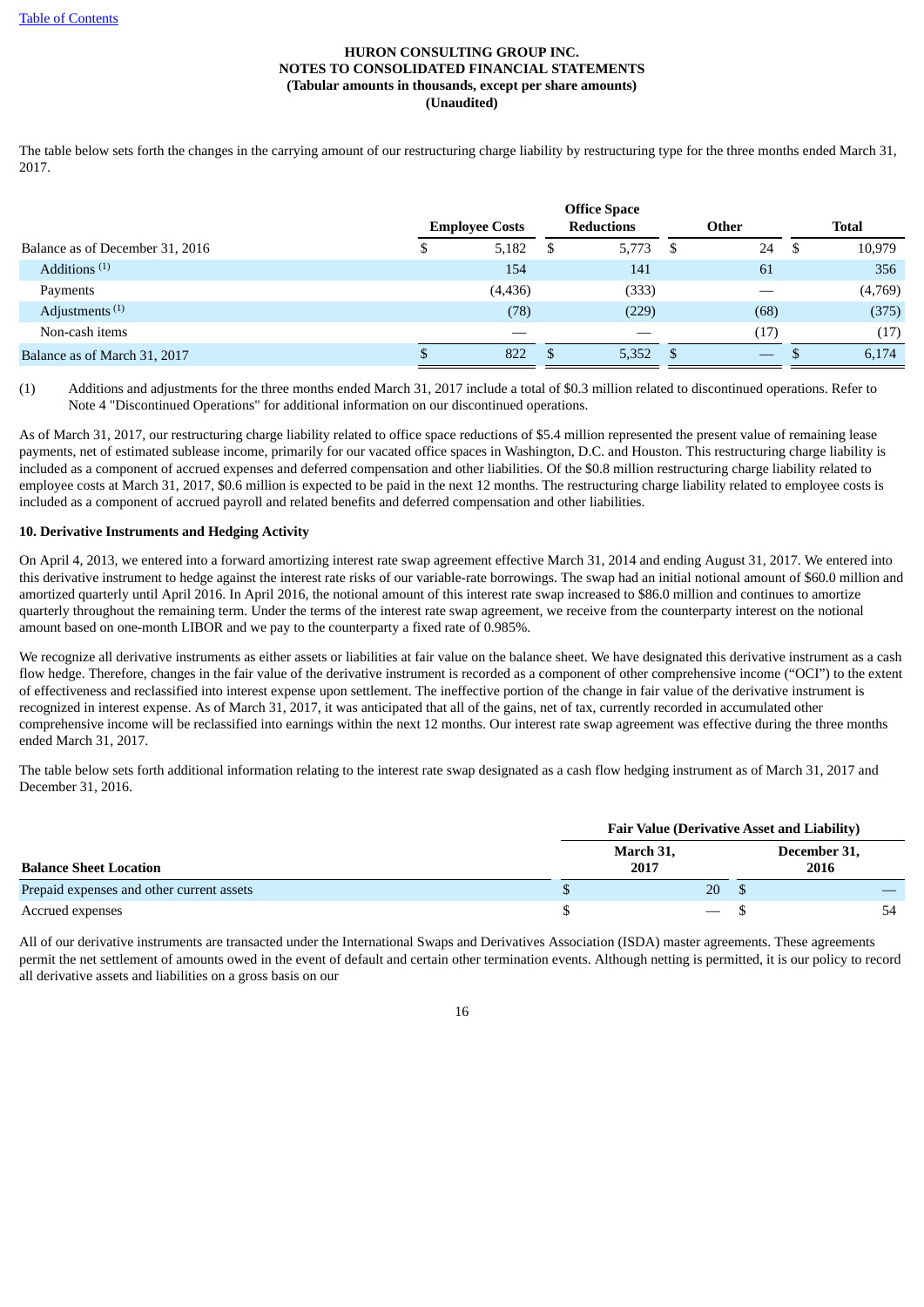consolidated balance sheet. The interest rate swap outstanding as of March 31, 2017 and December 31, 2016 was held with the same counterparty.

We do not use derivative instruments for trading or other speculative purposes. Refer to Note 12 "Other Comprehensive Income (Loss)" for additional information on our derivative instruments.

#### **11. Fair Value of Financial Instruments**

Certain of our assets and liabilities are measured at fair value. Fair value is defined as the price that would be received to sell an asset or the price that would be paid to transfer a liability in an orderly transaction between market participants at the measurement date. GAAP establishes a fair value hierarchy for inputs used in measuring fair value and requires companies to maximize the use of observable inputs and minimize the use of unobservable inputs. The fair value hierarchy consists of three levels based on the objectivity of the inputs as follows:

| Level 1 Inputs | Quoted prices in active markets for identical assets or liabilities that the reporting entity has the ability to access at the<br>measurement date.                                                                                                                                                                                                                        |
|----------------|----------------------------------------------------------------------------------------------------------------------------------------------------------------------------------------------------------------------------------------------------------------------------------------------------------------------------------------------------------------------------|
| Level 2 Inputs | Quoted prices in active markets for similar assets or liabilities; quoted prices for identical or similar assets or liabilities in<br>markets that are not active; inputs other than quoted prices that are observable for the asset or liability; or inputs that are<br>derived principally from or corroborated by observable market data by correlation or other means. |
| Level 3 Inputs | Unobservable inputs for the asset or liability, and include situations in which there is little, if any, market activity for the<br>asset or liability.                                                                                                                                                                                                                    |

The table below sets forth our fair value hierarchy for our financial assets and liabilities measured at fair value on a recurring basis as of March 31, 2017 and December 31, 2016.

|                                                    | Level 1 | <b>Level 2</b> |                | <b>Level 3</b> |                | <b>Total</b> |
|----------------------------------------------------|---------|----------------|----------------|----------------|----------------|--------------|
| March 31, 2017                                     |         |                |                |                |                |              |
| Assets:                                            |         |                |                |                |                |              |
| Interest rate swap                                 | \$      | \$<br>20       | $\mathfrak{S}$ |                | \$             | 20           |
| Promissory note                                    |         |                |                | 2,213          |                | 2,213        |
| Convertible debt investment                        |         |                |                | 37,569         |                | 37,569       |
| Deferred compensation assets                       |         | 17,316         |                |                |                | 17,316       |
| Total assets                                       | \$      | \$<br>17,336   | $\mathbf{s}$   | 39,782         | \$             | 57,118       |
| <b>Liabilities:</b>                                |         |                |                |                |                |              |
| Contingent consideration for business acquisitions | \$      | \$             | \$             | 23,364         | \$             | 23,364       |
| <b>Total liabilities</b>                           | \$      | \$             | \$             | 23,364         | \$             | 23,364       |
| <b>December 31, 2016</b>                           |         |                |                |                |                |              |
| <b>Assets:</b>                                     |         |                |                |                |                |              |
| Promissory note                                    | \$      | \$             | $\mathfrak{S}$ | 2,325          | $\mathfrak{S}$ | 2,325        |
| Convertible debt investment                        |         |                |                | 34,675         |                | 34,675       |
| Deferred compensation assets                       |         | 16,408         |                |                |                | 16,408       |
| Total assets                                       | \$      | \$<br>16,408   | \$             | 37,000         | \$             | 53,408       |
| <b>Liabilities:</b>                                |         |                |                |                |                |              |
| Interest rate swap                                 | \$      | \$<br>54       | \$             |                | \$             | 54           |
| Contingent consideration for business acquisitions |         |                |                | 8,827          |                | 8,827        |
| <b>Total liabilities</b>                           | \$      | \$<br>54       | \$             | 8,827          | \$             | 8,881        |

*Deferred compensation assets:* We have a non-qualified deferred compensation plan (the "Plan") for the members of our board of directors and a select group of our employees. The deferred compensation liability is funded by the Plan assets, which consist of life insurance policies maintained within a trust. The cash surrender value of the life insurance policies approximates fair value based on third-party broker statements which are derived from the fair value of the life insurance policies' underlying investments, which are Level 2 inputs. The cash surrender value of the life insurance policies is invested primarily in mutual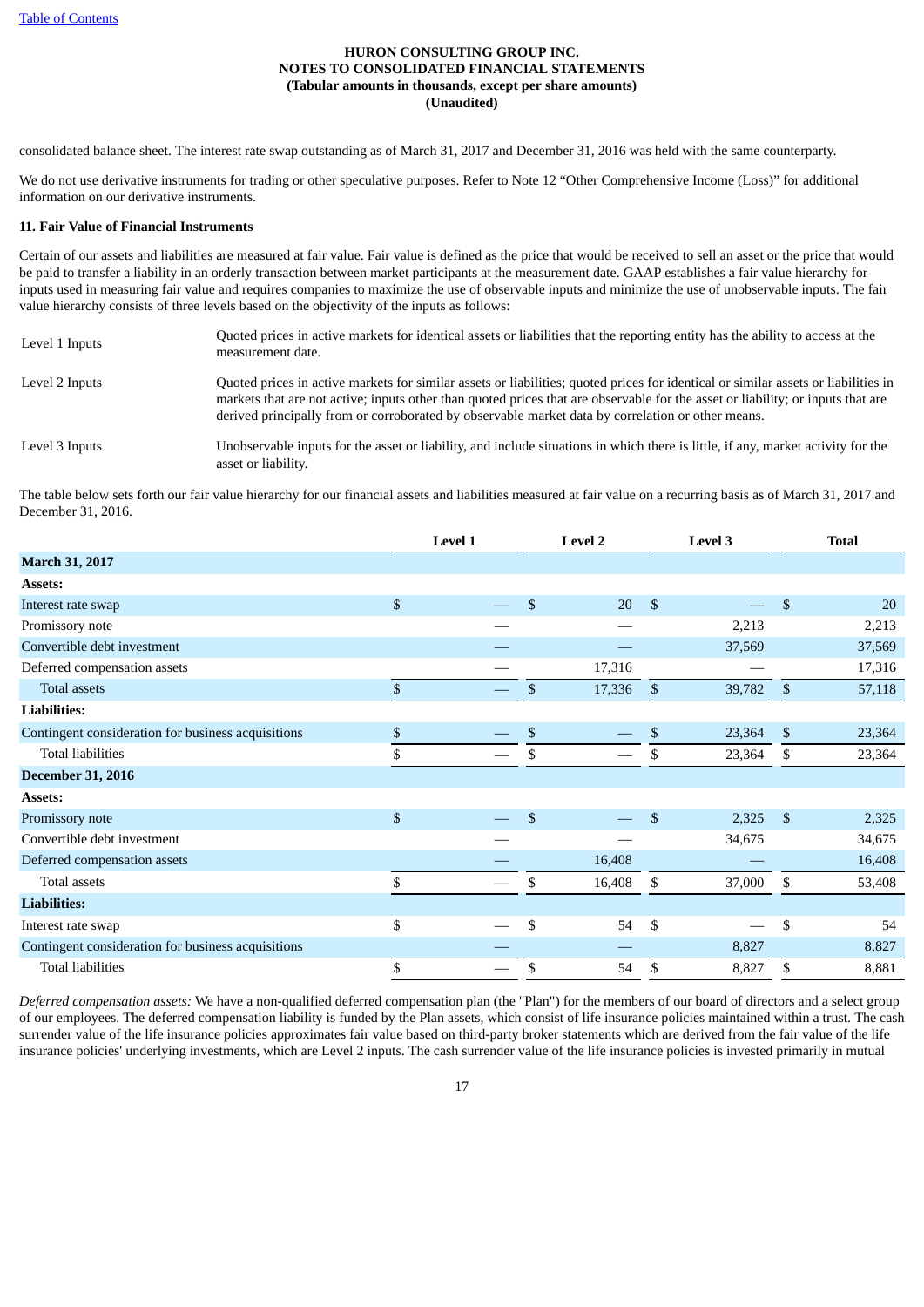funds. The Plan assets are included in other non-current assets on our consolidated balance sheet. Realized and unrealized gains (losses) from the deferred compensation assets are recorded to other income (expense), net in our consolidated statements of earnings.

*Interest rate swap:* The fair value of our interest rate swap was derived using estimates to settle the interest rate swap agreement, which is based on the net present value of expected future cash flows on each leg of the swap utilizing market-based inputs and discount rates reflecting the risks involved.

*Promissory note*: As part of the consideration received for the sale of our Accounting Advisory practice on December 30, 2011, the Company received a \$3.5 million promissory note payable over four years. During the second quarter of 2014, we agreed to amend and restate the note such that principal payments will be paid to us annually based on the amount of excess cash flows earned each year by the maker of the note until the maturity date of December 31, 2018, at which time the remaining principal balance and any accrued interest is due. The fair value of the note is based on the net present value of the projected cash flows using a discount rate of 17%, which accounts for the risks associated with the note. This fair value measurement is based on significant inputs not observable in the market and thus represent Level 3 inputs. As of March 31, 2017, \$0.2 million is recorded in prepaid expenses and other current assets and represents the present value of the payments expected to be received in the next 12 months, and the remaining \$2.0 million is recorded in other non-current assets.

The table below sets forth the changes in the balance of the promissory note for the three months ended March 31, 2017.

|                                         | <b>Promissory Note</b> |  |
|-----------------------------------------|------------------------|--|
| Balance as of December 31, 2016         | 2,325                  |  |
| Interest payments received              | (48)                   |  |
| Principal payment received              | (177)                  |  |
| Change in fair value of promissory note | 113                    |  |
| Balance as of March 31, 2017            | 2,213                  |  |

*Convertible debt investment:* In 2014 and 2015, we invested \$27.9 million, in the form of zero coupon convertible debt, in Shorelight Holdings, LLC ("Shorelight"), the parent company of Shorelight Education, a U.S.-based company that partners with leading nonprofit universities to increase access to and retention of international students, boost institutional growth, and enhance an institution's global footprint. The notes will mature on July 1, 2020, unless converted earlier.

To determine the appropriate accounting treatment for our investment, we performed a variable interest entity ("VIE") analysis and concluded that Shorelight does not meet the definition of a VIE. We also reviewed the characteristics of our investment to confirm that the convertible notes are not in-substance common stock that would warrant equity method accounting. After we reviewed all of the terms of the investment, we concluded the appropriate accounting treatment to be that of an available-for-sale debt security.

The investment is carried at fair value with unrealized holding gains and losses excluded from earnings and reported in other comprehensive income. We estimated the fair value of our investment using a Monte Carlo simulation model, cash flow projections discounted at a risk-adjusted rate, and certain assumptions related to equity volatility, default probability, and recovery rate, all of which are Level 3 inputs. The use of alternative estimates and assumptions could increase or decrease the estimated fair value of the investment, which would result in different impacts to our consolidated balance sheet and comprehensive income. Actual results may differ from our estimates. The fair value of the convertible debt investment is recorded in long-term investment.

The table below sets forth the changes in the balance of the convertible debt investment for the three months ended March 31, 2017.

|                                                     | <b>Convertible Debt Investment</b> |
|-----------------------------------------------------|------------------------------------|
| Balance as of December 31, 2016                     | 34,675                             |
| Change in fair value of convertible debt investment | 2,894                              |
| Balance as of March 31, 2017                        | 37,569                             |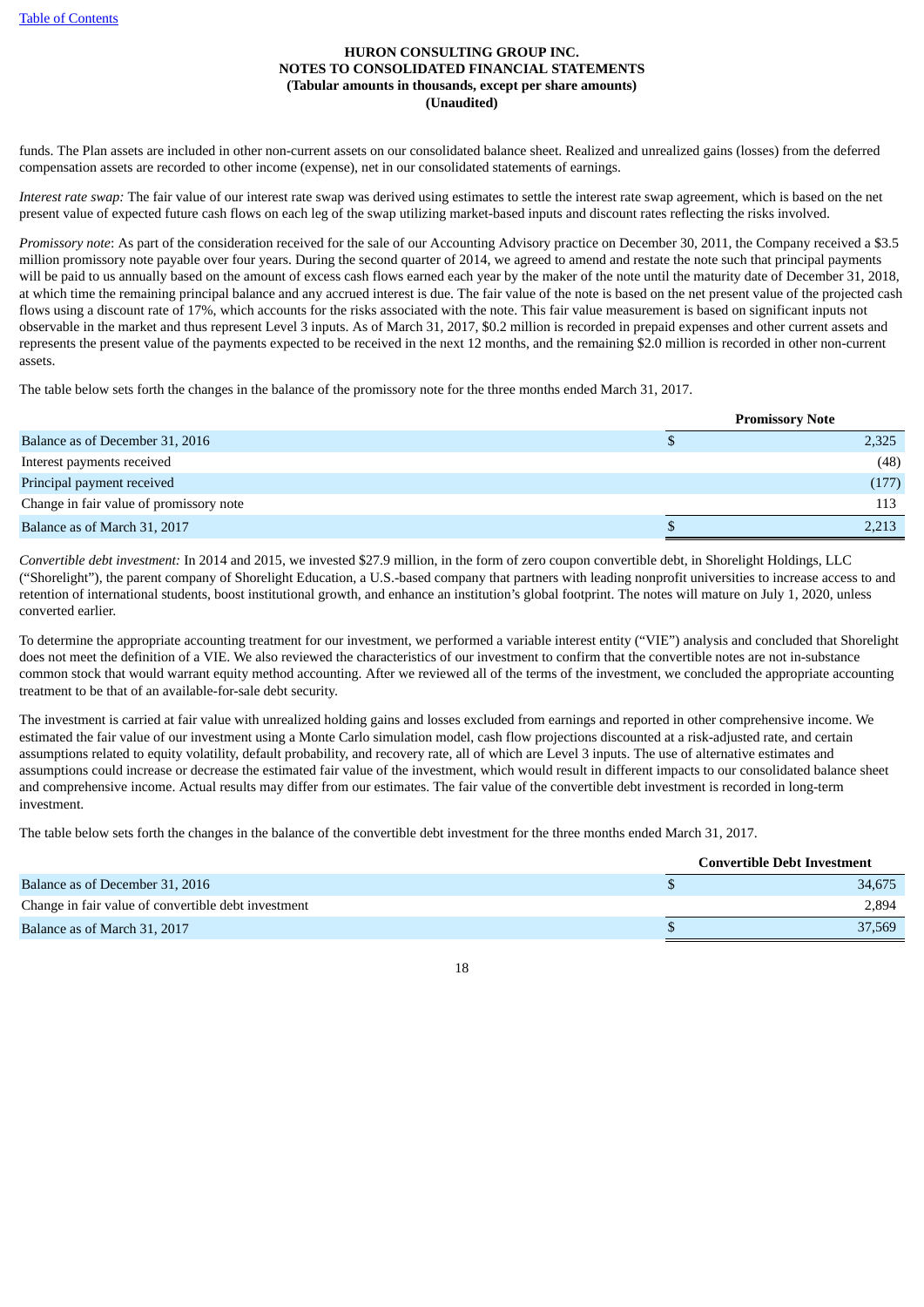*Contingent consideration for business acquisitions:* We estimate the fair value of acquisition-related contingent consideration using either a probabilityweighted assessment of the specific financial performance targets being achieved or a Monte Carlo simulation model, as appropriate. These fair value measurements are based on significant inputs not observable in the market and thus represent Level 3 inputs. The significant unobservable inputs used in the fair value measurements of our contingent consideration are our measures of the estimated payouts based on internally generated financial projections on a probability-weighted basis and discount rates, which typically reflect a risk-free rate. The fair value of the contingent consideration is reassessed quarterly based on assumptions used in our latest projections and input provided by practice leaders and management. Any change in the fair value estimate is recorded in our consolidated statement of earnings of that period. The use of alternative estimates and assumptions could increase or decrease the estimated fair value of our contingent consideration liability, which would result in different impacts to our consolidated balance sheets and consolidated statements of earnings. Actual results may differ from our estimates. Refer to Note 5 "Acquisitions" for information on the acquisitions completed in 2017. The current portion of the contingent consideration liabilities is recorded in accrued expenses and the long-term portion is recorded in deferred compensation and other liabilities.

The table below sets forth the changes in the balance of the contingent consideration for business acquisitions for the three months ended March 31, 2017.

|                                                     | <b>Contingent Consideration for Business</b><br><b>Acquisitions</b> |  |  |  |  |  |
|-----------------------------------------------------|---------------------------------------------------------------------|--|--|--|--|--|
| Balance as of December 31, 2016                     | 8,827                                                               |  |  |  |  |  |
| Acquisitions                                        | 15,489                                                              |  |  |  |  |  |
| Payments                                            | (1,000)                                                             |  |  |  |  |  |
| Unrealized loss due to foreign currency translation | 48                                                                  |  |  |  |  |  |
| Balance as of March 31, 2017                        | 23,364                                                              |  |  |  |  |  |

Financial assets and liabilities not recorded at fair value are as follows:

# *Senior Secured Credit Facility*

The carrying value of our borrowings outstanding under our senior secured credit facility is stated at cost. Our carrying value approximates fair value, using Level 2 inputs, as the senior secured credit facility bears interest at variable rates based on market rates as set forth in the Amended Credit Agreement. Refer to Note 8 "Financing Arrangements."

#### *Convertible Notes*

The carrying amount and estimated fair value of the Convertible Notes are as follows:

|                                         | <b>March 31, 2017</b> |  |                                |  | <b>December 31, 2016</b> |                                |
|-----------------------------------------|-----------------------|--|--------------------------------|--|--------------------------|--------------------------------|
|                                         | Carrying<br>Amount    |  | Estimated<br><b>Fair Value</b> |  | Carrving<br>Amount       | Estimated<br><b>Fair Value</b> |
| 1.25% convertible senior notes due 2019 | 226.297               |  | 231,520                        |  | 224,065                  | 245,018                        |

The differences between the \$250 million principal amount of the Convertible Notes and the carrying amounts shown above represent the unamortized debt discount and issuance costs. As of March 31, 2017 and December 31, 2016, the carrying value of the equity component of \$39.3 million was unchanged from the date of issuance. Refer to Note 8 "Financing Arrangements" for additional details on our Convertible Notes. The estimated fair value of the Convertible Notes was determined based on the quoted bid price of the Convertible Notes in an over-the-counter market, which is a Level 2 input, on the last day of trading for the quarters ended March 31, 2017 and December 31, 2016.

Based on the closing price of our common stock of \$42.10 on March 31, 2017, the if-converted value of the Convertible Notes was less than the principal amount.

Cash and cash equivalents are stated at cost, which approximates fair market value. The carrying values of all other financial instruments not described above reasonably approximate fair market value due to the nature of the financial instruments and the short-term maturity of these items.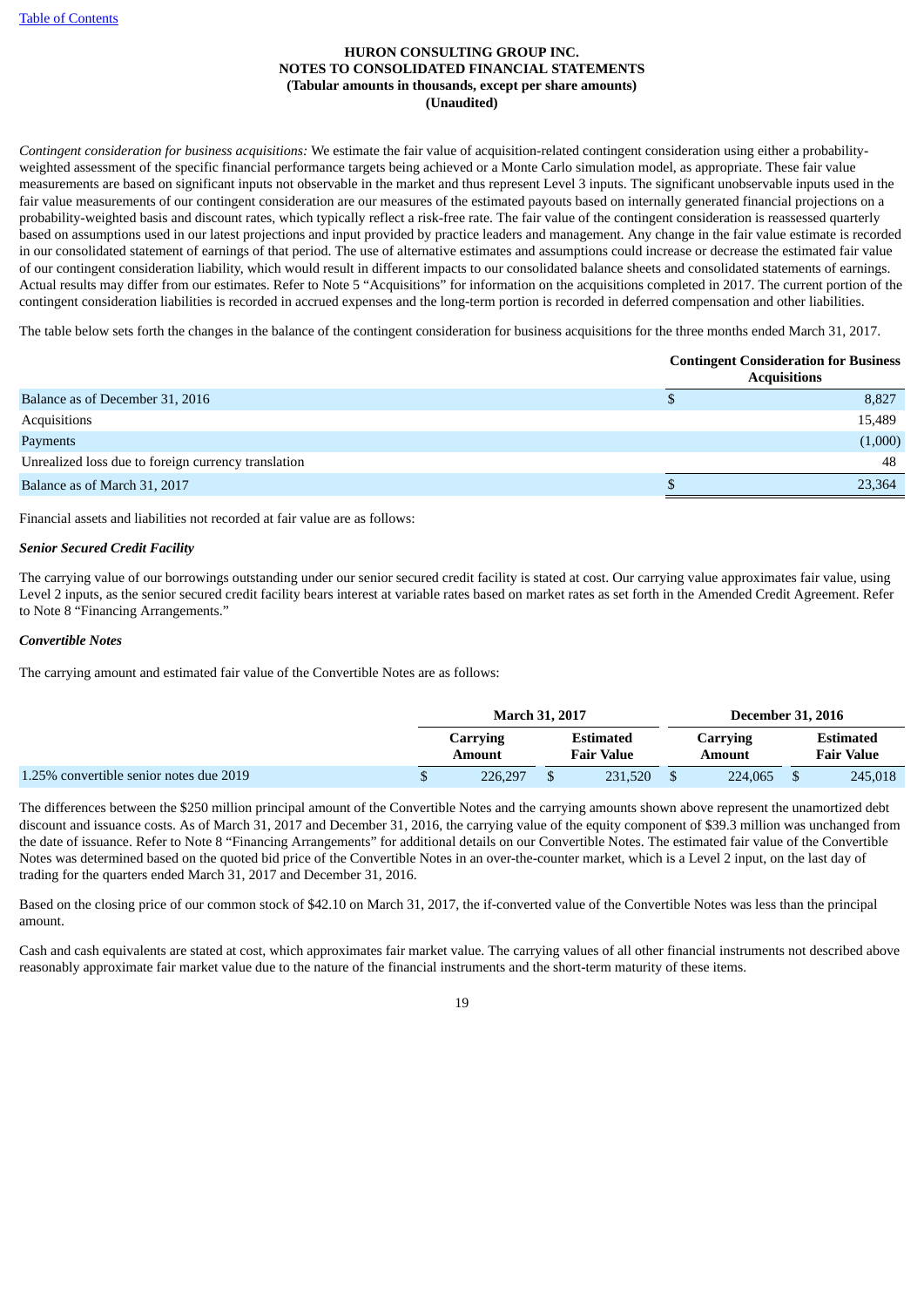# **12. Other Comprehensive Income (Loss)**

The tables below set forth the components of other comprehensive income (loss), net of tax, for the three months ended March 31, 2017 and 2016.

|                                             | <b>Three Months Ended</b><br>March 31, 2017 |                               |    |                                           |      |                        |     |                               |            | <b>Three Months Ended</b><br><b>March 31, 2016</b> |               |                        |
|---------------------------------------------|---------------------------------------------|-------------------------------|----|-------------------------------------------|------|------------------------|-----|-------------------------------|------------|----------------------------------------------------|---------------|------------------------|
|                                             |                                             | <b>Before</b><br><b>Taxes</b> |    | <b>Tax</b><br>(Expense)<br><b>Benefit</b> |      | Net of<br><b>Taxes</b> |     | <b>Before</b><br><b>Taxes</b> |            | <b>Tax</b><br>(Expense)<br>Benefit                 |               | Net of<br><b>Taxes</b> |
| Other comprehensive income (loss):          |                                             |                               |    |                                           |      |                        |     |                               |            |                                                    |               |                        |
| Foreign currency translation adjustments    | \$                                          | 424                           | \$ |                                           | \$   | 424                    | \$. | 21                            | \$         |                                                    | <sup>\$</sup> | 21                     |
| Unrealized gain on investment               | $\mathfrak{S}$                              | 2,894                         | \$ | (1,117)                                   | - \$ | 1,777                  | -\$ | 2,425                         | -S         | $(953)$ \$                                         |               | 1,472                  |
| Unrealized gain (loss) on cash flow hedges: |                                             |                               |    |                                           |      |                        |     |                               |            |                                                    |               |                        |
| Change in fair value                        | \$                                          | 38                            | \$ | $(14)$ \$                                 |      | 24                     | -\$ | $(303)$ \$                    |            | 119                                                | -\$           | (184)                  |
| Reclassification adjustments into earnings  |                                             | 36                            |    | (15)                                      |      | 21                     |     | 116                           |            | (46)                                               |               | 70                     |
| Net unrealized gain (loss)                  | $\mathcal{S}$                               | 74                            | \$ | (29)                                      | \$   | 45                     | \$  | (187)                         | $^{\circ}$ | 73                                                 | \$            | (114)                  |
| Other comprehensive income (loss)           | \$                                          | 3,392                         |    | (1, 146)                                  | S    | 2,246                  |     | 2,259                         | \$.        | (880)                                              | - \$          | 1,379                  |

The before tax amounts reclassified from accumulated other comprehensive income related to our cash flow hedges are recorded to interest expense, net of interest income.

Accumulated other comprehensive income, net of tax, includes the following components:

|                            | <b>Foreign Currency</b><br>Translation | <b>Available-for-Sale</b><br>Investment | <b>Cash Flow Hedges</b> | <b>Total</b> |
|----------------------------|----------------------------------------|-----------------------------------------|-------------------------|--------------|
| Balance, December 31, 2016 | (453)                                  | 4.088                                   | (20)                    | 3,615        |
| Current period change      | 424                                    | 1.777                                   | 45                      | 2,246        |
| Balance, March 31, 2017    | (29)                                   | 5,865                                   | 25                      | 5,861        |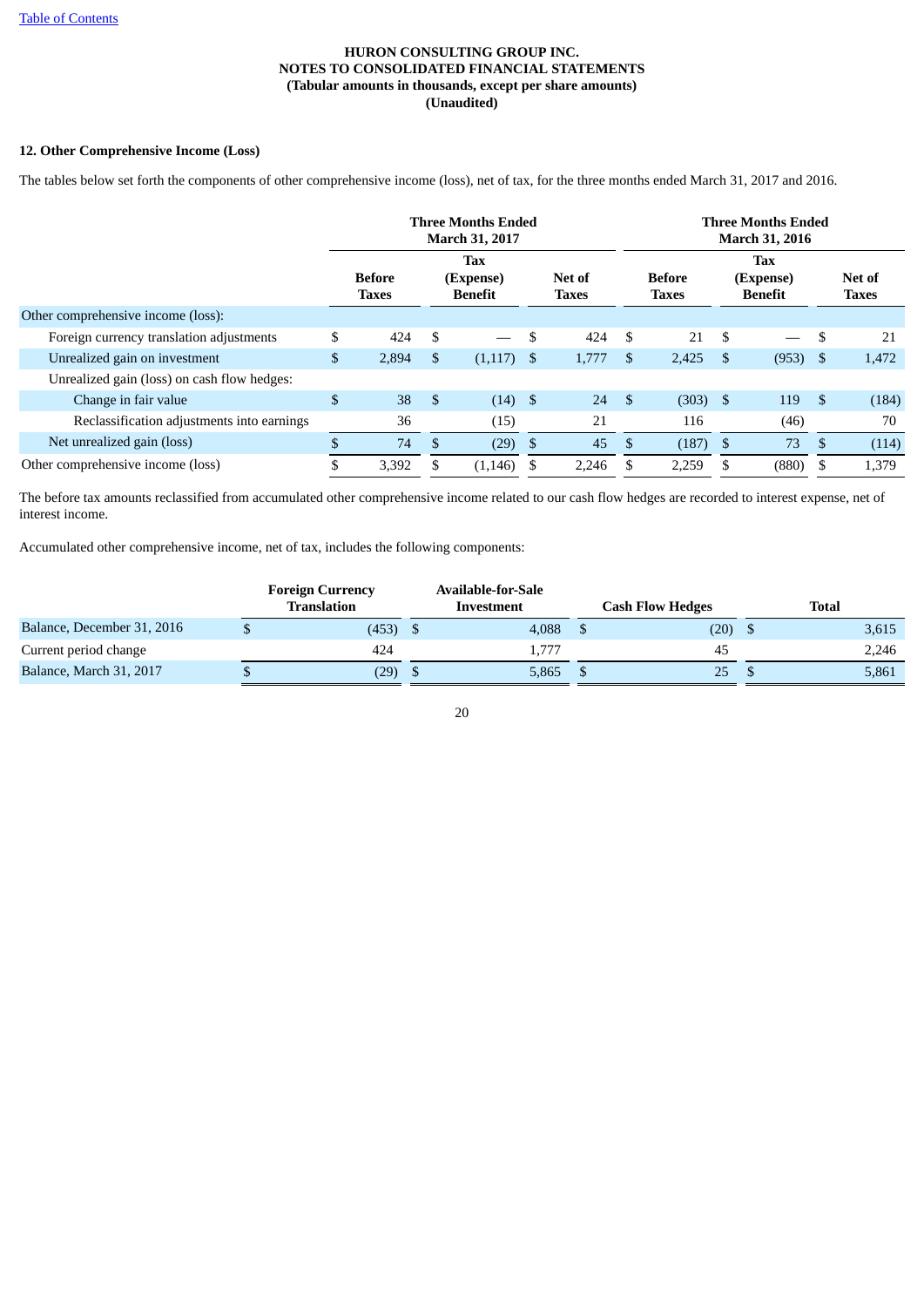# **13. Income Taxes**

The Company's effective tax rates for the three months ended March 31, 2017 and 2016 were 52.7% and 36.9%, respectively. The effective tax rate for the three months ended March 31, 2017 was higher than the statutory rate, inclusive of state income taxes, primarily due to discrete tax expense for share-based compensation of \$1.6 million due to the adoption of ASU 2016-09 *Improvements to Employee Share-Based Payment Accounting*. Refer to Note 3 "New Accounting Pronouncements" for additional information about our adoption of ASU 2016-09. The effective tax rate for the three months ended March 31, 2017 was also higher than the statutory rate, inclusive of state income taxes, due to certain non-deductible business expenses, partially offset by certain credits and deductions. The effective tax rate for the three months ended March 31, 2016 was lower than the statutory rate, inclusive of state income taxes, primarily due to certain credits and deductions, partially offset by non-deductible business expenses.

As of March 31, 2017, we have \$3.3 million of unrecognized tax benefits, of which \$0.9 million would affect the effective tax rate of continuing operations and \$2.4 million would affect the effective tax rate of discontinued operations, if recognized. As of March 31, 2017, we have \$2.4 million in unrecognized tax benefits related to positions taken on our tax returns for discontinued operations. While such tax returns remain subject to audit by tax authorities, it is reasonably possible that unrecognized tax benefits may decrease by \$2.4 million over the next 12 months due to the expiration of statute of limitations.

#### **14. Commitments, Contingencies and Guarantees**

#### **Litigation**

From time to time, we are involved in legal proceedings and litigation arising in the ordinary course of business. As of the date of this Quarterly Report on Form 10-Q, we are not a party to any litigation or legal proceeding that, in the current opinion of management, could have a material adverse effect on our financial position or results of operations. However, due to the risks and uncertainties inherent in legal proceedings, actual results could differ from current expected results.

#### **Guarantees**

Guarantees in the form of letters of credit totaling \$2.2 million and \$4.8 million were outstanding at March 31, 2017 and December 31, 2016, respectively, primarily to support certain office lease obligations.

In connection with certain business acquisitions, we may be required to pay post-closing consideration to the sellers if specific financial performance targets are met over a number of years as specified in the related purchase agreements. As of March 31, 2017 and December 31, 2016, the total estimated fair value of our contingent consideration liabilities was \$23.4 million and \$8.8 million, respectively.

To the extent permitted by law, our bylaws and articles of incorporation require that we indemnify our officers and directors against judgments, fines and amounts paid in settlement, including attorneys' fees, incurred in connection with civil or criminal action or proceedings, as it relates to their services to us if such person acted in good faith. Although there is no limit on the amount of indemnification, we may have recourse against our insurance carrier for certain payments made.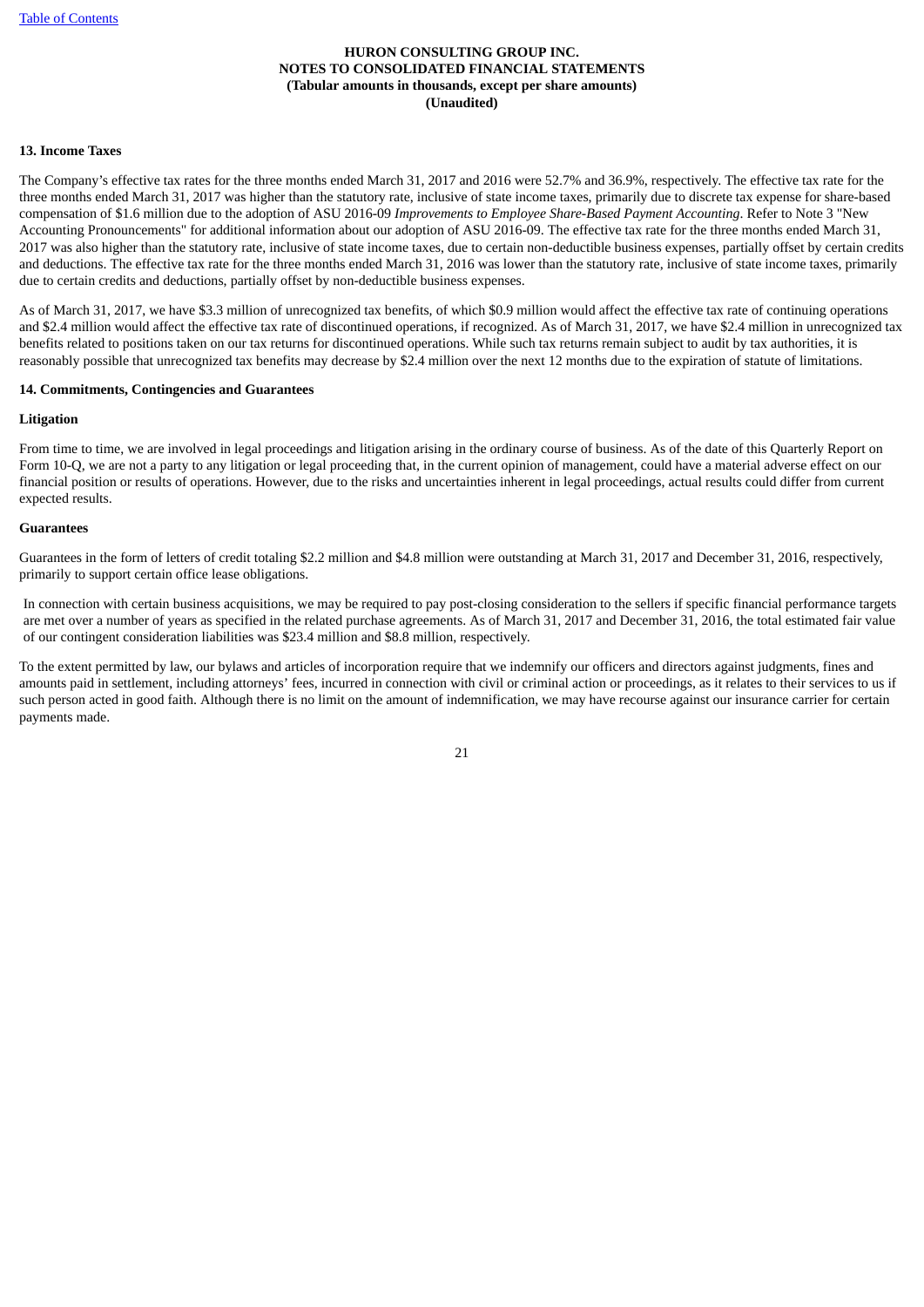# **15. Segment Information**

Segments are defined as components of a company that engage in business activities from which they may earn revenues and incur expenses, and for which separate financial information is available and is evaluated regularly by the chief operating decision maker, or decision-making group, in deciding how to allocate resources and in assessing performance. Our chief operating decision maker, who is our chief executive officer, manages the business under three operating segments, which are our reportable segments: Healthcare, Education and Life Sciences, and Business Advisory.

#### • **Healthcare**

Our Healthcare segment provides advisory services - from strategy setting through implementation - in the areas of organizational and resource alignment, clinical transformation, financial and operational performance, patient and caregiver engagement, and technology implementation and optimization. We serve national and regional hospitals and integrated health systems, academic medical centers, community hospitals, and medical groups. Our solutions help clients evolve and adapt to the rapidly changing healthcare environment and achieve growth, optimize performance, enhance profitability, improve quality and clinical outcomes, and drive physician, patient, and employee engagement across the enterprise.

## • **Education and Life Sciences**

Our Education and Life Sciences segment provides management consulting and technology solutions to the higher education, academic medical center, pharmaceutical and medical device, biotechnology, and research industries. We partner with clients to address challenges relating to business and technology strategy, financial management, operational and organizational effectiveness, research administration, and regulatory compliance.

#### • **Business Advisory**

Our Business Advisory segment provides services to middle market and large organizations, not-for-profit organizations, lending institutions, law firms, investment banks, and private equity firms. We assist clients in a broad range of industries and across the spectrum from healthy, wellcapitalized companies to organizations in transition as well as creditors, equity owners, and other key constituents. Our Business Advisory professionals resolve complex business issues and enhance client enterprise value through a suite of services including capital advisory, transaction advisory, operational improvement, restructuring and turnaround, valuation, and dispute advisory. Our Strategy and Innovation professionals collaborate with clients across a range of industries to identify new growth opportunities, build new ventures and capabilities, and accelerate organizational change. Our Enterprise Solutions and Analytics professionals deliver technology and analytic solutions that enable organizations to manage and optimize their financial performance, operational efficiency, and client or stakeholder experience. Our expertise in full-service enterprise performance management (EPM), enterprise resource planning (ERP), business intelligence and analytics, customer relationship management (CRM), and data management services helps clients identify and execute on business and technology strategies to drive results and gain a competitive advantage.

Segment operating income consists of the revenues generated by a segment, less the direct costs of revenue and selling, general and administrative costs that are incurred directly by the segment. Unallocated corporate costs include costs related to administrative functions that are performed in a centralized manner that are not attributable to a particular segment. These administrative function costs include costs for corporate office support, certain office facility costs, costs relating to accounting and finance, human resources, legal, marketing, information technology, and Company-wide business development functions, as well as costs related to overall corporate management.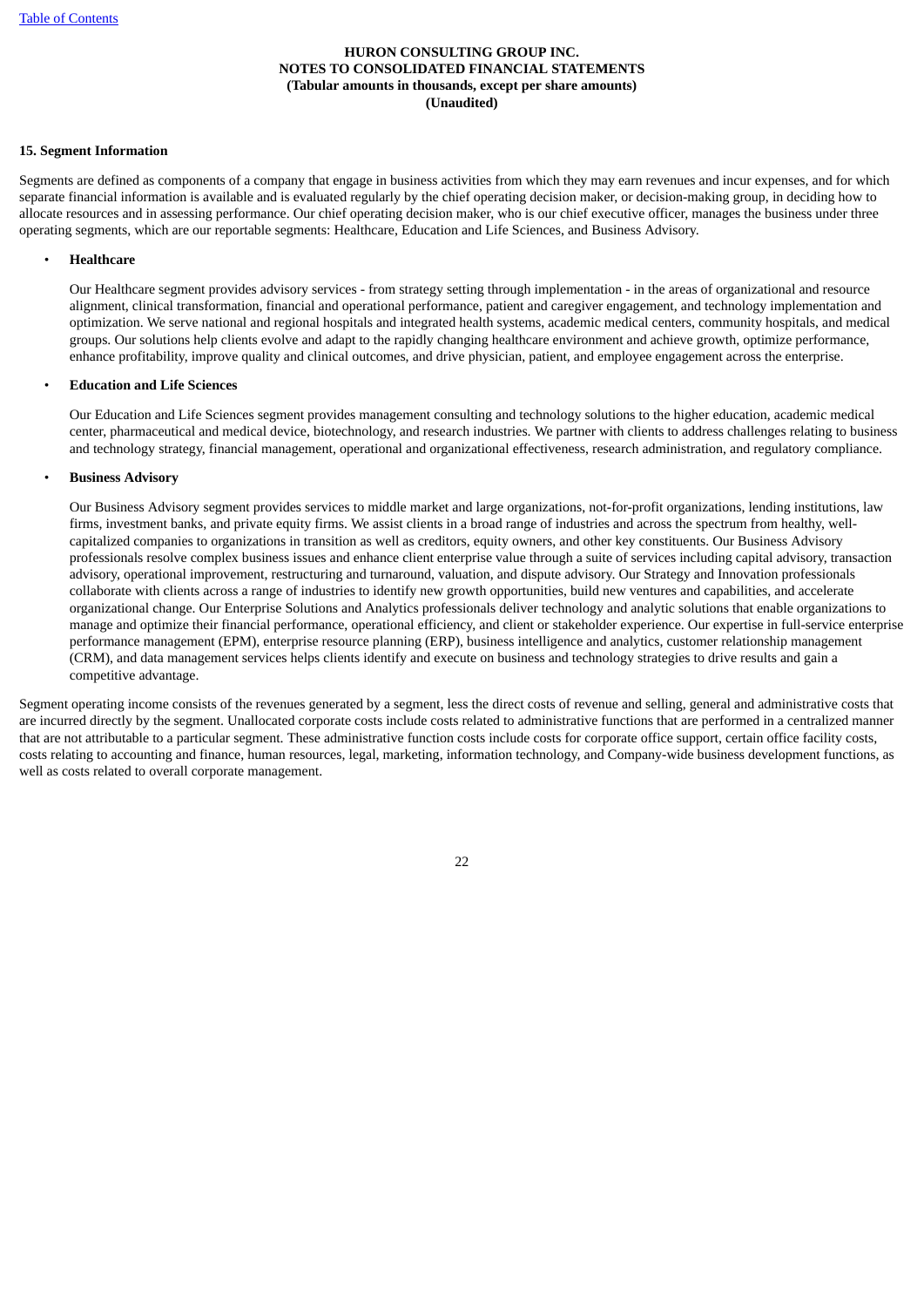The table below sets forth information about our operating segments for the three months ended March 31, 2017 and 2016, along with the items necessary to reconcile the segment information to the totals reported in the accompanying consolidated financial statements.

|                                                              | <b>Three Months Ended</b><br>March 31, |    |         |  |
|--------------------------------------------------------------|----------------------------------------|----|---------|--|
|                                                              | 2017                                   |    | 2016    |  |
| <b>Healthcare:</b>                                           |                                        |    |         |  |
| Revenues                                                     | \$<br>98,452                           | \$ | 114,018 |  |
| Operating income                                             | \$<br>34,150                           | \$ | 39,006  |  |
| Segment operating income as a percentage of segment revenues | 34.7%                                  |    | 34.2%   |  |
| <b>Education and Life Sciences:</b>                          |                                        |    |         |  |
| Revenues                                                     | \$<br>52,485                           | \$ | 43,238  |  |
| Operating income                                             | \$<br>15,579                           | \$ | 10,208  |  |
| Segment operating income as a percentage of segment revenues | 29.7%                                  |    | 23.6%   |  |
| <b>Business Advisory:</b>                                    |                                        |    |         |  |
| Revenues                                                     | \$<br>37,912                           | \$ | 23,233  |  |
| Operating income                                             | \$<br>5,802                            | \$ | 2,699   |  |
| Segment operating income as a percentage of segment revenues | 15.3%                                  |    | 11.6%   |  |
| <b>Total Company:</b>                                        |                                        |    |         |  |
| Revenues                                                     | \$<br>188,849                          | \$ | 180,489 |  |
| Reimbursable expenses                                        | 16,950                                 |    | 16,561  |  |
| Total revenues and reimbursable expenses                     | \$<br>205,799                          | \$ | 197,050 |  |
|                                                              |                                        |    |         |  |
| Segment operating income                                     | \$<br>55,531                           | \$ | 51,913  |  |
| Items not allocated at the segment level:                    |                                        |    |         |  |
| Other operating expenses                                     | 32,463                                 |    | 30,123  |  |
| Depreciation and amortization                                | 8,919                                  |    | 7,414   |  |
| Other expense, net                                           | 3,246                                  |    | 3,500   |  |
| Income from continuing operations before income tax expense  | \$<br>10,903                           | \$ | 10,876  |  |

At March 31, 2017 and December 31, 2016, no single client accounted for greater than 10% of our combined receivables and unbilled services balances. During the three months ended March 31, 2017 and 2016, no single client generated greater than 10% of our consolidated revenues.

# <span id="page-24-0"></span>**ITEM 2. MANAGEMENT'S DISCUSSION AND ANALYSIS OF FINANCIAL CONDITION AND RESULTS OF OPERATIONS.**

In this Quarterly Report on Form 10-Q, unless the context otherwise requires, the terms "Huron," "Company," "we," "us" and "our" refer to Huron Consulting Group Inc. and its subsidiaries.

Statements in this Quarterly Report on Form 10-Q that are not historical in nature, including those concerning the Company's current expectations about its future requirements and needs, are "forward-looking" statements as defined in Section 21E of the Securities Exchange Act of 1934, as amended (the "Exchange Act") and the Private Securities Litigation Reform Act of 1995. Forward-looking statements are identified by words such as "may," "should," "expects," "provides," "anticipates," "assumes," "can," "will," "meets," "could," "likely," "intends," "might," "predicts," "seeks," "would," "believes," "estimates," "plans," "continues," or "outlook," or similar expressions. These forward-looking statements reflect our current expectations about our future requirements and needs, results, levels of activity, performance, or achievements. Some of the factors that could cause actual results to differ materially from the forward-looking statements contained herein include, without limitation: failure to achieve expected utilization rates, billing rates, and the number of revenue-generating professionals; inability to expand or adjust our service offerings in response to market demands; our dependence on renewal of clientbased services; dependence on new business and retention of current clients and qualified personnel; failure to maintain third-party provider relationships and strategic alliances; inability to license technology to and from third parties; the impairment of goodwill; various factors related to income and other taxes; difficulties in successfully integrating the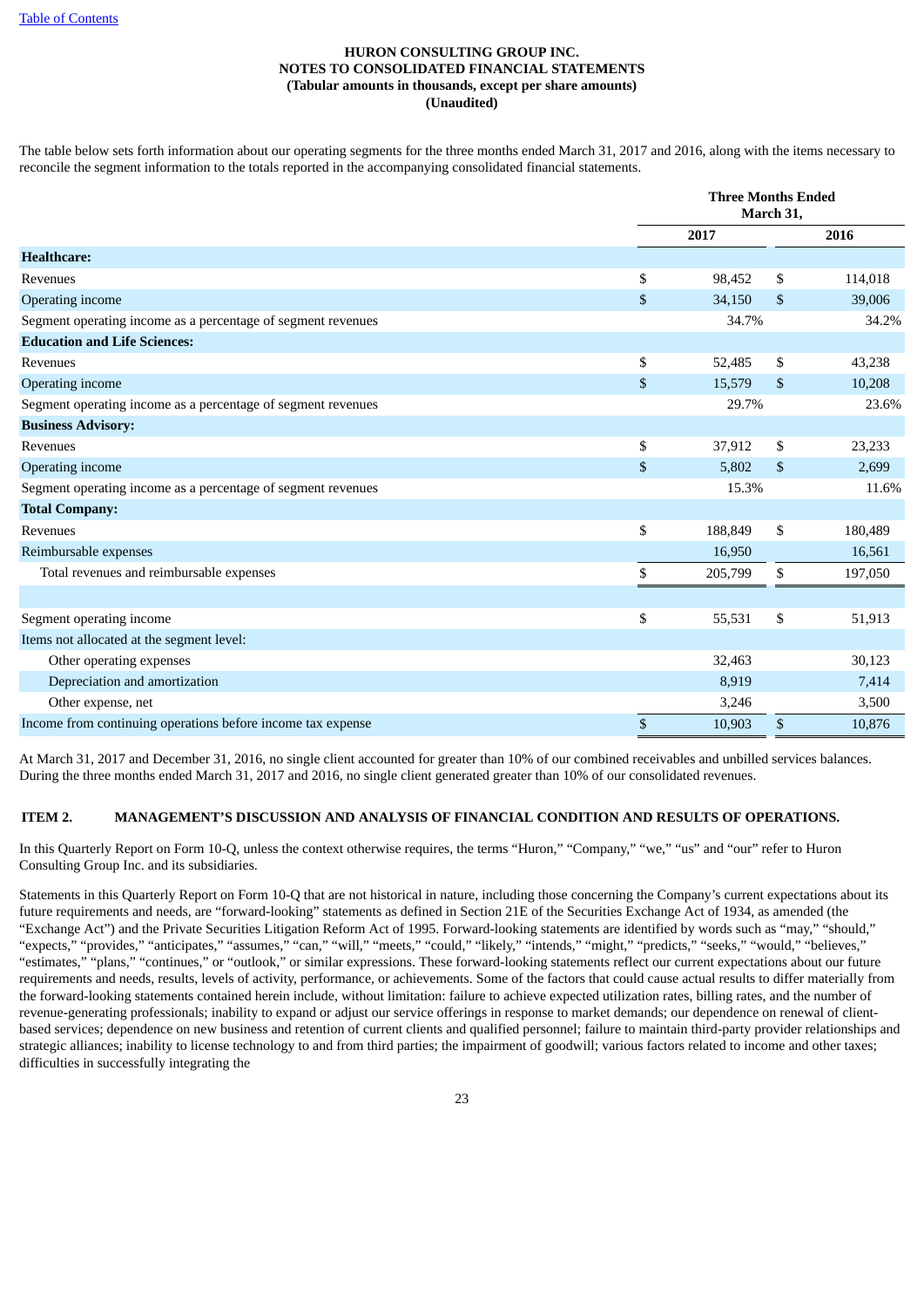businesses we acquire and achieving expected benefits from such acquisitions; risks relating to privacy, information security, and related laws and standards; and a general downturn in market conditions. These forward-looking statements involve known and unknown risks, uncertainties, and other factors, including, among others, those described under Item 1A. "Risk Factors," in our Annual Report on Form 10-K for the year ended December 31, 2016, that may cause actual results, levels of activity, performance or achievements to be materially different from any anticipated results, levels of activity, performance, or achievements expressed or implied by these forward-looking statements. We disclaim any obligation to update or revise any forward-looking statements as a result of new information or future events, or for any other reason.

#### **OVERVIEW**

#### **Our Business**

Huron is a global professional services firm committed to achieving sustainable results in partnership with clients. We bring a depth of expertise in strategy, technology, operations, advisory services, and analytics to drive lasting and measurable results in the healthcare, higher education, life sciences and commercial sectors. Through focus, passion and collaboration, we provide guidance and solutions to support organizations as they contend with the change transforming their industries and businesses.

We provide professional services through three operating segments: Healthcare, Education and Life Sciences, and Business Advisory.

#### **• Healthcare**

Our Healthcare segment provides advisory services - from strategy setting through implementation - in the areas of organizational and resource alignment, clinical transformation, financial and operational performance, patient and caregiver engagement, and technology implementation and optimization. We serve national and regional hospitals and integrated health systems, academic medical centers, community hospitals and medical groups. Our solutions help clients evolve and adapt to the rapidly changing healthcare environment and achieve growth, optimize performance, enhance profitability, improve quality and clinical outcomes, and drive physician, patient and employee engagement across the enterprise.

#### **• Education and Life Sciences**

Our Education and Life Sciences segment provides management consulting and technology solutions to the higher education, academic medical center, pharmaceutical and medical device, biotechnology and research industries. We partner with clients to address challenges relating to business and technology strategy, financial management, operational and organizational effectiveness, research administration, and regulatory compliance.

#### **• Business Advisory**

Our Business Advisory segment provides services to middle market and large organizations, not-for-profit organizations, lending institutions, law firms, investment banks, and private equity firms. We assist clients in a broad range of industries and across the spectrum from healthy, wellcapitalized companies to organizations in transition as well as creditors, equity owners, and other key constituents. Our Business Advisory professionals resolve complex business issues and enhance client enterprise value through a suite of services including capital advisory, transaction advisory, operational improvement, restructuring and turnaround, valuation, and dispute advisory. Our Strategy and Innovation professionals collaborate with clients across a range of industries to identify new growth opportunities, build new ventures and capabilities, and accelerate organizational change. Our Enterprise Solutions and Analytics professionals deliver technology and analytic solutions that enable organizations to manage and optimize their financial performance, operational efficiency, and client or stakeholder experience. Our expertise in full-service enterprise performance management (EPM), enterprise resource planning (ERP), business intelligence and analytics, customer relationship management (CRM), and data management services helps clients identify and execute on business and technology strategies to drive results and gain a competitive advantage.

# **Acquisitions**

#### *Pope Woodhead and Associates Limited*

On January 9, 2017, we completed our acquisition of Pope Woodhead and Associates Limited ("Pope Woodhead"), a U.K.-based consulting firm providing market access capabilities to assist clients in developing value propositions for innovative medicines and technologies. The acquisition expands our life sciences strategy expertise and strengthens our ability to lead clients through complex payer and regulatory environments. Pope Woodhead's results of operations have been included in our consolidated financial statements and results of operations of our Education and Life Sciences segment from the date of acquisition.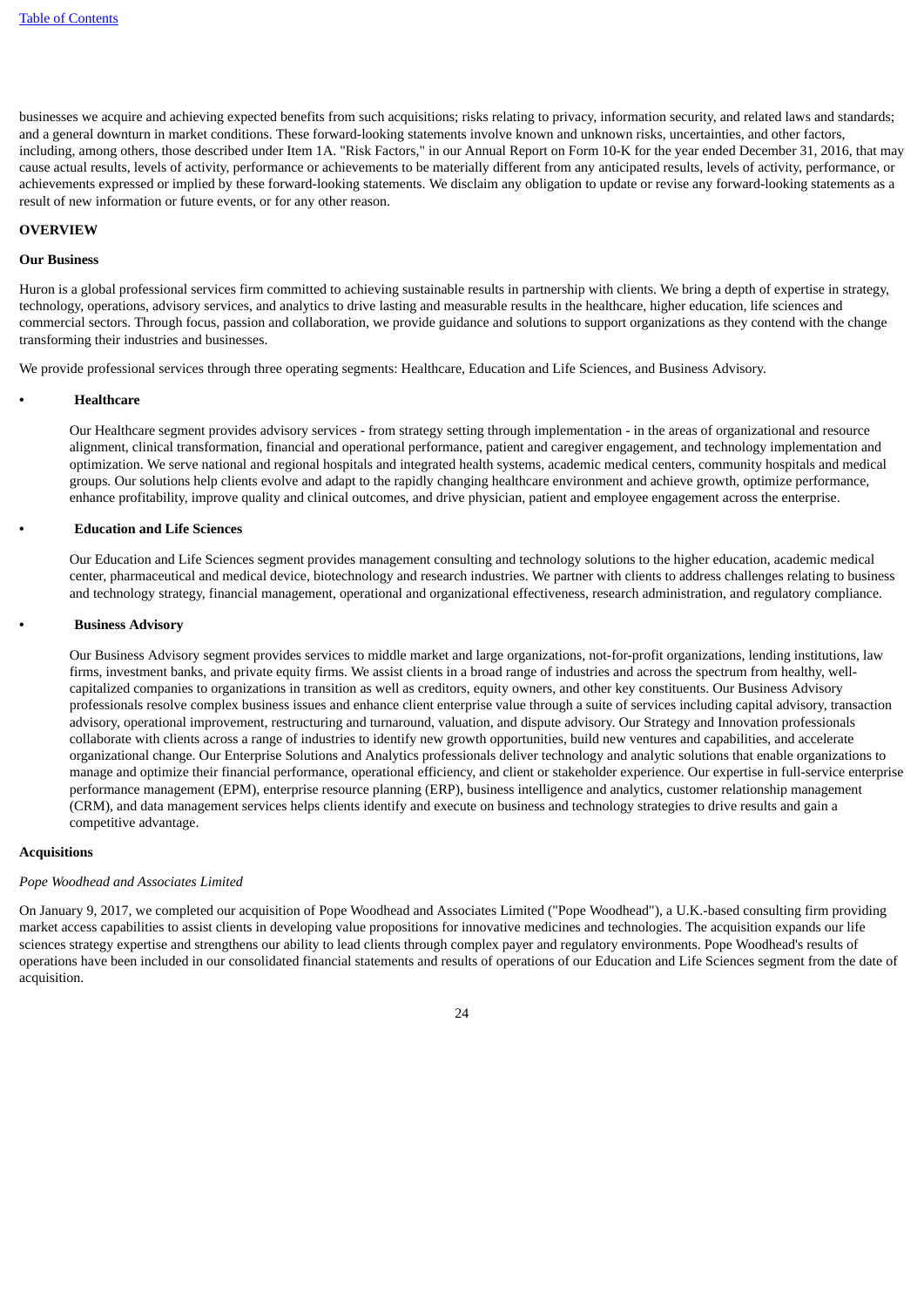# *Innosight Holdings LLC*

On March 1, 2017, we completed our acquisition of Innosight Holdings LLC ("Innosight"), a growth strategy firm focused on helping companies navigate disruptive change, enable innovation, and manage strategic transformation. Together with Innosight, we will use our strategic, operational, and technology capabilities to help clients across multiple industries develop pioneering solutions to address disruption and achieve sustained growth. Innosight's results of operations have been included in our consolidated financial statements and results of operations of our Business Advisory segment from the date of acquisition.

See Note 5 "Acquisitions" within our consolidated financial statements for further information regarding our recent acquisitions.

#### **How We Generate Revenues**

A large portion of our revenues is generated by our full-time consultants who provide consulting services to our clients and are billable to our clients based on the number of hours worked. A smaller portion of our revenues is generated by our other professionals, also referred to as full-time equivalents, some of whom work variable schedules as needed by our clients. Full-time equivalent professionals consist of our cultural transformation consultants from our Studer Group solution, which include coaches and their support staff, specialized finance and operational consultants, and our employees who provide software support and maintenance services to our clients. We translate the hours that these other professionals work on client engagements into a full-time equivalent measure that we use to manage our business. We refer to our full-time consultants and other professionals collectively as revenue-generating professionals.

Revenues generated by our full-time consultants are primarily driven by the number of consultants we employ and their utilization rates, as well as the billing rates we charge our clients. Revenues generated by our other professionals, or full-time equivalents, are largely dependent on the number of consultants we employ, their hours worked, and billing rates charged. Revenues generated by our coaches are largely dependent on the number of coaches we employ and the total value, scope, and terms of the consulting contracts under which they provide services, which are primarily fixed-fee contracts.

We generate our revenues from providing professional services under four types of billing arrangements: fixed-fee (including software license revenue), timeand-expense, performance-based, and software support and maintenance and subscriptions.

In fixed-fee billing arrangements, we agree to a pre-established fee in exchange for a predetermined set of professional services. We set the fees based on our estimates of the costs and timing for completing the engagements. It is the client's expectation in these engagements that the pre-established fee will not be exceeded except in mutually agreed upon circumstances. We generally recognize revenues under fixed-fee billing arrangements using a proportionate performance approach, which is based on work completed to-date versus our estimates of the total services to be provided under the engagement. Contracts within our Studer Group solution are fixed-fee partner contracts with multiple deliverables, which primarily consist of coaching services, as well as seminars, materials and software products ("Partner Contracts"). Revenues for coaching services and software products are generally recognized on a straight-line basis over the length of the contract. All other revenues under Partner Contracts are recognized at the time the service is provided.

Fixed-fee arrangements also include software licenses for our revenue cycle management software and research administration and compliance software. Licenses for our revenue cycle management software are sold only as a component of our consulting projects, and the services we provide are essential to the functionality of the software. Therefore, revenues from these software licenses are recognized over the term of the related consulting services contract. License revenue from our research administration and compliance software is generally recognized in the month in which the software is delivered.

Fixed-fee engagements represented 45.8% and 53.6% of our revenues for the three months ended March 31, 2017 and 2016, respectively.

Time-and-expense billing arrangements require the client to pay based on the number of hours worked by our revenue-generating professionals at agreed upon rates. Time-and-expense arrangements also include certain speaking engagements, conferences, and publications purchased by our clients outside of Partner Contracts within our Studer Group solution. We recognize revenues under time-and-expense billing arrangements as the related services or publications are provided. Time-and-expense engagements represented 42.8% and 33.3% of our revenues for the three months ended March 31, 2017 and 2016, respectively.

In performance-based fee billing arrangements, fees are tied to the attainment of contractually defined objectives. We enter into performance-based engagements in essentially two forms. First, we generally earn fees that are directly related to the savings formally acknowledged by the client as a result of adopting our recommendations for improving operational and cost effectiveness in the areas we review. Second, we have performance-based engagements in which we earn a success fee when and if certain predefined outcomes occur. Often, performance-based fees supplement our time-and-expense or fixed-fee engagements. We do not recognize revenues under performance-based billing arrangements until all related performance criteria are met. Performance-based fee revenues represented 6.4% and 8.4% of our revenues for the three months ended March 31, 2017 and 2016, respectively. Performance-based fee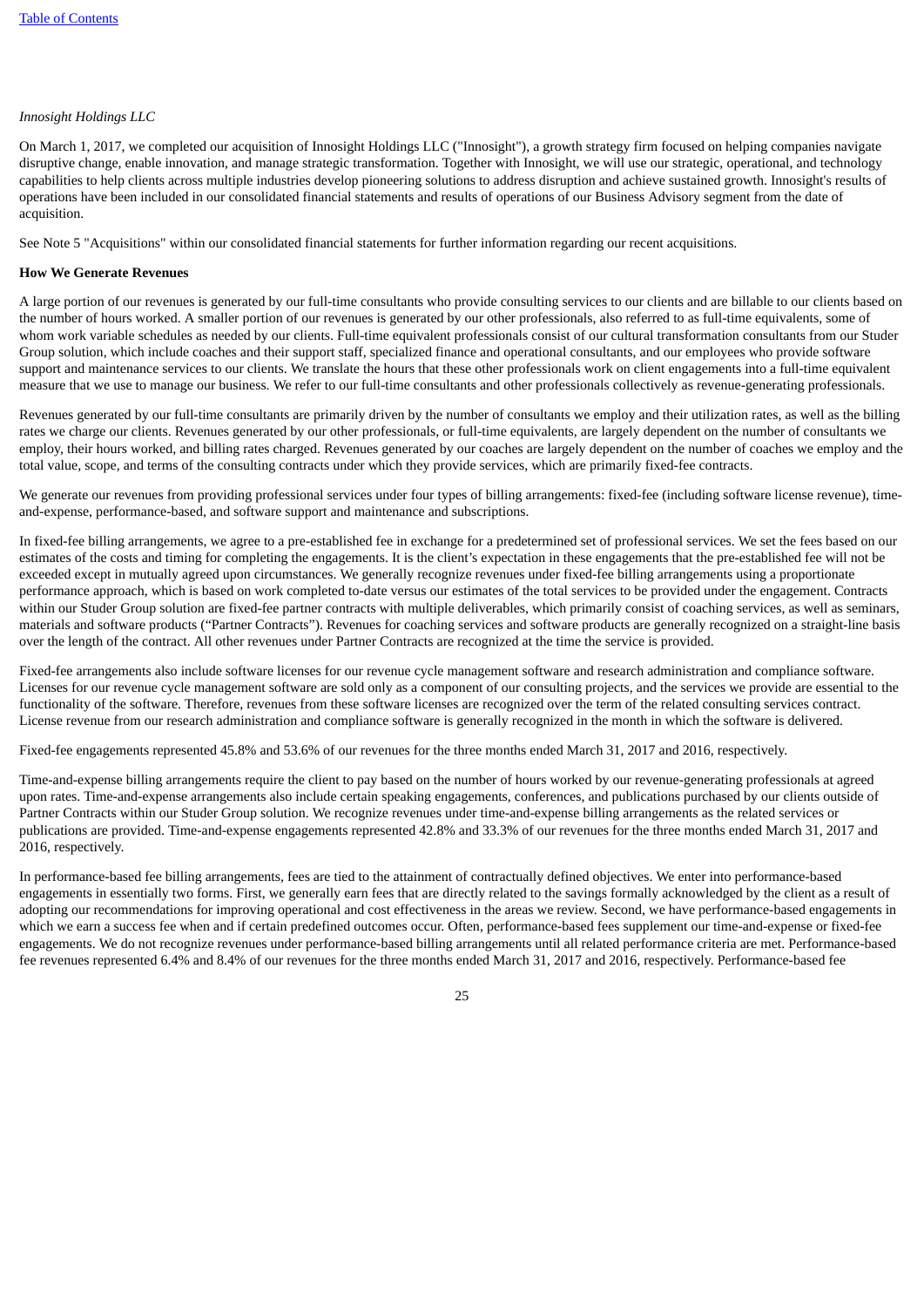engagements may cause significant variations in quarterly revenues and operating results depending on the timing of achieving the performance-based criteria.

Clients that have purchased one of our software licenses can pay an annual fee for software support and maintenance. We also generate subscription revenue from our cloud-based analytic tools and solutions. Software support and maintenance and subscription-based revenues are recognized ratably over the support or subscription period, which ranges from one to three years. These fees are billed in advance and included in deferred revenues until recognized. Software support and maintenance and subscription-based revenues represented 5.0% and 4.7% of our revenues for the three months ended March 31, 2017 and 2016, respectively.

Our quarterly results are impacted principally by our full-time consultants' utilization rate, the billing rates we charge our clients, the number of our revenuegenerating professionals who are available to work, and the amount of performance-based fees recognized, which often vary significantly between quarters. Our utilization rate can be negatively affected by increased hiring because there is generally a transition period for new professionals that results in a temporary drop in our utilization rate. Our utilization rate can also be affected by seasonal variations in the demand for our services from our clients. For example, during the third and fourth quarters of the year, vacations taken by our clients can result in the deferral of activity on existing and new engagements, which would negatively affect our utilization rate. The number of business work days is also affected by the number of vacation days taken by our consultants and holidays in each quarter. We typically have fewer business work days available in the fourth quarter of the year, which can impact revenues during that period.

Time-and-expense engagements do not provide us with a high degree of predictability as to performance in future periods. Unexpected changes in the demand for our services can result in significant variations in utilization and revenues and present a challenge to optimal hiring and staffing. Moreover, our clients typically retain us on an engagement-by-engagement basis, rather than under long-term recurring contracts. The volume of work performed for any particular client can vary widely from period to period.

#### **Business Strategy, Opportunities and Challenges**

Our primary strategy is to meet the needs of our clients by providing a balanced portfolio of service offerings and capabilities so that we can adapt quickly and effectively to emerging opportunities in the marketplace. To achieve this, we continue to hire highly qualified professionals and have entered into select acquisitions of complementary businesses.

To expand our business, we will remain focused on growing our existing relationships and developing new relationships, execute our managing director compensation plan to attract and retain senior practitioners, continue to promote and provide an integrated approach to service delivery, broaden the scope of our existing services, and acquire complementary businesses. We will regularly evaluate the performance of our practices to ensure our investments meet these objectives. Furthermore, we intend to enhance our visibility in the marketplace by refining our overarching messaging and value propositions for the organization as well as each practice. We will continue to focus on reaching our client base through clear, concise, endorsed messages.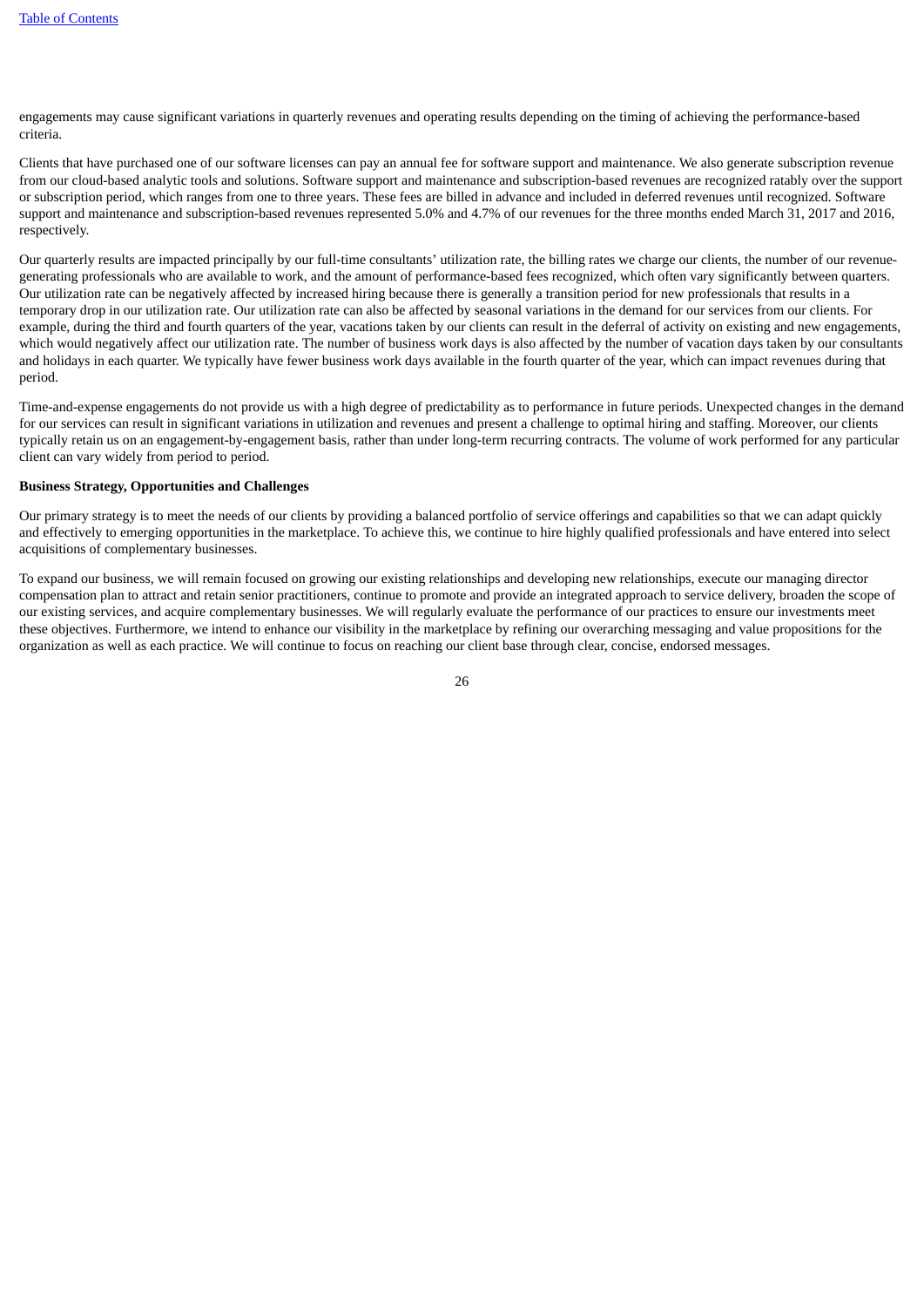# **RESULTS OF OPERATIONS**

The following table sets forth, for the periods indicated, selected segment and consolidated operating results and other operating data. The results of operations for acquired businesses have been included in our results of operations since the date of their respective acquisition.

| <b>Segment and Consolidated Operating Results</b>            | <b>Three Months Ended</b><br>March 31. |         |    |         |  |  |  |  |
|--------------------------------------------------------------|----------------------------------------|---------|----|---------|--|--|--|--|
| (in thousands, except per share amounts):                    |                                        | 2017    |    | 2016    |  |  |  |  |
| <b>Healthcare:</b>                                           |                                        |         |    |         |  |  |  |  |
| Revenues                                                     | \$                                     | 98,452  | \$ | 114,018 |  |  |  |  |
| Operating income                                             | \$                                     | 34,150  | \$ | 39,006  |  |  |  |  |
| Segment operating income as a percentage of segment revenues |                                        | 34.7%   |    | 34.2%   |  |  |  |  |
| <b>Education and Life Sciences:</b>                          |                                        |         |    |         |  |  |  |  |
| <b>Revenues</b>                                              | \$                                     | 52,485  | \$ | 43,238  |  |  |  |  |
| Operating income                                             | \$                                     | 15,579  | \$ | 10,208  |  |  |  |  |
| Segment operating income as a percentage of segment revenues |                                        | 29.7%   |    | 23.6%   |  |  |  |  |
| <b>Business Advisory:</b>                                    |                                        |         |    |         |  |  |  |  |
| Revenues                                                     | \$                                     | 37,912  | \$ | 23,233  |  |  |  |  |
| Operating income                                             | \$                                     | 5,802   | \$ | 2,699   |  |  |  |  |
| Segment operating income as a percentage of segment revenues |                                        | 15.3%   |    | 11.6%   |  |  |  |  |
| <b>Total Company:</b>                                        |                                        |         |    |         |  |  |  |  |
| Revenues                                                     | \$                                     | 188,849 | \$ | 180,489 |  |  |  |  |
| Reimbursable expenses                                        |                                        | 16,950  |    | 16,561  |  |  |  |  |
| Total revenues and reimbursable expenses                     | \$                                     | 205,799 | \$ | 197,050 |  |  |  |  |
|                                                              |                                        |         |    |         |  |  |  |  |
| Segment operating income                                     | \$                                     | 55,531  | \$ | 51,913  |  |  |  |  |
| Items not allocated at the segment level:                    |                                        |         |    |         |  |  |  |  |
| Other operating expenses                                     |                                        | 32,463  |    | 30,123  |  |  |  |  |
| Depreciation and amortization                                |                                        | 8,919   |    | 7,414   |  |  |  |  |
| Total operating income                                       |                                        | 14,149  |    | 14,376  |  |  |  |  |
| Other expense, net                                           |                                        | (3,246) |    | (3,500) |  |  |  |  |
| Income from continuing operations before income tax expense  |                                        | 10,903  |    | 10,876  |  |  |  |  |
| Income tax expense                                           |                                        | 5,748   |    | 4,010   |  |  |  |  |
| Net income from continuing operations                        | \$                                     | 5,155   | \$ | 6,866   |  |  |  |  |
| Earnings per share from continuing operations:               |                                        |         |    |         |  |  |  |  |
| <b>Basic</b>                                                 | \$                                     | 0.24    | \$ | 0.33    |  |  |  |  |
| Diluted                                                      | \$                                     | 0.24    | \$ | 0.32    |  |  |  |  |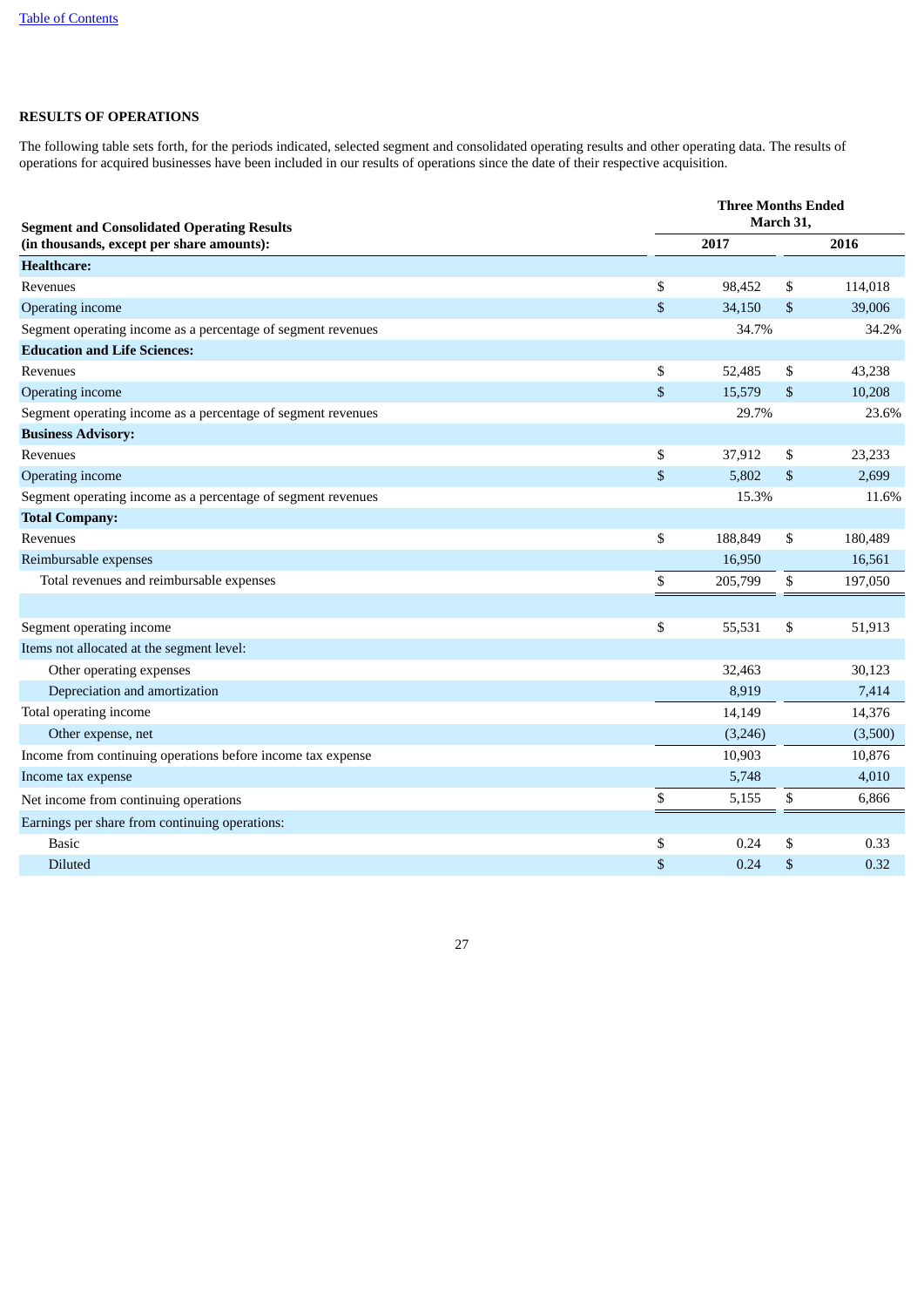|                                                                                    | <b>Three Months Ended</b><br>March 31, |    |                |  |  |  |
|------------------------------------------------------------------------------------|----------------------------------------|----|----------------|--|--|--|
| <b>Other Operating Data:</b>                                                       | 2017                                   |    | 2016           |  |  |  |
| Number of full-time billable consultants (at period end) (1):                      |                                        |    |                |  |  |  |
| Healthcare                                                                         | 857                                    |    | 1,023          |  |  |  |
| <b>Education and Life Sciences</b>                                                 | 604                                    |    | 497            |  |  |  |
| <b>Business Advisory</b>                                                           | 554                                    |    | 322            |  |  |  |
| Total                                                                              | 2,015                                  |    | 1,842          |  |  |  |
| Average number of full-time billable consultants (for the period) <sup>(1)</sup> : |                                        |    |                |  |  |  |
| Healthcare                                                                         | 867                                    |    | 1,026          |  |  |  |
| <b>Education and Life Sciences</b>                                                 | 595                                    |    | 487            |  |  |  |
| <b>Business Advisory</b>                                                           | 503                                    |    | 316            |  |  |  |
| Total                                                                              | 1,965                                  |    | 1,829          |  |  |  |
| Full-time billable consultant utilization rate <sup>(2)</sup> :                    |                                        |    |                |  |  |  |
| Healthcare                                                                         | 72.3%                                  |    | 80.5%          |  |  |  |
| <b>Education and Life Sciences</b>                                                 | 73.3%                                  |    | 71.4%          |  |  |  |
| <b>Business Advisory</b>                                                           | 77.0%                                  |    | 72.0%          |  |  |  |
| <b>Total</b>                                                                       | 73.9%                                  |    | 76.6%          |  |  |  |
| Full-time billable consultant average billing rate per hour (3):                   |                                        |    |                |  |  |  |
| <b>Healthcare</b>                                                                  | \$<br>228                              | \$ | 213            |  |  |  |
| <b>Education and Life Sciences</b>                                                 | \$<br>228                              | \$ | 227            |  |  |  |
| <b>Business Advisory</b>                                                           | \$<br>184                              | \$ | 199            |  |  |  |
| Total                                                                              | \$<br>216                              | \$ | 214            |  |  |  |
| Revenue per full-time billable consultant (in thousands):                          |                                        |    |                |  |  |  |
| Healthcare                                                                         | \$<br>76                               | \$ | 82             |  |  |  |
| <b>Education and Life Sciences</b>                                                 | \$<br>78                               | \$ | 79             |  |  |  |
| <b>Business Advisory</b>                                                           | \$<br>72                               | \$ | 71             |  |  |  |
| <b>Total</b>                                                                       | \$<br>76                               | \$ | 79             |  |  |  |
| Average number of full-time equivalents (for the period) $(4)$ :                   |                                        |    |                |  |  |  |
| Healthcare                                                                         | 216                                    |    | 199            |  |  |  |
| <b>Education and Life Sciences</b>                                                 | 41                                     |    | 39             |  |  |  |
| <b>Business Advisory</b>                                                           | 19                                     |    | $\overline{7}$ |  |  |  |
| Total                                                                              | 276                                    |    | 245            |  |  |  |
| Revenue per full-time equivalent (in thousands):                                   |                                        |    |                |  |  |  |
| Healthcare                                                                         | \$<br>150                              | \$ | 151            |  |  |  |
| <b>Education and Life Sciences</b>                                                 | \$<br>145                              | \$ | 123            |  |  |  |
| <b>Business Advisory</b>                                                           | \$<br>104                              | \$ | 126            |  |  |  |
| Total                                                                              | \$<br>146                              | \$ | 146            |  |  |  |

(1) Consists of our full-time professionals who provide consulting services and generate revenues based on the number of hours worked.

(2) Utilization rate for our full-time billable consultants is calculated by dividing the number of hours all of our full-time billable consultants worked on client assignments during a period by the total available working hours for all of these consultants during the same period, assuming a forty-hour work week, less paid holidays and vacation days.

(3) Average billing rate per hour for our full-time billable consultants is calculated by dividing revenues for a period by the number of hours worked on client assignments during the same period.

(4) Consists of cultural transformation consultants within our Studer Group solution, which include coaches and their support staff, consultants who work variable schedules as needed by our clients, and full-time employees who provide software support and maintenance services to our clients.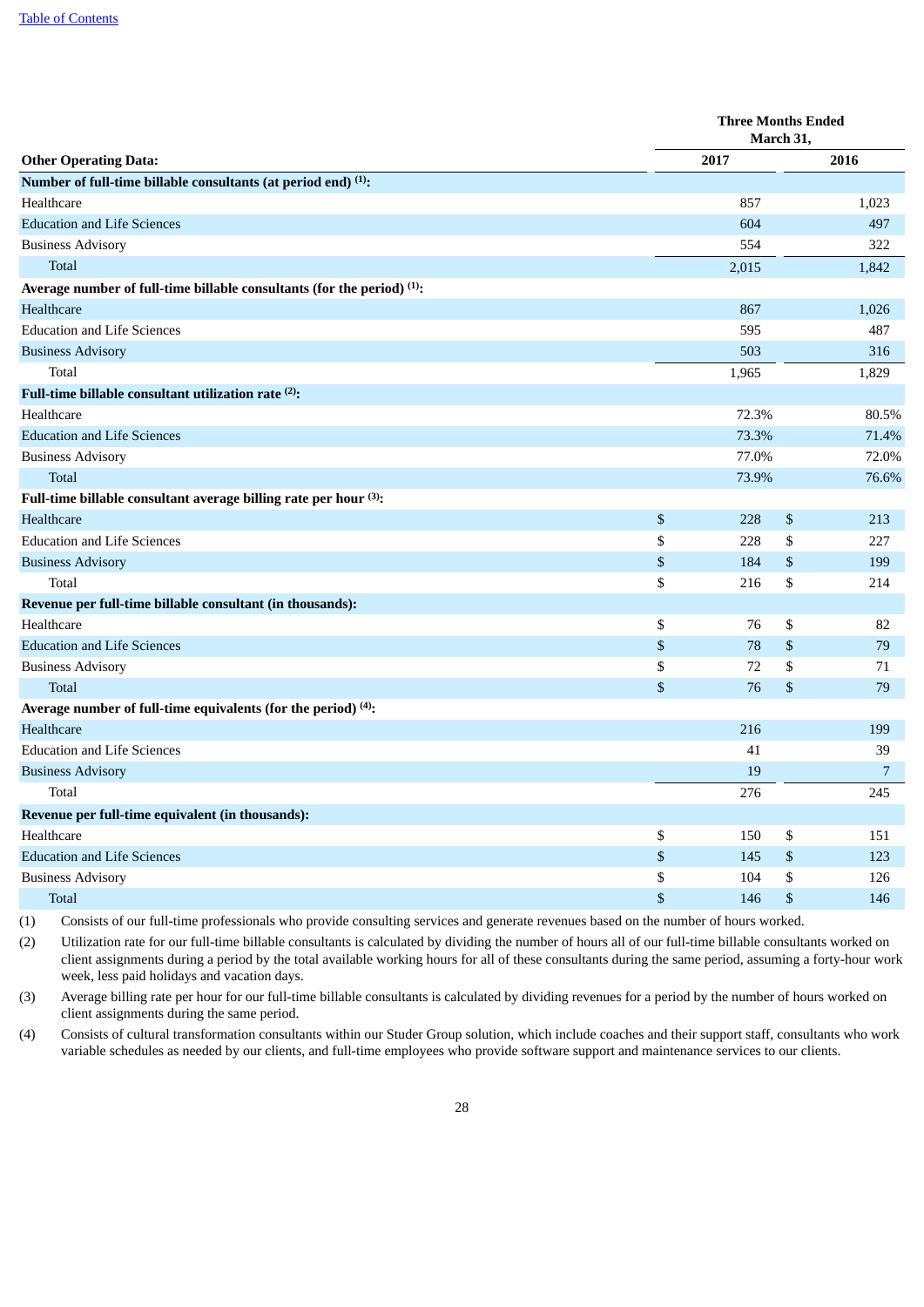# **Non-GAAP Measures**

We also assess our results of operations using certain non-GAAP financial measures. These non-GAAP financial measures differ from GAAP because the non-GAAP financial measures we calculate to measure earnings before interest, taxes, depreciation and amortization ("EBITDA"), adjusted EBITDA, adjusted EBITDA as a percentage of revenues, adjusted net income from continuing operations, and adjusted diluted earnings per share from continuing operations exclude a number of items required by GAAP, each discussed below. These non-GAAP financial measures should be considered in addition to, and not as a substitute for or superior to, any measure of performance, cash flows, or liquidity prepared in accordance with GAAP. Our non-GAAP financial measures may be defined differently from time to time and may be defined differently than similar terms used by other companies, and accordingly, care should be exercised in understanding how we define our non-GAAP financial measures.

Our management uses the non-GAAP financial measures to gain an understanding of our comparative operating performance, for example when comparing such results with previous periods or forecasts. These non-GAAP financial measures are used by management in their financial and operating decision making because management believes they reflect our ongoing business in a manner that allows for meaningful period-to-period comparisons. Management also uses these non-GAAP financial measures when publicly providing our business outlook, for internal management purposes, and as a basis for evaluating potential acquisitions and dispositions. We believe that these non-GAAP financial measures provide useful information to investors and others in understanding and evaluating Huron's current operating performance and future prospects in the same manner as management does and in comparing in a consistent manner Huron's current financial results with Huron's past financial results.

The reconciliations of these financial measures from GAAP to non-GAAP are as follows (in thousands, except per share amounts):

| <b>Three Months Ended</b><br>March 31, |         |     |         |  |  |  |
|----------------------------------------|---------|-----|---------|--|--|--|
|                                        | 2017    |     | 2016    |  |  |  |
|                                        | 188,849 | \$. | 180,489 |  |  |  |
| \$                                     | 5,155   | \$  | 6,866   |  |  |  |
|                                        |         |     |         |  |  |  |
|                                        | 5,748   |     | 4,010   |  |  |  |
|                                        | 4,004   |     | 3,971   |  |  |  |
|                                        | 11,905  |     | 10,800  |  |  |  |
|                                        | 26,812  |     | 25,647  |  |  |  |
|                                        |         |     |         |  |  |  |
|                                        | 279     |     | 1,333   |  |  |  |
|                                        | 17      |     | (347)   |  |  |  |
|                                        | 27,108  | £.  | 26,633  |  |  |  |
|                                        | 14.4%   |     | 14.8%   |  |  |  |
|                                        |         |     |         |  |  |  |

|                                                                | <b>Three Months Ended</b><br>March 31, |         |    |         |
|----------------------------------------------------------------|----------------------------------------|---------|----|---------|
|                                                                |                                        | 2017    |    | 2016    |
| Net income from continuing operations                          |                                        | 5,155   | -S | 6,866   |
| Weighted average shares – diluted                              |                                        | 21,474  |    | 21,460  |
| Diluted earnings per share from continuing operations          |                                        | 0.24    | -S | 0.32    |
| Add back:                                                      |                                        |         |    |         |
| Amortization of intangible assets                              |                                        | 8,652   |    | 7,445   |
| Restructuring charges                                          |                                        | 279     |    | 1,333   |
| Non-cash interest on convertible notes                         |                                        | 1,928   |    | 1,839   |
| Tax effect                                                     |                                        | (4,192) |    | (4,172) |
| Total adjustments, net of tax                                  |                                        | 6,667   |    | 6,445   |
| Adjusted net income from continuing operations                 |                                        | 11,822  |    | 13,311  |
| Adjusted diluted earnings per share from continuing operations |                                        | 0.55    |    | 0.62    |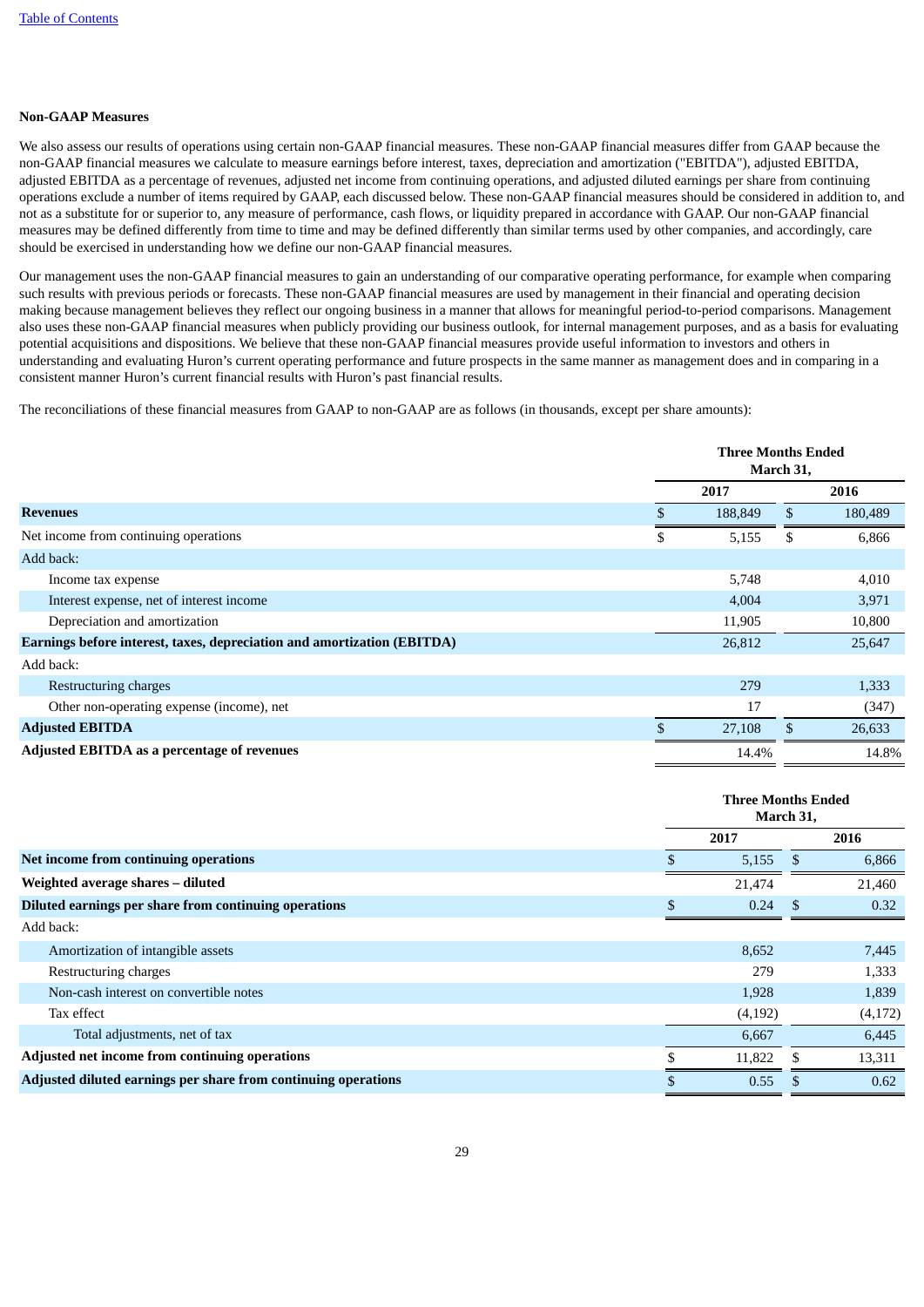These non-GAAP financial measures include adjustments for the following items:

*Other non-operating expense (income), net:* We have excluded the effect of other non-operating expense (income), net which includes foreign currency transaction gains (losses) and other non-operating items. We exclude these items from the calculation of adjusted EBITDA because the amount of each gain or loss is significantly affected by timing and changes in foreign exchange rates.

*Restructuring charges:* We have incurred charges due to the restructuring of various parts of our business. These restructuring charges have primarily consisted of costs associated with office space consolidations, including the accelerated depreciation of certain leasehold improvements, and severance charges. We have excluded the effect of the restructuring charges from our non-GAAP measures because the amount of each restructuring charge is significantly affected by the timing and size of the restructured business or component of a business.

*Amortization of intangible assets:* We have excluded the effect of amortization of intangible assets from the calculation of adjusted net income from continuing operations presented above. Amortization of intangibles is inconsistent in its amount and frequency and is significantly affected by the timing and size of our acquisitions.

*Non-cash interest on convertible notes:* We incur non-cash interest expense relating to the implied value of the equity conversion component of our Convertible Notes. The value of the equity conversion component is treated as a debt discount and amortized to interest expense over the life of the Convertible Notes using the effective interest rate method. We exclude this non-cash interest expense that does not represent cash interest payments from the calculation of adjusted net income from continuing operations as management believes that this non-cash expense is not indicative of the ongoing performance of our business.

*Tax effect:* The non-GAAP income tax adjustment reflects the incremental tax rate applicable to the non-GAAP adjustments.

Income tax expense, Interest expense, net of interest income, Depreciation and amortization: We have excluded the effects of income tax expense, interest expense, net of interest income, and depreciation and amortization in the calculation of EBITDA as these are customary exclusions as defined by the calculation of EBITDA to arrive at meaningful earnings from core operations excluding the effect of such items.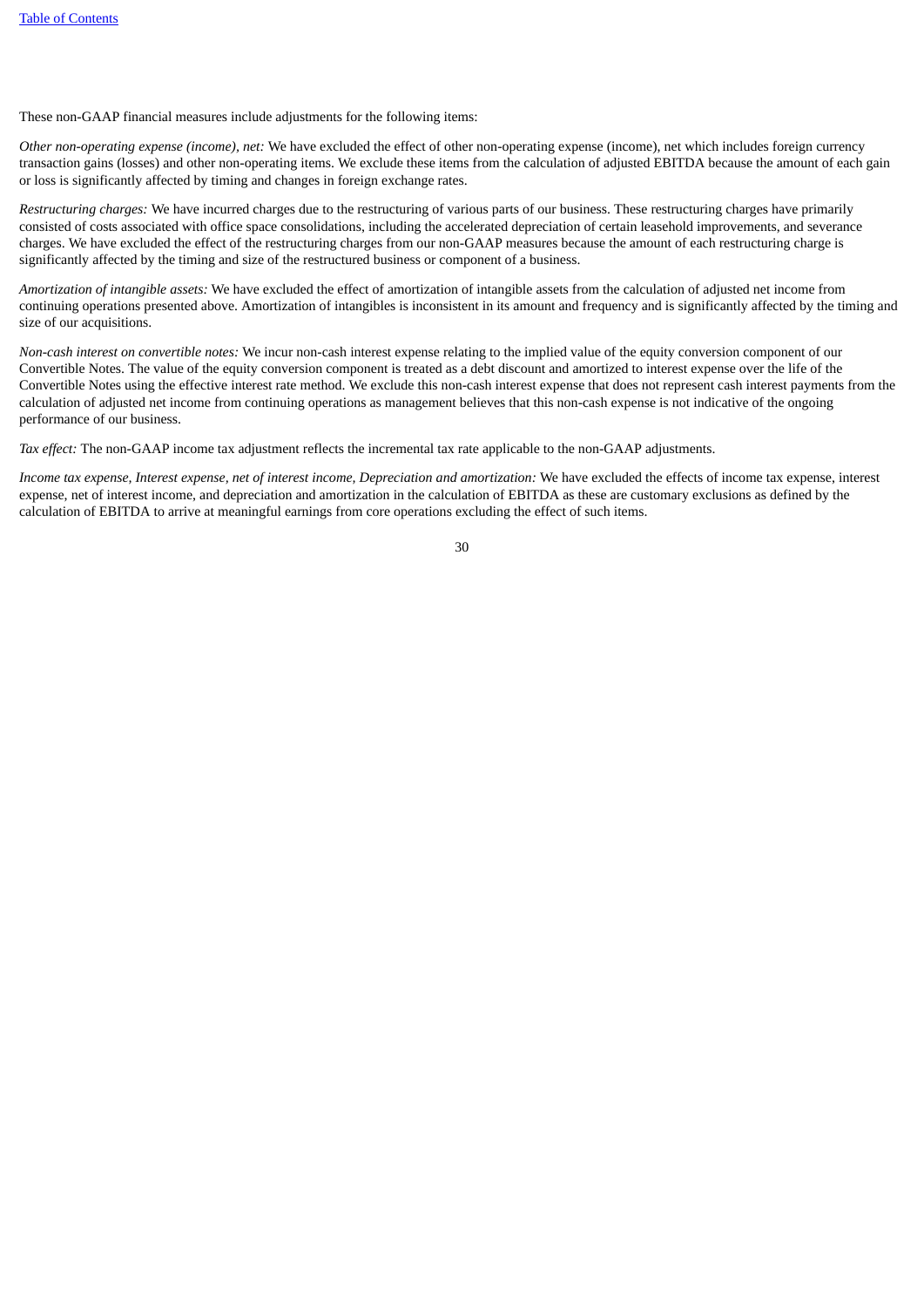# **Three Months Ended March 31, 2017 Compared to Three Months Ended March 31, 2016**

#### **Revenues**

Revenues increased \$8.4 million, or 4.6%, to \$188.8 million for the first quarter of 2017 from \$180.5 million for the first quarter of 2016. First quarter 2017 revenues included \$12.8 million from our acquisitions of Healthcare Services Management, Inc. ("HSM Consulting"), Pope Woodhead, and Innosight, all of which were completed subsequent to the first quarter of 2016, and \$0.3 million of incremental revenues due to the full quarter impact of our acquisition of MyRounding Solutions, LLC ("MyRounding"). First quarter 2017 revenues also included revenues from our acquisition of the U.S. assets of ADI Strategies, Inc. ("ADI Strategies"), which was completed subsequent to the first quarter of 2016 and has since been fully integrated into the Business Advisory segment.

Of the overall \$8.4 million increase in revenues, \$4.6 million was attributable to our full-time equivalents and \$3.8 million was attributable to our full-time billable consultants.

The increase in full-time equivalent revenues reflected an increase in the average number of full-time equivalents for the first quarter of 2017 compared to the prior year period, and was primarily attributable to an increased use of contractors in all three of our segments and our recent acquisitions of HSM Consulting and ADI Strategies.

The increase in full-time billable consultant revenues reflected an increase in the average number of billable consultants, partially offset by a decrease in the consultant utilization rate. As discussed below in Segment Results, this increase in revenue attributable to our full-time billable consultants reflected strengthened demand for our services in the Education and Life Sciences and Business Advisory segments, partially offset by decreased demand for our services in the Healthcare segment.

#### **Total Direct Costs**

Our total direct costs, including amortization of intangible assets and software development costs, increased \$3.5 million, or 3.0%, to \$118.7 million in the three months ended March 31, 2017, from \$115.2 million in the three months ended March 31, 2016. The \$3.5 million increase primarily related to a \$5.6 million increase in salaries and related expenses for our revenue-generating professionals, which was largely driven by increased headcount from acquisitions and our ongoing cloud-based enterprise resource planning (ERP) investment, partially offset by decreases in salaries and related expenses in our Healthcare segment, and a \$0.7 million increase in contractor expense. These increases were partially offset by a \$2.8 million decrease in performance bonus expense for our revenue-generating professionals. As a percentage of revenues, our total direct costs decreased to 62.9% during the first quarter of 2017 compared to 63.9% during the first quarter of 2016, primarily due to revenue growth, driven by acquisitions, that outpaced the increase in total direct costs.

Total direct costs for the three months ended March 31, 2017 included \$3.0 million of amortization expense for intangible assets, primarily representing customer contracts and software acquired in business combinations, and internal software development costs, compared to \$3.4 million of amortization expense for the same prior year period. The \$0.4 million decrease in amortization expense was primarily attributable to the decreasing amortization expense of customer contracts acquired in our Studer Group acquisition, due to the accelerated basis of amortization, partially offset by amortization of intangible assets acquired in the Innosight acquisition, which we completed in the first quarter of 2017. See Note 5 "Acquisitions" and Note 6 "Goodwill and Intangible Assets" within the notes to our consolidated financial statements for additional information about our intangible assets.

#### **Operating Expenses**

Selling, general and administrative expenses increased \$4.8 million, or 11.4%, to \$46.9 million in the first quarter of 2017 from \$42.1 million in the first quarter of 2016. The \$4.8 million increase primarily related to a \$3.5 million increase in salaries and related expenses for our support personnel, a \$0.9 million increase in legal expenses, primarily driven by recent acquisitions, a \$0.6 million increase in facilities and other office-related expenses, and a \$0.5 million increase in practice administration and meetings expense, partially offset by a \$0.8 million decrease in performance bonus expense for our support personnel. As a percentage of revenues, selling, general and administrative expenses increased to 24.8% during the first quarter of 2017 compared to 23.3% during the first quarter of 2016, primarily due to the items described above.

Restructuring charges for the first quarter of 2017 totaled \$0.3 million, compared to \$1.3 million for the first quarter of 2016. The \$0.3 million charge incurred in the first quarter of 2017 primarily related to updated assumptions for lease accruals. The \$1.3 million charge incurred in the first quarter of 2016 primarily consisted of \$0.8 million related to workforce reductions in our corporate operations as we adjusted our infrastructure to align with our Huron Legal divestiture, \$0.2 million related to updated assumptions for the lease accrual of the Washington, D.C. space vacated in the fourth quarter of 2014, and \$0.2 million related to the wind down of our foreign consulting operations based in the Middle East. See Note 9 "Restructuring Charges" within the notes to our consolidated financial statements for further discussion of our restructuring expenses.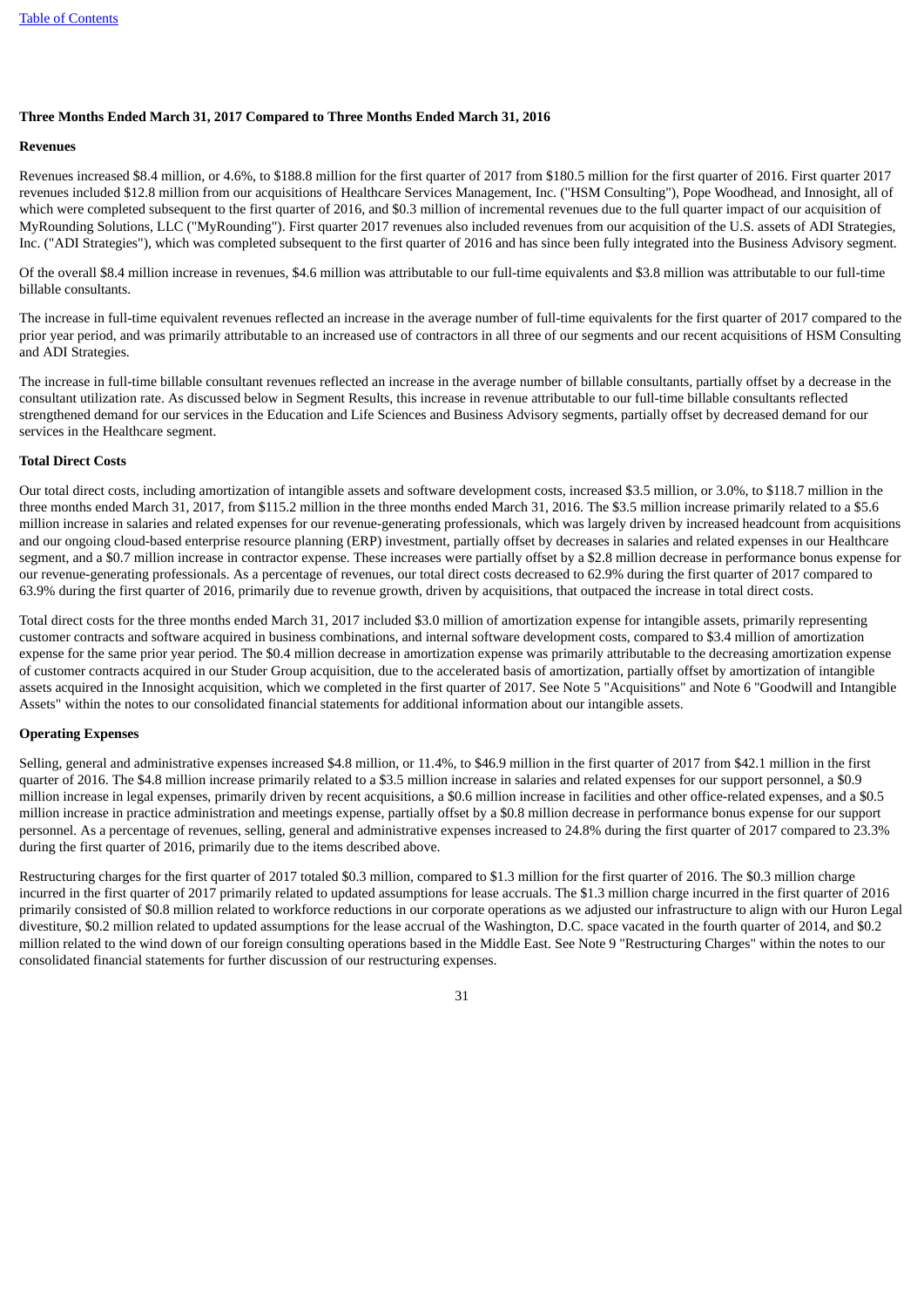Depreciation and amortization expense increased by \$1.5 million to \$8.9 million in the three months ended March 31, 2017 from \$7.4 million in the three months ended March 31, 2016. The increase was primarily attributable to an increase in amortization expense for intangible assets acquired in the ADI Strategies, HSM Consulting, Pope Woodhead, and Innosight acquisitions, all of which were completed subsequent to the first quarter of 2016, and an increase in amortization expense for a customer-related intangible asset acquired in the Studer Group acquisition. Intangible asset amortization included within operating expenses primarily relates to certain customer relationships, non-competition agreements, and trade names acquired in connection with our business acquisitions. See Note 5 "Acquisitions" and Note 6 "Goodwill and Intangible Assets" within the notes to our consolidated financial statements for additional information about our intangible assets.

#### **Operating Income**

Operating income decreased \$0.2 million, or 1.6%, to \$14.1 million in the first quarter of 2017 from \$14.4 million in the first quarter of 2016. Operating margin, which is defined as operating income expressed as a percentage of revenues, decreased to 7.5% in the three months ended March 31, 2017, compared to 8.0% in the three months ended March 31, 2016. The decrease in operating margin was primarily attributable to the increases in salaries and related expenses for both our revenue-generating professionals and support personnel and legal expenses, all as a percentage of revenues, largely offset by the decrease in performance bonus expense for both our revenue-generating professionals and our support personnel during the first three months of 2017 compared to the same prior year period, as described above.

#### **Other Expense, Net**

Total other expense, net decreased by \$0.3 million to \$3.2 million in the first quarter of 2017 from \$3.5 million in the first quarter of 2016. The decrease was primarily attributable to a \$0.8 million gain in the first quarter of 2017 from an increase in the market value of our investments that are used to fund our deferred compensation liability, compared to a \$0.1 million gain in the first quarter of 2016. The decrease was partially offset by a \$0.1 million foreign currency transaction loss in the first quarter of 2017, compared to a \$0.4 million gain in the first quarter of 2016. Interest expense, net of interest income was \$4.0 million for both the three months ended March 31, 2017 and 2016.

#### **Income Tax Expense**

For the first quarter of 2017, our effective tax rate was 52.7% as we recognized income tax expense from continuing operations of \$5.7 million on income from continuing operations of \$10.9 million. For the first quarter of 2016, our effective tax rate was 36.9% as we recognized income tax expense from continuing operations of \$4.0 million on income from continuing operations of \$10.9 million. The effective tax rate for the three months ended March 31, 2017 was higher than the statutory rate, inclusive of state income taxes, primarily due to discrete tax expense related to share-based compensation of \$1.6 million due to the adoption of ASU 2016-09 *Improvements to Employee Share-Based Payment Accounting*. See Note 3 "New Accounting Pronouncements" within the notes to our consolidated financial statements for additional information about our adoption of ASU 2016-09. The effective tax rate for the three months ended March 31, 2107 was also higher than the statutory rate, inclusive of state income taxes, due to certain non-deductible business expenses, partially offset by certain credits and deductions. The effective tax rate for the three months ended March 31, 2016 was lower than the statutory tax rate, inclusive of state income taxes, primarily due to certain credits and deductions, partially offset by non-deductible business expenses.

#### **Net Income from Continuing Operations**

Net income from continuing operations decreased by \$1.7 million, or 24.9%, to \$5.2 million for the three months ended March 31, 2017, from \$6.9 million for the same period last year. As a result of the decrease in net income from continuing operations, diluted earnings per share from continuing operations for the first quarter of 2017 was \$0.24 compared to \$0.32 for the first quarter of 2016.

#### **Discontinued Operations**

Net income from discontinued operations was \$0.1 million for the three months ended March 31, 2017, compared to net loss from discontinued operations of \$0.9 million for the same period last year. See Note 4 "Discontinued Operations" within the notes to our consolidated financial statements for additional information about our discontinued operations.

#### **EBITDA and Adjusted EBITDA**

EBITDA increased \$1.2 million to \$26.8 million for the three months ended March 31, 2017 from \$25.6 million for the three months ended March 31, 2016. Adjusted EBITDA increased \$0.5 million to \$27.1 million in the first quarter of 2017 from \$26.6 million in the first quarter of 2016. The increase in both EBITDA and adjusted EBITDA was primarily due to the increase in segment operating income, as discussed below in Segment Results, partially offset by an increase in corporate expenses.

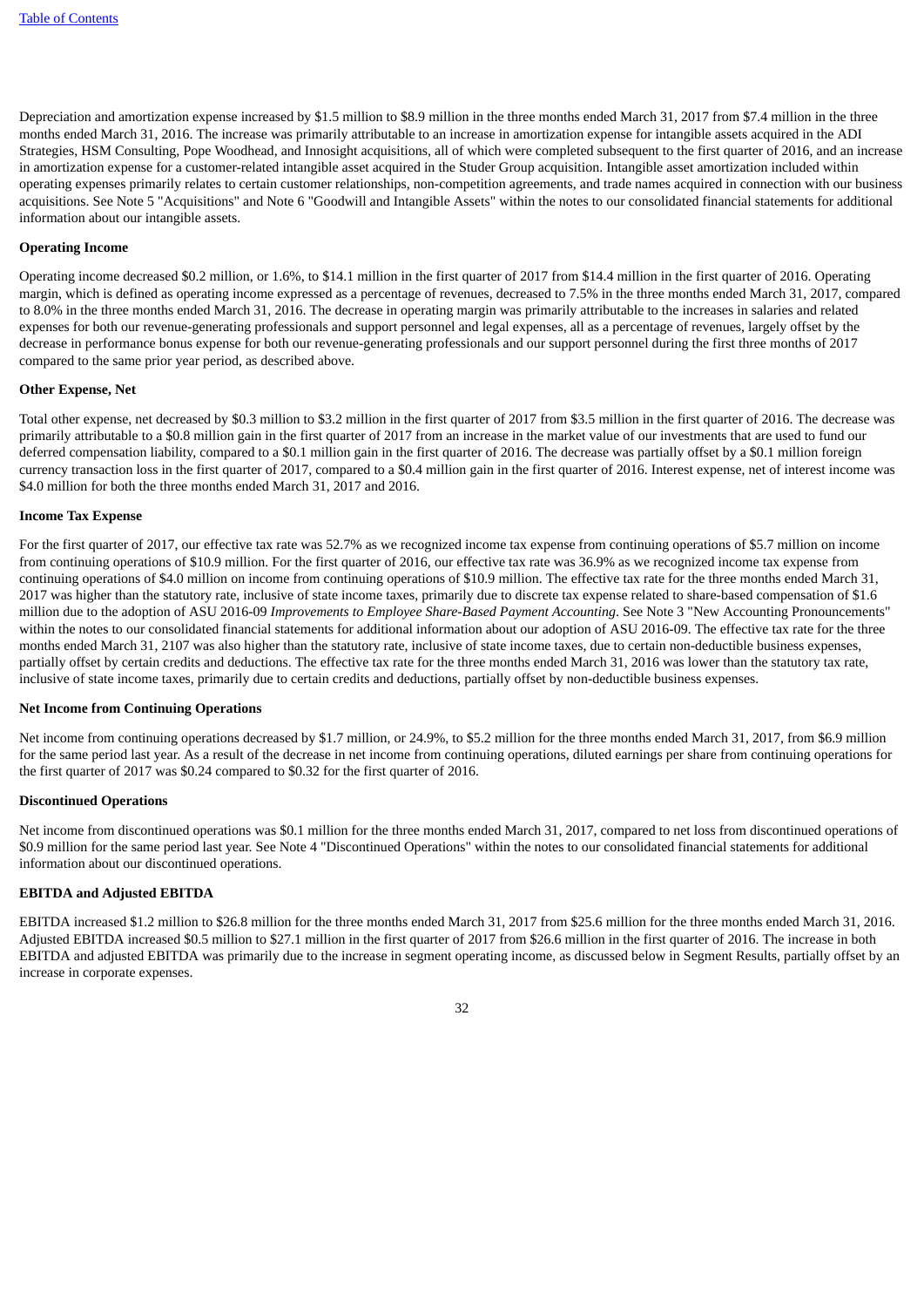# **Adjusted Net Income from Continuing Operations**

Adjusted net income from continuing operations decreased \$1.5 million, or 11.2%, to \$11.8 million in the first quarter of 2017 compared to \$13.3 million in the first quarter of 2016. As a result of the decrease in adjusted net income from continuing operations, adjusted diluted earnings per share from continuing operations was \$0.55 for the first quarter of 2017, compared to \$0.62 for the first quarter of 2016.

## **Segment Results**

## **Healthcare**

#### **Revenues**

Healthcare segment revenues decreased \$15.6 million, or 13.7%, to \$98.5 million for the first quarter of 2017 from \$114.0 million for the first quarter of 2016. Revenues for the first quarter of 2017 included \$5.5 million from our acquisition of HSM Consulting, which was completed subsequent to the first quarter of 2016, and \$0.3 million of incremental revenues due to the full quarter impact of our acquisition of MyRounding.

During the three months ended March 31, 2017, revenues from fixed-fee engagements, time-and-expense engagements, performance-based arrangements, and software support and maintenance and subscription arrangements represented 66.1%, 15.2%, 11.9%, and 6.8% of this segment's revenues, respectively, compared to 74.0%, 8.4%, 12.2%, and 5.4% of this segment's revenues, respectively, for the same prior year period.

Of the overall \$15.6 million decrease in revenues, \$17.9 million was attributable to a decrease in revenue from our full-time billable consultants, partially offset by a \$2.3 million increase in revenue generated by our full-time equivalents.

The decrease in revenue attributable to our full-time billable consultants reflected decreases in the average number of full-time billable consultants and consultant utilization rate, partially offset by an increase in the average billing rate. This decrease in revenue was primarily driven by a decreased demand for our performance improvement solution. Performance-based fee revenue was \$11.7 million during the first quarter of 2017 compared to \$13.9 million during the first quarter of 2016. The level of performance-based fees earned may vary based on our clients' risk sharing preferences and the mix of services we provide. Performance-based fee arrangements may cause significant variations in revenues, operating results, and average billing rates due to our level of execution and the timing of achievement of the performance-based criteria.

The increase in revenue attributable to our full-time equivalents was primarily driven by an increase in the average number of full-time equivalents, largely due to our acquisition of HSM Consulting.

# **Operating Income**

Healthcare segment operating income decreased \$4.9 million, or 12.4%, to \$34.2 million for the three months ended March 31, 2017 from \$39.0 million for the three months ended March 31, 2016. The Healthcare segment operating margin, defined as segment operating income expressed as a percentage of segment revenues, slightly increased to 34.7% for the first quarter of 2017 from 34.2% in the same period last year. The slight increase in this segment's operating margin was primarily attributable to a decrease in performance bonus expense for our revenue-generating professionals as a percentage of revenues, partially offset by increases in contractor expenses and salaries and related expenses for our support personnel.

Over the past year, the Healthcare segment has experienced declining revenues, primarily driven by softness in our revenue cycle offering within our performance improvement solution. This softness is attributable to decreased demand for our services, the winding down of some of our larger projects and a trend toward smaller projects, as well as fewer large integrated projects. In light of these challenges, several initiatives have been undertaken to improve the segment's financial performance, including repositioning our solutions to address the most critical needs of our clients, the expansion of our existing services such as those in our Studer Group, strategy, physician and technology offerings, as well as workforce reductions to better align resources with market demand. We performed our annual goodwill impairment test on our Healthcare segment as of November 30, 2016. Based on the results of the first step of this goodwill impairment analysis, the reporting unit's fair value exceeded its carrying value by 11%. During the first three months of 2017, the Healthcare segment's performance continued to reasonably meet our expectations such that no triggering event for an interim goodwill impairment analysis was identified. In the event that the financial performance of the Healthcare segment does not meet our expectations during 2017, we may be required to perform an interim impairment analysis with respect to the carrying value of goodwill for this reporting unit prior to our annual test, and based on the outcome of that analysis, could be required to take a non-cash impairment charge as a result of any such test. As of March 31, 2017, the Healthcare segment's carrying amount of goodwill was \$636.8 million. For further discussion of our 2016 annual goodwill impairment test, see "Item 7. Management's Discussion and Analysis of Financial Condition and Results of Operations - Critical Accounting Policies" in our Annual Report on Form 10-K for the year ended December 31, 2016.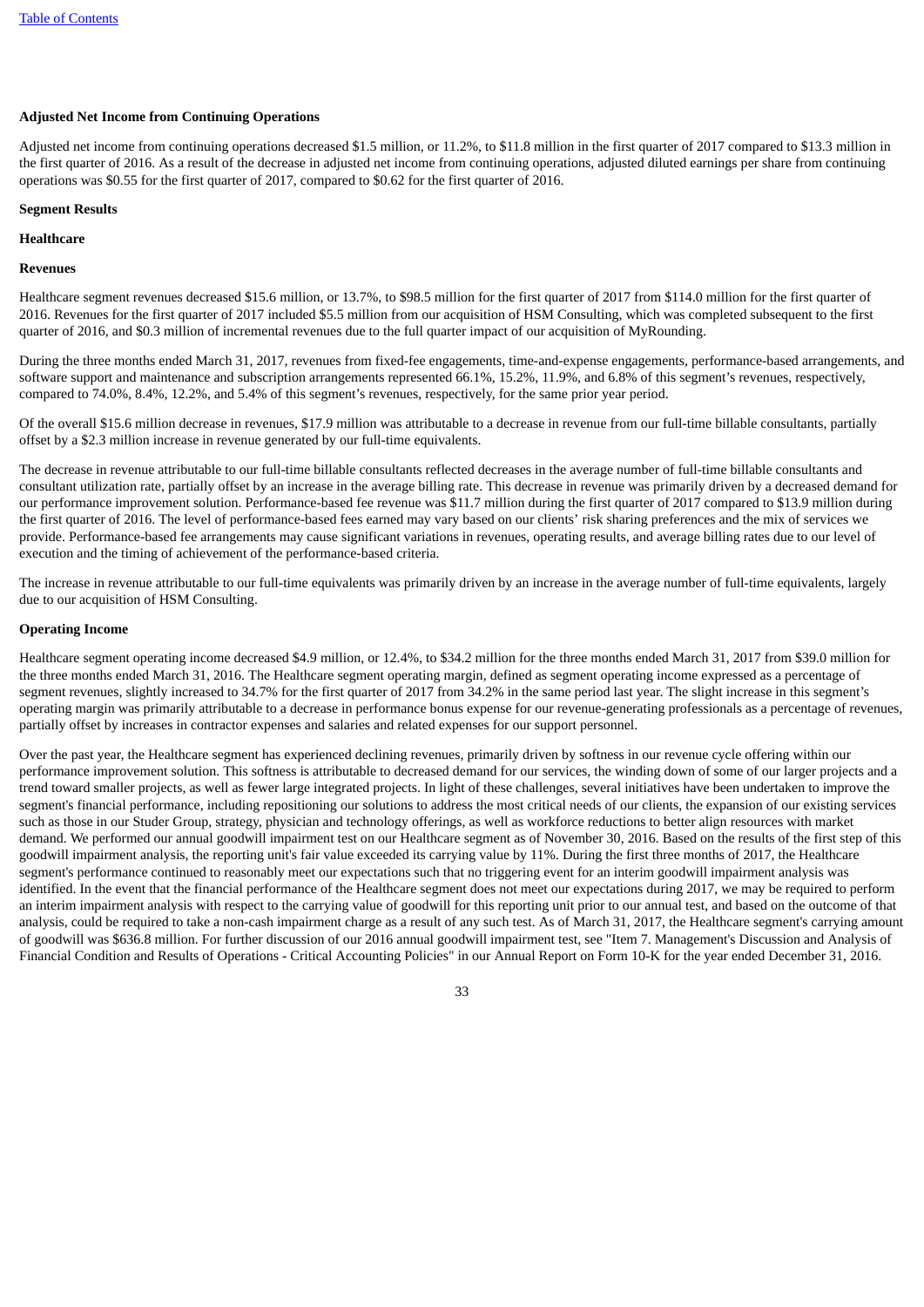# **Education and Life Sciences**

#### **Revenues**

Education and Life Sciences segment revenues increased \$9.2 million, or 21.4%, to \$52.5 million for the first quarter of 2017 from \$43.2 million for the first quarter of 2016. Revenues for the first quarter of 2017 included \$2.1 million from our acquisition of Pope Woodhead, which was completed in the first quarter of 2017.

During the three months ended March 31, 2017, revenues from fixed-fee engagements, time-and-expense engagements, performance-based arrangements, and software support and maintenance and subscription arrangements represented 24.4%, 70.7%, 0.5%, and 4.4% of this segment's revenues, respectively, compared to 21.3%, 72.8%, 0.8%, and 5.1% of this segment's revenues, respectively, for the same prior year period.

Of the overall \$9.2 million increase in revenues, \$8.1 million was attributable to our full-time billable consultants and \$1.2 million was attributable to our full-time equivalents. The increase in revenue attributable to our full-time billable consultants reflected increases in the average number of full-time billable consultants and consultant utilization rate. The increase in revenue from our full-time equivalents reflected increases in both the revenue per full-time equivalent and the average number of full-time equivalents in the first quarter of 2017 compared to the same prior year period.

#### **Operating Income**

Education and Life Sciences segment operating income increased \$5.4 million, or 52.6%, to \$15.6 million for the three months ended March 31, 2017 from \$10.2 million for the three months ended March 31, 2016. Segment operating margin increased to 29.7% for the first quarter of 2017 from 23.6% in the same period last year. The increase in this segment's operating margin was primarily attributable to revenue growth that outpaced increases in salaries and related expense and performance bonus expense for our revenue-generating professionals, as well as decreases in contractor expense and project costs.

#### **Business Advisory**

#### **Revenues**

Business Advisory segment revenues increased \$14.7 million, or 63.2%, to \$37.9 million for the first quarter of 2017 from \$23.2 million for the first quarter of 2016. Revenues for the first quarter of 2017 included \$5.2 million from our acquisition of Innosight, which was completed on March 1, 2017. The increase in revenue also reflected our acquisition of the U.S. assets of ADI Strategies, which was completed subsequent to the first quarter of 2016 and has since been fully integrated into the Business Advisory segment.

Revenues from fixed-fee engagements, time-and-expense engagements, performance-based arrangements, and software support and maintenance and subscription arrangements represented 22.2%, 75.8%, 0.6%, and 1.4% of this segment's revenues, respectively, during the first quarter of 2017, compared to 13.7%, 82.2%, 3.6%, and 0.5% of this segment's revenues, respectively, during the first quarter of 2016. Performance-based fee revenue was \$0.2 million for the first quarter of 2017 compared to \$0.8 million for the first quarter of 2016. The level of performance-based fees earned may vary based on our clients' preferences and the mix of services we provide. Performance-based fee arrangements may cause significant variations in revenues, operating results, and average billing rates due to our level of execution and the timing of achievement of the performance-based criteria.

Of the overall \$14.7 million increase in revenues, \$13.6 million was attributable to our full-time billable consultants and \$1.1 million was attributable to our full-time equivalents. The increase in revenue from our full-time billable consultants reflected increases in both the average number of full-time billable consultants and consultant utilization rate, partially offset by a decrease in the average billing rate. The increase in the average number of full-time billable consultants was primarily the result of our acquisitions of ADI Strategies and Innosight. The increase in revenue from our full-time equivalents reflected an increase in the average number of full-time equivalents, partially offset by a decrease in revenue per full-time equivalent in the first quarter of 2017 compared to the same prior year period.

#### **Operating Income**

Business Advisory segment operating income increased by \$3.1 million, or 115.0%, to \$5.8 million for the three months ended March 31, 2017 from \$2.7 million for the three months ended March 31, 2016. Segment operating margin increased to 15.3% for the first quarter of 2017 from 11.6% in the same period last year. The increase in this segment's operating margin was primarily attributable to revenue growth that outpaced an increase in performance bonus expense for our revenue generating professionals, as well as decreases in share-based compensation expense for our revenue-generating professionals and project costs. These increases to operating margin were partially offset by increases in salaries and related benefits and other bonuses for our revenuegenerating professionals and intangible asset amortization expense, all as a percentage of revenues.

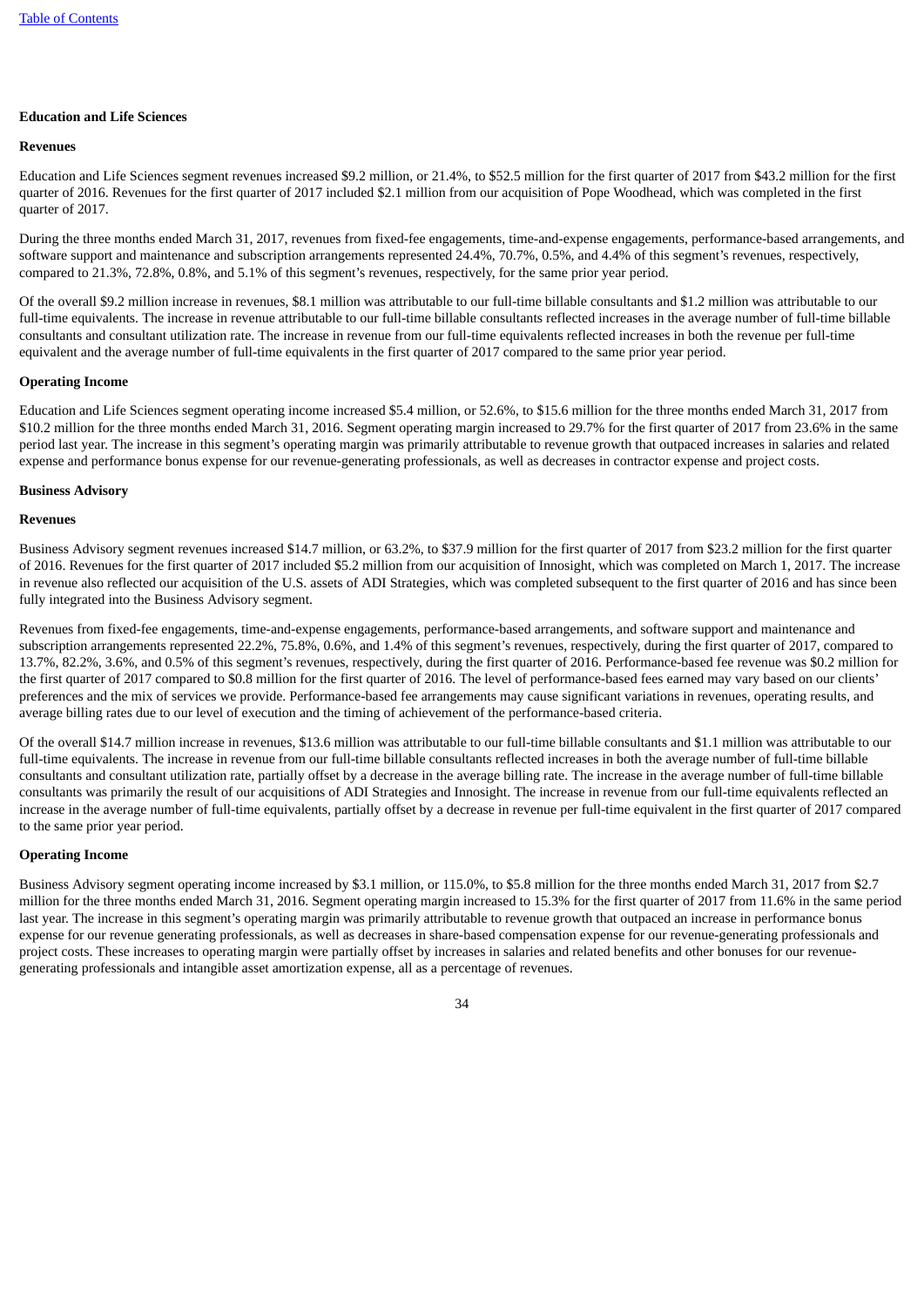# **LIQUIDITY AND CAPITAL RESOURCES**

Cash and cash equivalents decreased \$4.4 million, from \$17.0 million at December 31, 2016 to \$12.7 million at March 31, 2017. As of March 31, 2017, our primary sources of liquidity are cash on hand, cash flows from our U.S. operations, and borrowing capacity available under our credit facility.

|                                                     | <b>Three Months Ended</b><br>March 31, |            |      |          |
|-----------------------------------------------------|----------------------------------------|------------|------|----------|
| <b>Cash Flows (in thousands):</b>                   |                                        | 2017       |      | 2016     |
| Net cash used in operating activities               | \$                                     | (18, 392)  | - \$ | (9,021)  |
| Net cash used in investing activities               |                                        | (108, 541) |      | (17,098) |
| Net cash provided by (used in) financing activities |                                        | 122,551    |      | (19,019) |
| Effect of exchange rate changes on cash             |                                        | 22         |      | 158      |
| Net decrease in cash and cash equivalents           | S                                      | (4,360)    |      | (44,980) |

### *Operating Activities*

Net cash used in operating activities totaled \$18.4 million for the three months ended March 31, 2017 and \$9.0 million for the same period last year. Our operating assets and liabilities consist primarily of receivables from billed and unbilled services, accounts payable and accrued expenses, accrued payroll and related benefits, and deferred revenues. The volume of services rendered and the related billings and timing of collections on those billings, as well as payments of our accounts payable and salaries, bonuses, and related benefits to employees affect these account balances.

The increase in cash used in operations for the first three months of 2017 compared to the same prior year period, was primarily attributable to the collection of a settlement receivable in the first quarter of 2016 and a decrease in cash collections from clients, partially offset by decreased vendor, employee, and tax payments.

#### *Investing Activities*

Net cash used in investing activities was \$108.5 million for the three months ended March 31, 2017 and \$17.1 million for the same period last year.

The use of cash in the first three months of 2017 primarily consisted of \$101.8 million for the purchases of businesses and \$6.5 million for purchases of property and equipment, primarily related to leasehold improvements and purchases of furniture and fixtures for new office spaces in certain locations. The use of cash in the first three months of 2016 primarily consisted of \$14.0 million for the purchase of a business and \$2.0 million for purchases of property and equipment.

We estimate that cash utilized for purchases of property and equipment in 2017 will be approximately \$25.0 million, primarily consisting of leasehold improvements and information technology related equipment to support our corporate infrastructure.

#### *Financing Activities*

Net cash provided by financing activities was \$122.6 million for the three months ended March 31, 2017. During the first three months of 2017, we borrowed \$179.0 million under our credit facility, primarily to fund our acquisitions of Innosight and Pope Woodhead and our annual performance bonus payment, and made repayments on our credit facility of \$51.0 million.

Net cash used in financing activities was \$19.0 million for the three months ended March 31, 2016. During the first three months of 2016, we repurchased and retired \$55.3 million of our common stock under our Share Repurchase Program, as defined below, and had net borrowings of \$40.5 million under our credit facility, primarily to fund our annual performance bonus payment.

# *Share Repurchase Program*

We currently have a share repurchase program permitting us to repurchase up to \$125 million of our common stock through October 31, 2017 (the "Share Repurchase Program"). The amount and timing of the repurchases will be determined by management and will depend on a variety of factors, including the trading price of our common stock, capacity under our line of credit, general market and business conditions, and applicable legal requirements. During the first quarter of 2016, we repurchased and retired 982,192 shares for \$55.3 million. No shares were repurchased in the first quarter of 2017. As of March 31, 2017, \$35.1 million remains available for share repurchases.

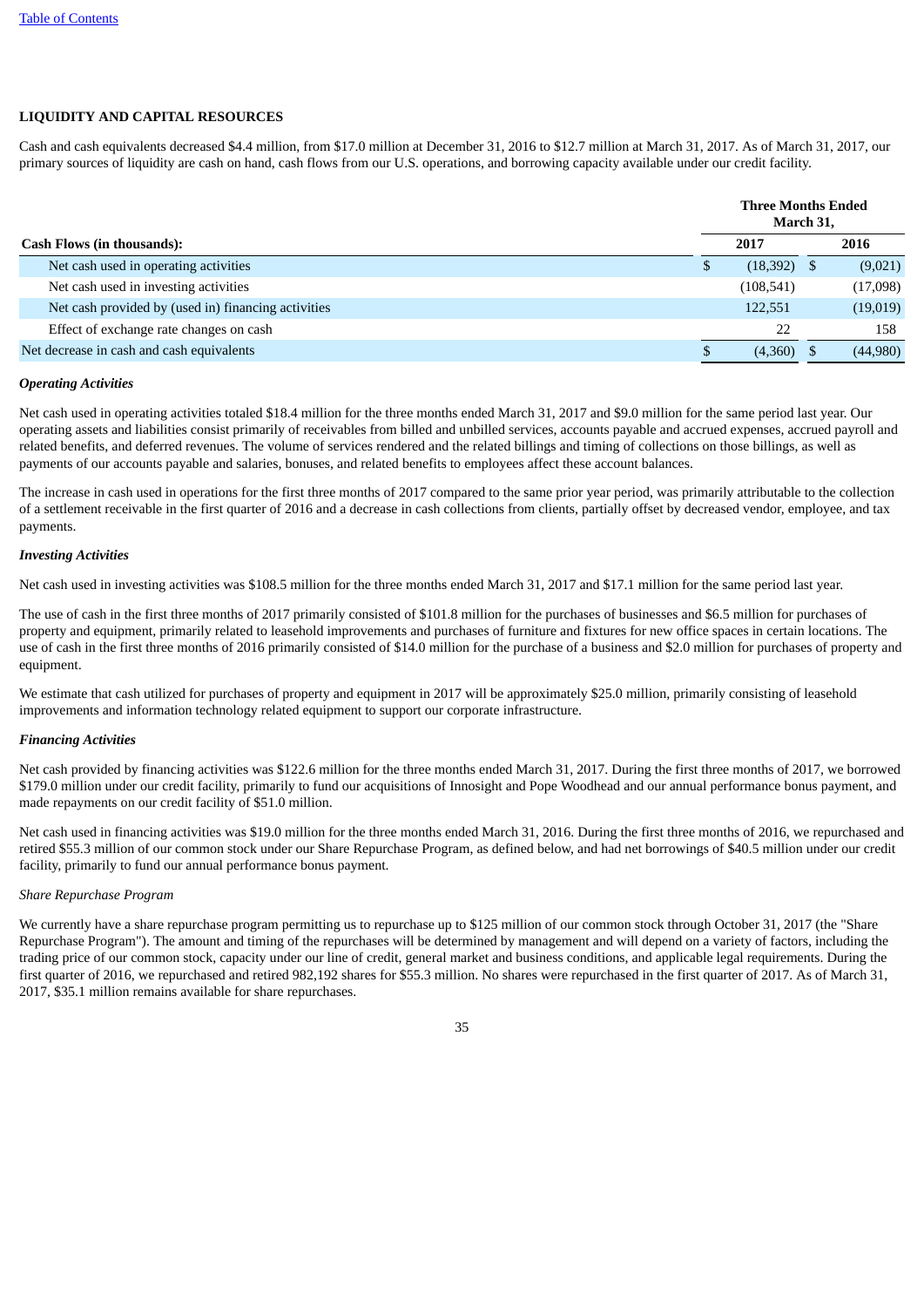# *Financing Arrangements*

At March 31, 2017, we had \$250.0 million principal amount of our 1.25% convertible senior notes outstanding and \$196.0 million outstanding under our senior secured credit facility, as discussed below.

#### *1.25% Convertible Senior Notes*

In September 2014, we issued \$250.0 million principal amount of the Convertible Notes in a private offering. The Convertible Notes are senior unsecured obligations of the Company and will pay interest semi-annually on April 1 and October 1 of each year at an annual rate of 1.25%. The Convertible Notes will mature on October 1, 2019, unless earlier repurchased by the Company or converted in accordance with their terms.

Upon conversion, the Convertible Notes will be settled, at our election, in cash, shares of the Company's common stock, or a combination of cash and shares of the Company's common stock. Our current intent and policy is to settle conversions with a combination of cash and shares of common stock with the principal amount of the Convertible Notes paid in cash, in accordance with the settlement provisions of the Indenture.

The initial conversion rate for the Convertible Notes is 12.5170 shares of our common stock per \$1,000 principal amount of the Convertible Notes, which is equal to an initial conversion price of approximately \$79.89 per share of our common stock.

In connection with the issuance of the Convertible Notes, we entered into convertible note hedge transactions and warrant transactions. The convertible note hedge transactions are intended to reduce the potential future economic dilution associated with the conversion of the Convertible Notes and, combined with the warrants, effectively raise the price at which economic dilution would occur from the initial conversion price of approximately \$79.89 to approximately \$97.12 per share.

For further information, see Note 8 "Financing Arrangements" within the notes to our consolidated financial statements.

#### *Senior Secured Credit Facility*

The Company has a \$500 million senior secured revolving credit facility, subject to the terms of a Second Amended and Restated Credit Agreement dated as of March 31, 2015 and amended by the first amendment to the credit agreement dated February 25, 2017 (as amended and modified the "Amended Credit Facility"), that becomes due and payable in full upon maturity on March 31, 2020. The Amended Credit Agreement provides the option to increase the revolving credit facility or establish term loan facilities in an aggregate amount of up to \$100 million, subject to customary conditions and the approval of any lender whose commitment would be increased, resulting in a maximum available principal amount under the Amended Credit Agreement of \$600 million. The initial borrowings under the Amended Credit Agreement were used to refinance borrowings outstanding under a prior credit agreement, and future borrowings under the Amended Credit Agreement may be used for working capital, capital expenditures, acquisitions of businesses, share repurchases, and general corporate purposes.

Fees and interest on borrowings vary based on our Consolidated Leverage Ratio (as defined in the Amended Credit Agreement). At our option, borrowings under the Amended Credit Agreement will bear interest at one, two, three or six-month LIBOR or an alternate base rate, in each case plus the applicable margin. The applicable margin will fluctuate between 1.25% per annum and 2.00% per annum, in the case of LIBOR borrowings, or between 0.25% per annum and 1.00% per annum, in the case of base rate loans, based upon our Consolidated Leverage Ratio at such time.

Amounts borrowed under the Amended Credit Agreement may be prepaid at any time without premium or penalty. We are required to prepay the amounts outstanding under the Amended Credit Agreement in certain circumstances, including a requirement to pay all amounts outstanding under the Amended Credit Agreement 90 days prior to the Convertible Indebtedness Maturity Date (as defined in the Amended Credit Agreement) unless (1) the Convertible Indebtedness Maturity Date is waived or extended to a later date, (2) the Company can demonstrate (a) Liquidity (as defined in the Amended Credit Agreement) in an amount at least equal to the principal amount due on the Convertible Indebtedness Maturity Date, and (b) financial covenant compliance after giving effect to such payments and any additional indebtedness incurred on a pro forma basis, or (3) this requirement is waived by the Required Lenders (as defined in the Amended Credit Agreement). In addition, we have the right to permanently reduce or terminate the unused portion of the commitments provided under the Amended Credit Agreement at any time.

The Amended Credit Agreement contains usual and customary representations and warranties; affirmative and negative covenants, which include limitations on liens, investments, additional indebtedness, and restricted payments; and two quarterly financial covenants as follows: (i) a maximum Consolidated Leverage Ratio (defined as the ratio of debt to consolidated EBITDA) ranging from 3.25 to 1.00 to 3.75 to 1.00, depending on the measurement period, and (ii) a minimum Consolidated Interest Coverage Ratio (defined as the ratio of consolidated EBITDA to interest) of 3.50 to 1.00. Consolidated EBITDA for purposes of the financial covenants is calculated on a continuing operations basis and includes adjustments to add back share-based compensation costs, certain non-cash restructuring charges, and pro forma historical EBITDA for businesses acquired. At March 31, 2017, we were in compliance

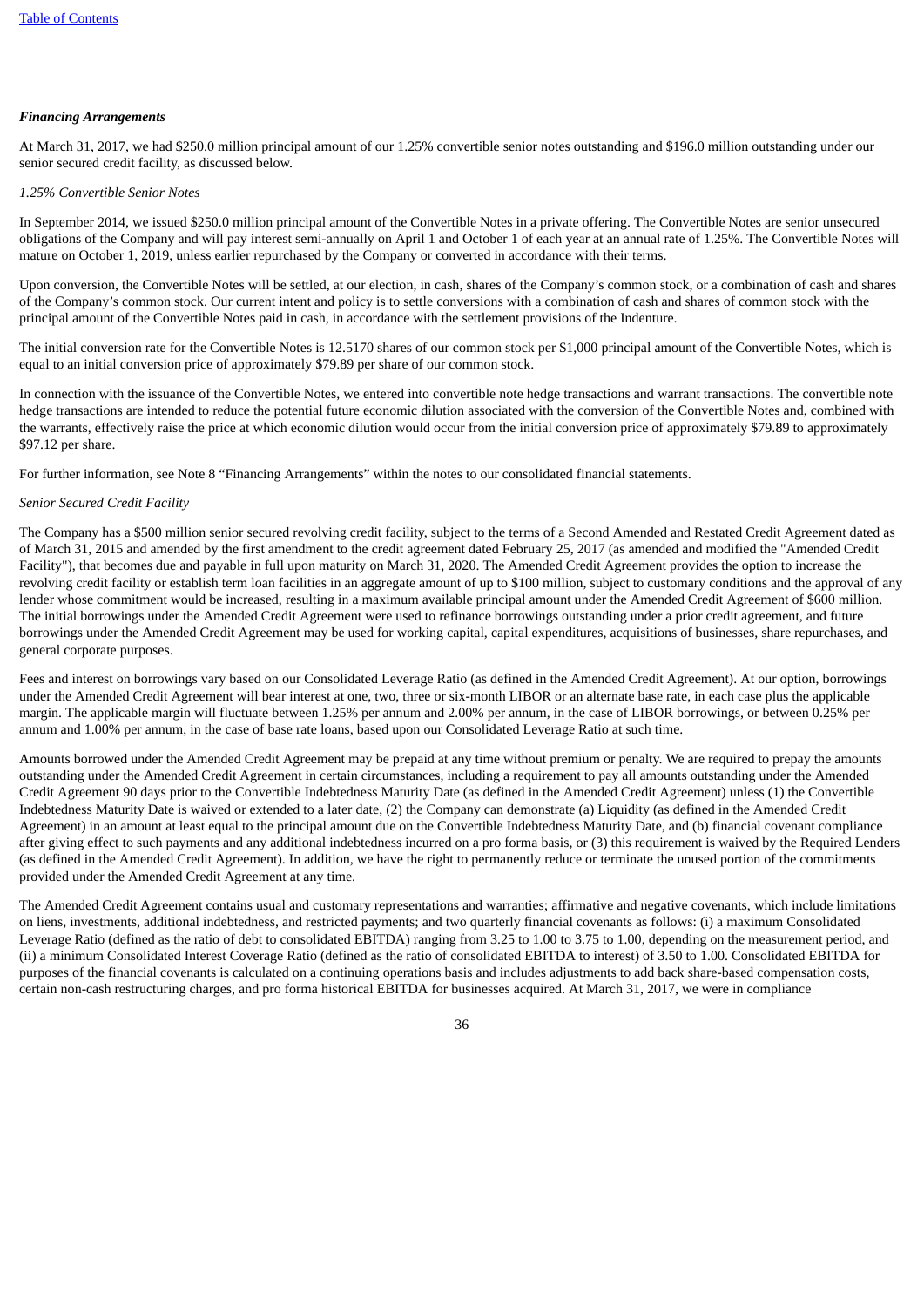with these financial covenants with a Consolidated Leverage Ratio of 2.90 to 1.00 and a Consolidated Interest Coverage Ratio of 19.94 to 1.00.

The Amended Credit Agreement contains restricted payment provisions, including a potential limit on the amount of dividends we may pay. Pursuant to the terms of the Amended Credit Agreement, if our Consolidated Leverage Ratio is greater than 3.00, the amount of dividends and other Restricted Payments (as defined in the Amended Credit Agreement) we may pay is limited to an amount up to \$50 million plus 50% of cumulative consolidated net income from the closing date of the Amended Credit Agreement plus 50% of the net cash proceeds from equity issuances after the closing date of the Amended Credit Agreement.

Borrowings outstanding under the Amended Credit Agreement at March 31, 2017 totaled \$196.0 million. These borrowings carried a weighted average interest rate of 2.4%, including the effect of the interest rate swap described in Note 10 "Derivative Instruments and Hedging Activity" within the notes to the consolidated financial statements. Borrowings outstanding under the Amended Credit Agreement at December 31, 2016 were \$68.0 million and carried a weighted average interest rate of 2.5%. The borrowing capacity under the revolving credit facility is reduced by any outstanding borrowings under the revolving credit facility and outstanding letters of credit. At March 31, 2017, we had outstanding letters of credit totaling \$2.2 million, which are primarily used as security deposits for our office facilities. As of March 31, 2017, the unused borrowing capacity under the revolving credit facility was \$301.8 million.

For further information, see Note 8 "Financing Arrangements" within the notes to the consolidated financial statements.

#### **Future Needs**

Our primary financing need has been to fund our growth. Our growth strategy is to expand our service offerings, which may require investments in new hires, acquisitions of complementary businesses, possible expansion into other geographic areas, and related capital expenditures. We believe our internally generated liquidity, together with our available cash, the borrowing capacity available under our revolving credit facility, and access to external capital resources will be adequate to fund our long-term growth and capital needs arising from cash commitments and debt service obligations. Our ability to secure short-term and long-term financing in the future will depend on several factors, including our future profitability, the quality of our accounts receivable and unbilled services, our relative levels of debt and equity, and the overall condition of the credit markets.

#### **CONTRACTUAL OBLIGATIONS**

For a summary of our commitments to make future payments under contractual obligations, see "Item 7. Management's Discussion and Analysis of Financial Condition and Results of Operations – Contractual Obligations" in our Annual Report on Form 10-K for the year ended December 31, 2016.

In connection with the business acquisitions completed during the first three months of 2017, we entered into contingent consideration arrangements, under which we may be required to pay post-closing consideration to the sellers if specific financial performance targets are met over a number of years as specified in the related purchase agreements. The preliminary aggregate fair value of the contingent consideration liabilities on the dates of acquisition was \$15.5 million. Refer to Note 5 "Acquisitions" within the notes to the consolidated financial statements for additional information on the businesses acquired during the first three months of 2017.

There have been no other material changes to our contractual obligations since December 31, 2016.

#### **OFF-BALANCE SHEET ARRANGEMENTS**

We are not a party to any material off-balance sheet arrangements.

#### **CRITICAL ACCOUNTING POLICIES**

Management's discussion and analysis of financial condition and results of operations are based upon our consolidated financial statements, which have been prepared in accordance with GAAP. We regularly review our financial reporting and disclosure practices and accounting policies to ensure that our financial reporting and disclosures provide accurate information relative to the current economic and business environment. The preparation of financial statements in conformity with GAAP requires management to make assessments, estimates and assumptions that affect the reported amounts of assets and liabilities and disclosure of contingent assets and liabilities as of the date of the financial statements, as well as the reported amounts of revenues and expenses during the reporting period. Critical accounting policies are those policies that we believe present the most complex or subjective measurements and have the most potential to impact our financial position and operating results. While all decisions regarding accounting policies are important, we believe there are five accounting policies that could be considered critical: revenue recognition, allowances for doubtful accounts and unbilled services, business combinations, carrying values of goodwill and other intangible assets, and accounting for income taxes. For a detailed discussion of these critical accounting policies, see "Item 7. Management's Discussion and Analysis of Financial Condition and Results of Operations – Critical Accounting Policies" in our Annual Report on Form 10-K for the year ended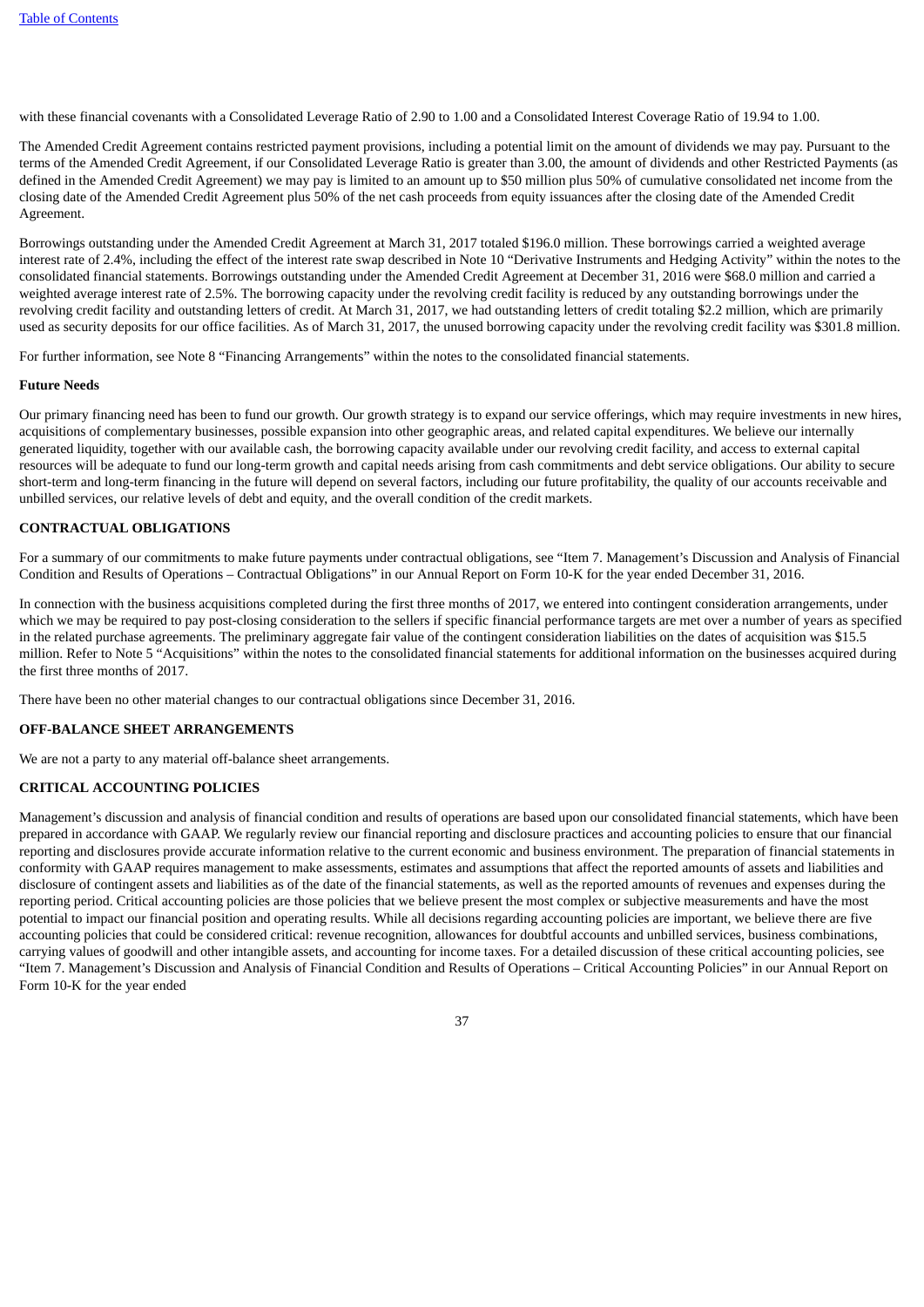December 31, 2016. Below is an update to our critical accounting policy related to the carrying value of goodwill and other intangible assets. There have been no material changes to our other critical accounting policies during the first three months of 2017.

### *Carrying Values of Goodwill and Other Intangible Assets*

On March 1, 2017, we completed our acquisition of Innosight, a growth strategy firm focused on helping companies navigate disruptive change, enable innovation, and manage strategic transformation. Innosight's results of operations have been included in our consolidated financial statements and results of operations of our Business Advisory segment from the date of acquisition.

The goodwill recorded as part of the allocation of the purchase price of Innosight has been assigned to Innosight as a separate reporting unit. As a result, as of March 31, 2017, we have five reporting units with goodwill balances: our Healthcare and Education and Life Sciences segments, and our Business Advisory, Enterprise Solutions and Analytics, and Innosight practices, which together make up our Business Advisory operating segment.

The carrying values of goodwill for each of our reporting units as of March 31, 2017 are as follows (in thousands):

| <b>Reporting Unit</b>                     |   | <b>Carrying Value</b><br>of Goodwill |
|-------------------------------------------|---|--------------------------------------|
| Healthcare                                | D | 636,802                              |
| <b>Education and Life Sciences</b>        |   | 113,302                              |
| <b>Business Advisory</b>                  |   | 16,094                               |
| <b>Enterprise Solutions and Analytics</b> |   | 44,128                               |
| Innosight                                 |   | 87,426                               |
| Total                                     |   | 897,752                              |

Over the past year, the Healthcare segment has experienced declining revenues, primarily driven by softness in our revenue cycle offering within our performance improvement solution. This softness is attributable to decreased demand for our services, the winding down of some of our larger projects and a trend toward smaller projects, as well as fewer large integrated projects. In light of these challenges, several initiatives have been undertaken to improve the segment's financial performance, including repositioning our solutions to address the most critical needs of our clients, the expansion of our existing services such as those in our Studer Group, strategy, physician and technology offerings, as well as workforce reductions to better align resources with market demand. We performed our annual goodwill impairment test on our Healthcare segment as of November 30, 2016. Based on the results of the first step of this goodwill impairment analysis, the reporting unit's fair value exceeded its carrying value by 11%. During the first three months of 2017, the Healthcare segment's performance continued to reasonably meet our expectations such that no triggering event for an interim goodwill impairment analysis was identified. In the event that the financial performance of the Healthcare segment does not meet our expectations during 2017, we may be required to perform an interim impairment analysis with respect to the carrying value of goodwill for this reporting unit prior to our annual test, and based on the outcome of that analysis, could be required to take a non-cash impairment charge as a result of any such test.

Our Enterprise Solutions and Analytics reporting unit was established with the acquisition of Blue Stone International, LLC in 2013. Since that time, we have completed four additional business acquisitions, most recently the acquisition of the U.S. assets of ADI Strategies in May 2016. We record the assets acquired and liabilities assumed in business combinations, including identifiable intangible assets, at their estimated fair values as of the acquisition date, and goodwill is recorded as the excess of the fair value of consideration transferred, including any contingent consideration, over the fair value of the net assets acquired. Therefore, the initial accounting for an acquisition results in its fair value equaling its carrying value. We performed our annual goodwill impairment test as of November 30, 2016, pursuant to our policy, and based on the results of the first step of the Enterprise Solutions and Analytics goodwill impairment analysis, the reporting unit's fair value exceeded its carrying value by 11%. During the first three months of 2017, the Enterprise Solutions and Analytics' performance continued to reasonably meet our expectations such that no triggering event for an interim goodwill impairment analysis was identified. Due to this reporting unit's relatively low headroom, in the event that the financial performance of the reporting unit does not meet our expectations during 2017, we may be required to perform an interim impairment analysis with respect to the carrying value of goodwill for this reporting unit prior to our annual test, and based on the outcome of that analysis, could be required to take a non-cash impairment charge as a result of any such test.

For further discussion of our 2016 annual goodwill impairment test, see "Item 7. Management's Discussion and Analysis of Financial Condition and Results of Operations - Critical Accounting Policies" in our Annual Report on Form 10-K for the year ended December 31, 2016.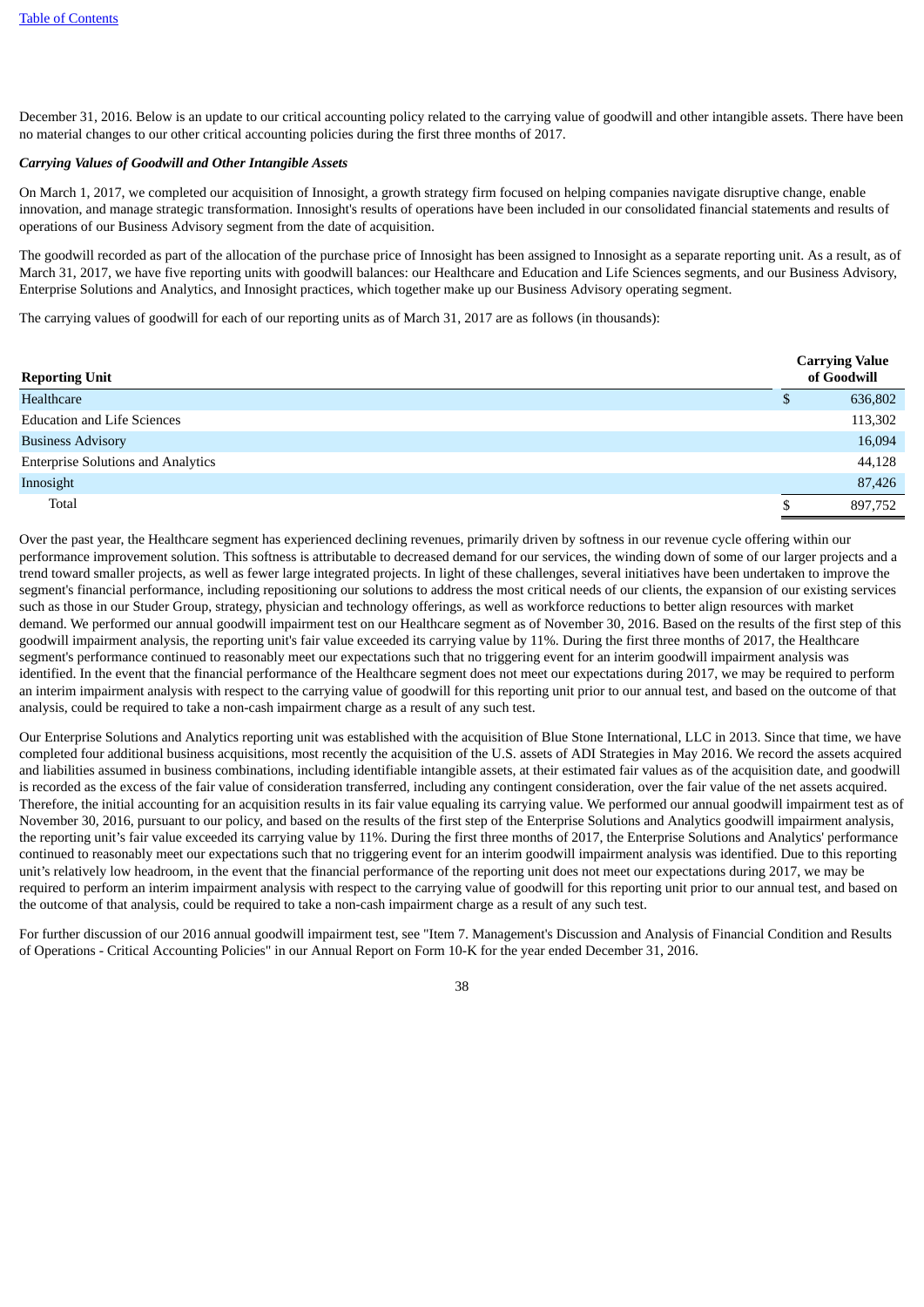#### **NEW ACCOUNTING PRONOUNCEMENTS**

Refer to Note 3 "New Accounting Pronouncements" within the notes to the consolidated financial statements for information on new accounting pronouncements.

#### <span id="page-40-0"></span>**ITEM 3. QUANTITATIVE AND QUALITATIVE DISCLOSURES ABOUT MARKET RISK.**

We are exposed to market risks primarily from changes in interest rates and changes in the market value of our investments.

#### *Market Risk and Interest Rate Risk*

The value of our Convertible Notes is exposed to interest rate risk. Generally, the fair value of our fixed interest rate Convertible Notes will increase as interest rates fall and decrease as interest rates rise. In addition, the fair value of our Convertible Notes is affected by our stock price. The carrying value of our Convertible Notes was \$226.3 million as of March 31, 2017, which represents the liability component of the \$250.0 million principal balance. The estimated fair value of our Convertible Notes at March 31, 2017 was \$231.5 million, and was determined based on the quoted bid price of the Convertible Notes in an over-the-counter market as of the last day of trading for the quarter ended March 31, 2017, which was \$92.608 per \$100 principal amount.

Concurrent with the issuance of the Convertible Notes, we entered into separate convertible note hedge and warrant transactions. The convertible note hedge transactions are intended to reduce the potential future economic dilution associated with the conversion of the Convertible Notes and, combined with the warrants, effectively raise the price at which economic dilution would occur from the initial conversion price of approximately \$79.89 to approximately \$97.12 per share. Under the convertible note hedge transactions, we have the option to purchase a total of approximately 3.1 million shares of our common stock, which is the number of shares initially issuable upon conversion of the Convertible Notes in full, at a price of approximately \$79.89, which corresponds to the initial conversion price of the Convertible Notes, subject to customary anti-dilution adjustments substantially similar to those in the Convertible Notes. Under the warrant transactions, the holders of the warrants have the option to purchase a total of approximately 3.1 million shares of our common stock at a price of approximately \$97.12. If the average market value per share of our common stock for the reporting period exceeds the strike price of the warrants, the warrants will have a dilutive effect on our earnings per share.

We have exposure to changes in interest rates associated with borrowings under our bank credit facility, which has variable interest rates tied to LIBOR or an alternate base rate, at our option. At March 31, 2017, we had borrowings outstanding under the credit facility totaling \$196.0 million that carried a weighted average interest rate of 2.4%, including the effect of the interest rate swap outstanding described below. A hypothetical 100 basis point change in this interest rate would have a \$1.3 million effect on our pretax income including the effect of the interest rate swap described below. At December 31, 2016, our borrowings outstanding under the credit facility totaled \$68.0 million and carried a weighted average interest rate of 2.5%, including the effect of the interest rate swaps described below. The outstanding borrowings at December 31, 2016 were fully hedged against changes in interest rates by our interest rate swaps, which had a notional amount of \$68.0 million at December 31, 2016.

On April 4, 2013, we entered into a forward amortizing interest rate swap agreement effective March 31, 2014 and ending August 31, 2017. We entered into this derivative instrument to hedge against the interest rate risks of our variable-rate borrowings. The swap had an initial notional amount of \$60.0 million and amortized quarterly until April 2016. In April 2016, the notional amount of this interest rate swap increased to \$86.0 million and continues to amortize quarterly throughout the remaining term. Under the terms of the interest rate swap agreement, we receive from the counterparty interest on the notional amount based on one-month LIBOR and we pay to the counterparty a fixed rate of 0.985%.

We do not use derivative instruments for trading or other speculative purposes. From time to time, we invest excess cash in short-term marketable securities. These investments principally consist of overnight sweep accounts. Due to the short maturity of these investments, we have concluded that we do not have material market risk exposure.

We have a non-interest bearing convertible debt investment in a privately-held company, which we account for as an available-for-sale debt security. As such, the investment is carried at fair value with unrealized holding gains and losses excluded from earnings and reported in other comprehensive income. As of March 31, 2017, the fair value of the investment was \$37.6 million, with a total cost basis of \$27.9 million.

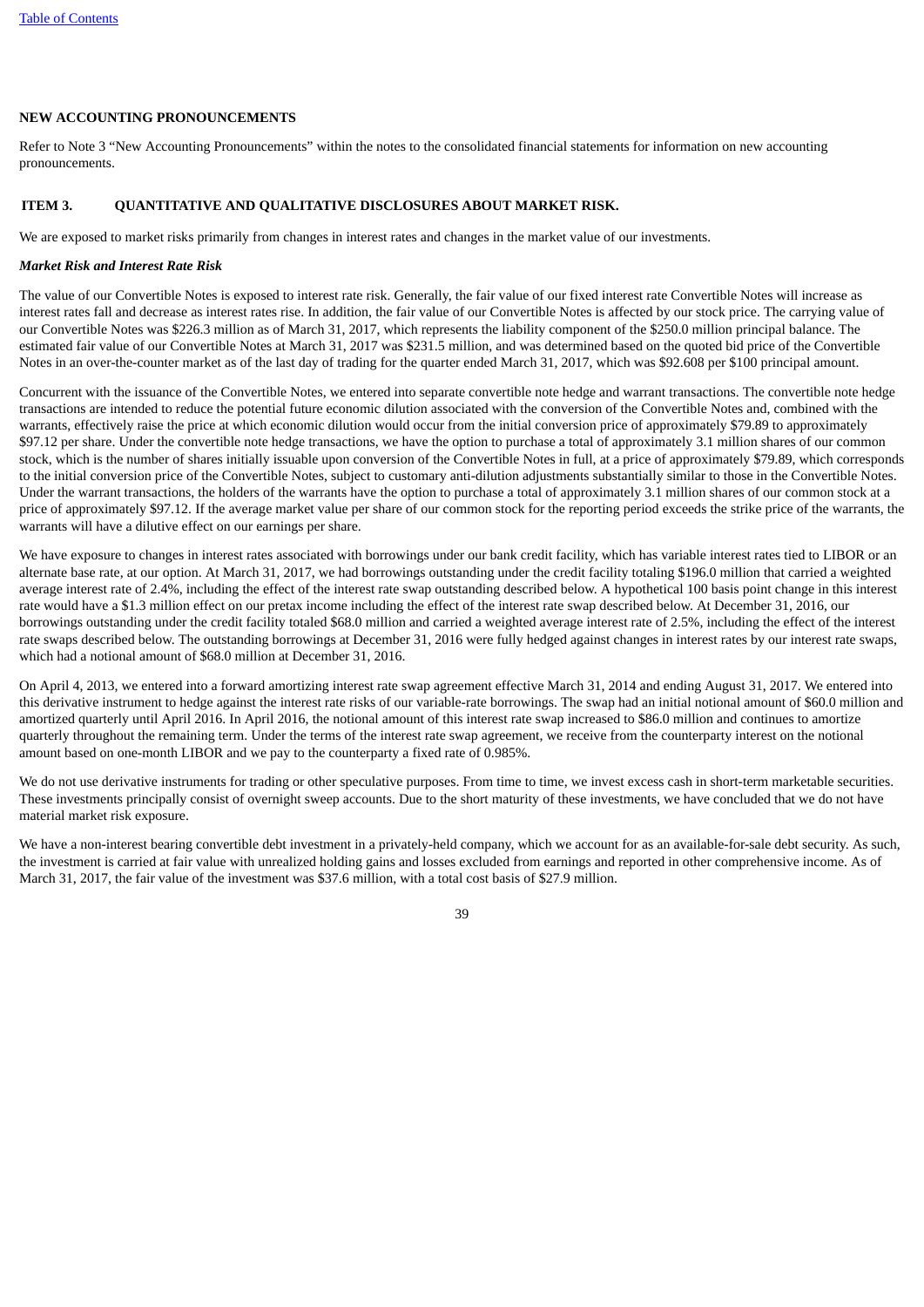# <span id="page-41-0"></span>**ITEM 4. CONTROLS AND PROCEDURES.**

#### *Evaluation of Disclosure Controls and Procedures*

Our management, with the participation of the Company's Chief Executive Officer and Chief Financial Officer, has evaluated the effectiveness of our disclosure controls and procedures (as such term is defined in Rules 13a-15(e) and 15d-15(e) under the Securities Exchange Act of 1934, as amended (the "Exchange Act")) as of March 31, 2017. Based on this evaluation, our Chief Executive Officer and Chief Financial Officer have concluded that, as of March 31, 2017, our disclosure controls and procedures were effective in recording, processing, summarizing and reporting, on a timely basis, information required to be disclosed by us in the reports we file or submit under the Exchange Act, and such information is accumulated and communicated to management as appropriate to allow timely decisions regarding required disclosure.

#### *Changes in Internal Control over Financial Reporting*

<span id="page-41-1"></span>There has been no change in our internal control over financial reporting (as such term is defined in Rules 13a-15(f) and 15d-15(f) under the Exchange Act) during the three months ended March 31, 2017 that has materially affected, or is reasonably likely to materially affect, our internal control over financial reporting.

#### **PART II—OTHER INFORMATION**

### <span id="page-41-2"></span>**ITEM 1. LEGAL PROCEEDINGS.**

The information required by this Item is incorporated by reference from Note 14 "Commitments, Contingencies and Guarantees" included in Part I, Item 1 of this Form 10-Q.

From time to time, we are involved in legal proceedings and litigation arising in the ordinary course of business. As of the date of this Quarterly Report on Form 10-Q, we are not a party to any litigation or legal proceeding that, in the current opinion of management, could have a material adverse effect on our financial position or results of operations. However, due to the risks and uncertainties inherent in legal proceedings, actual results could differ from current expected results.

#### <span id="page-41-3"></span>**ITEM 1A. RISK FACTORS.**

See "Risk Factors" in our Annual Report on Form 10-K for the fiscal year ended December 31, 2016 for a complete description of the material risks we face.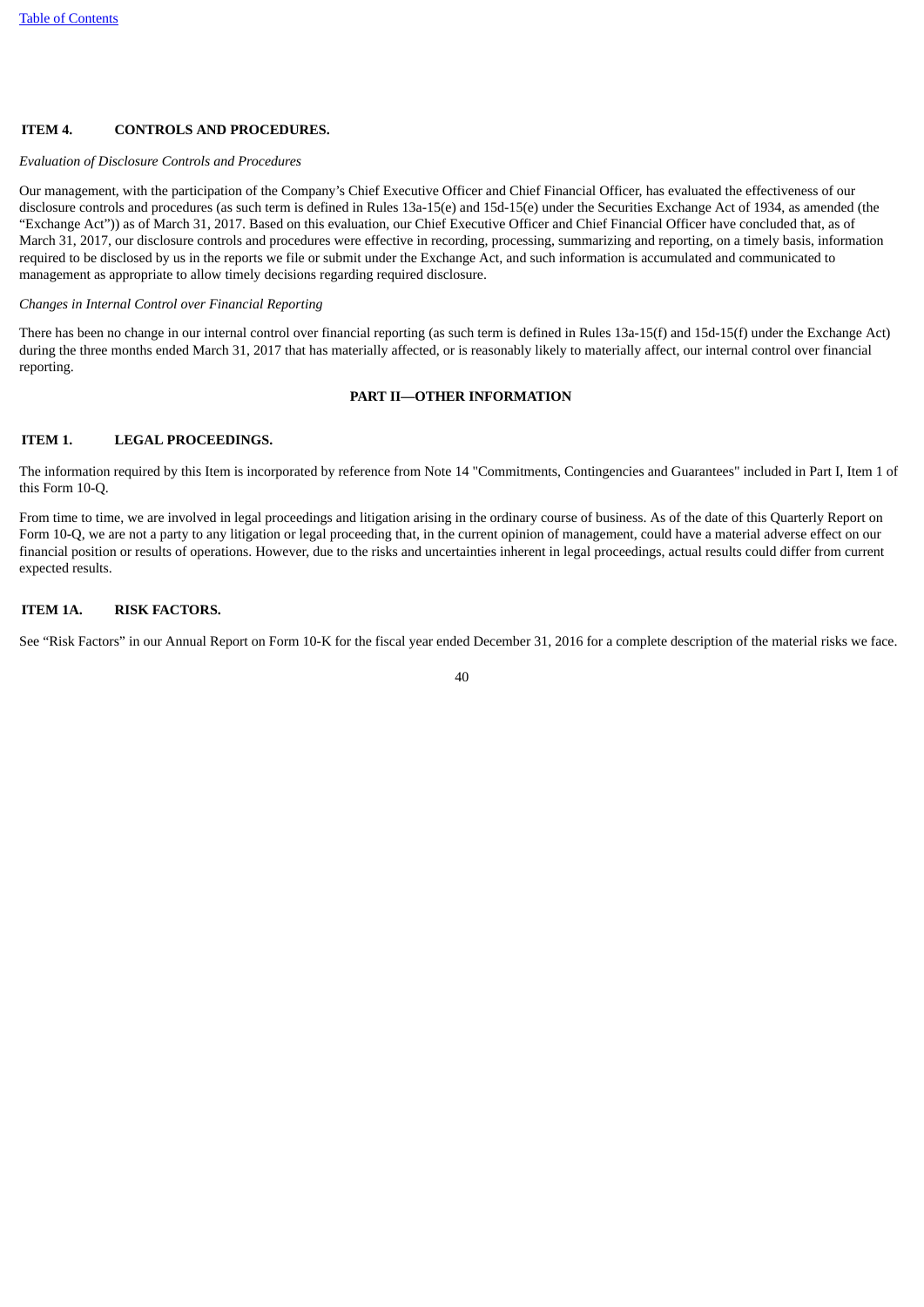# <span id="page-42-0"></span>**ITEM 2. UNREGISTERED SALES OF EQUITY SECURITIES AND USE OF PROCEEDS.**

On March 1, 2017, as partial consideration for our acquisition of Innosight, we issued 221,558 shares of our common stock, par value \$0.01 per share, with an aggregate value of approximately \$9.6 million. The issuance was exempt from registration under Section  $4(a)(2)$  of the Securities Act of 1933, as amended, as a transaction by an issuer not involving a public offering.

Our Stock Ownership Participation Program, 2012 Omnibus Incentive Plan, and 2004 Omnibus Stock Plan, which was replaced by the 2012 Omnibus Incentive Plan, permit the netting of common stock upon vesting of restricted stock awards to satisfy individual tax withholding requirements. During the quarter ended March 31, 2017, we reacquired 95,565 shares of common stock with a weighted average fair market value of \$43.75 as a result of such tax withholdings.

In October 2014, our board of directors authorized a share repurchase program pursuant to which we may, from time to time, repurchase our common stock (the "Share Repurchase Program"). The Share Repurchase Program allows us to repurchase up to \$125 million of our common stock and expires on October 31, 2017. The amount and timing of the repurchases will be determined by management and will depend on a variety of factors, including the trading price of our common stock, capacity under our line of credit, general market and business conditions, and applicable legal requirements.

The following table provides information with respect to purchases we made of our common stock during the quarter ended March 31, 2017.

| Period                               | <b>Total Number of Shares</b><br>Purchased <sup>(1)</sup> | <b>Average Price</b><br><b>Paid per Share</b> |       | <b>Total Number of</b><br><b>Shares Purchased</b><br>as Part of Publicly<br><b>Announced Plans</b><br>or Programs |      | <b>Dollar Value of Shares</b><br>that may yet be<br>Purchased under the<br>Plans or Programs <sup>(2)</sup> |  |
|--------------------------------------|-----------------------------------------------------------|-----------------------------------------------|-------|-------------------------------------------------------------------------------------------------------------------|------|-------------------------------------------------------------------------------------------------------------|--|
| January 1, 2017 - January 31, 2017   | 4,058                                                     | - \$                                          | 50.65 | $\overline{\phantom{m}}$                                                                                          |      | 35,143,546                                                                                                  |  |
| February 1, 2017 - February 28, 2017 | 8.506                                                     | -S                                            | 43.65 |                                                                                                                   | - \$ | 35,143,546                                                                                                  |  |
| March 1, 2017 - March 31, 2017       | 83,001                                                    | - \$                                          | 43.42 |                                                                                                                   |      | 35,143,546                                                                                                  |  |
| Total                                | 95.565                                                    |                                               | 43.75 |                                                                                                                   |      |                                                                                                             |  |

(1) The number of shares repurchased for each period represents shares to satisfy employee tax withholding requirements. These shares do not reduce the repurchase authority under the Share Repurchase Program.

<span id="page-42-1"></span>(2) As of the end of the period.

# **ITEM 3. DEFAULTS UPON SENIOR SECURITIES.**

<span id="page-42-2"></span>None.

# **ITEM 4. MINE SAFETY DISCLOSURES.**

<span id="page-42-3"></span>Not applicable.

# **ITEM 5. OTHER INFORMATION.**

None.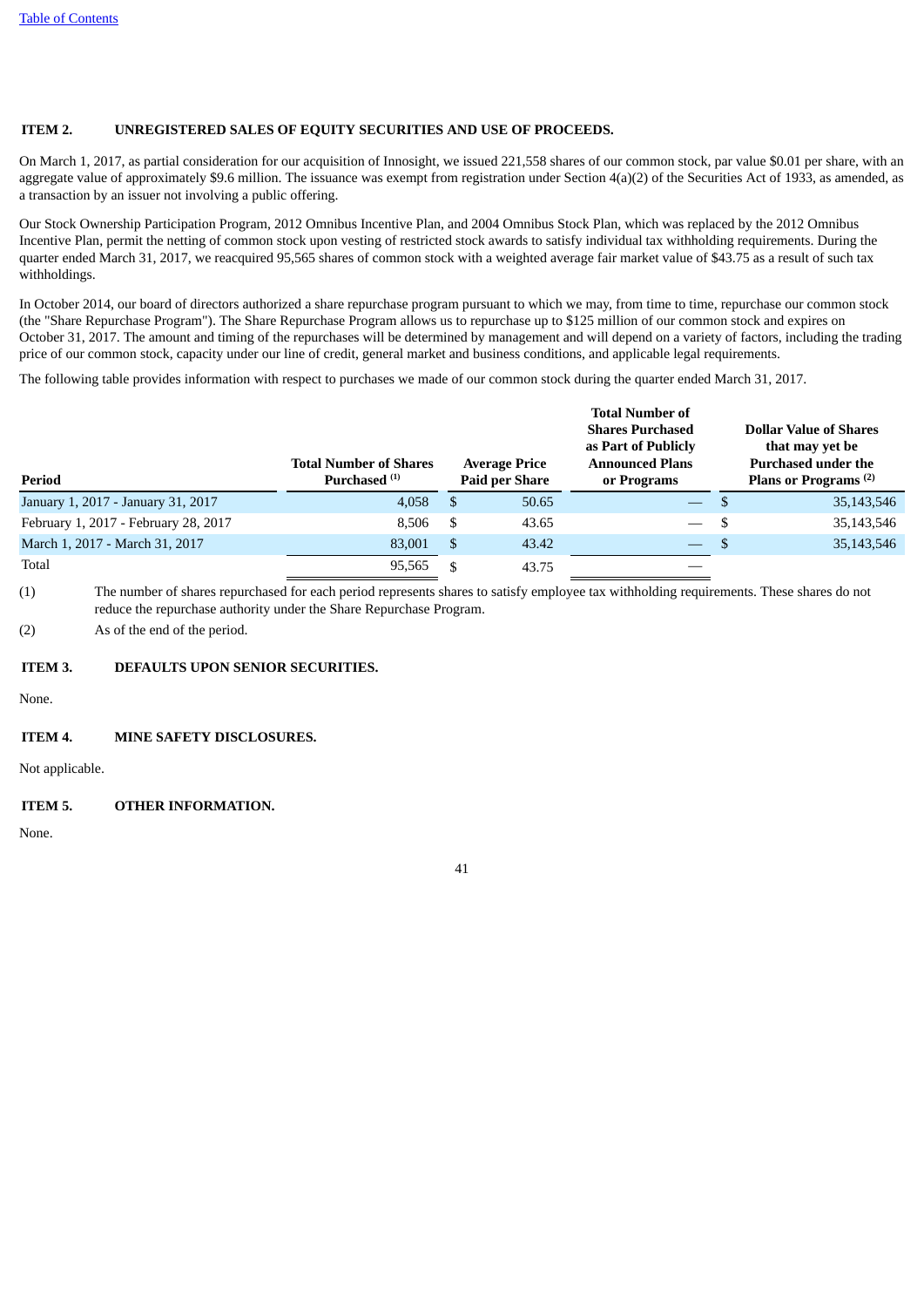# <span id="page-43-0"></span>**ITEM 6. EXHIBITS.**

(a) The following exhibits are filed as part of this Quarterly Report on Form 10-Q.

|                                 |                                                                                                                                                                                                                                                                   |                          |                              | <b>Incorporated by Reference</b> |                         |                |                              |  |
|---------------------------------|-------------------------------------------------------------------------------------------------------------------------------------------------------------------------------------------------------------------------------------------------------------------|--------------------------|------------------------------|----------------------------------|-------------------------|----------------|------------------------------|--|
| <b>Exhibit</b><br><b>Number</b> | <b>Exhibit Description</b>                                                                                                                                                                                                                                        | <b>Filed</b><br>herewith | <b>Furnished</b><br>herewith | Form                             | Period<br><b>Ending</b> | <b>Exhibit</b> | <b>Filing</b><br><b>Date</b> |  |
| 10.1                            | Amendment No. 1 of the Credit Agreement, dated as of February 28,<br>2017, by and among Huron Consulting Group Inc., as Borrower, certain<br>subsidiaries, as Guarantors, and Bank of America, N.A., as Administrative<br>Agent for and on behalf of the Lenders. |                          |                              | $8-K$                            |                         | 10.1           | 3/6/2017                     |  |
| 31.1                            | Certification of the Chief Executive Officer, pursuant to Rule 13a-<br>14(a)/15d-14(a), as adopted pursuant to Section 302 of the Sarbanes-<br>Oxley Act of 2002.                                                                                                 | X                        |                              |                                  |                         |                |                              |  |
| 31.2                            | Certification of the Chief Financial Officer, pursuant to Rule 13a-<br>14(a)/15d-14(a), as adopted pursuant to Section 302 of the Sarbanes-<br>Oxley Act of 2002.                                                                                                 | $\mathbf{x}$             |                              |                                  |                         |                |                              |  |
| 32.1                            | Certification of the Chief Executive Officer, pursuant to 18 U.S.C. Section<br>1350, as adopted pursuant to Section 906 of the Sarbanes-Oxley Act of<br>2002.                                                                                                     |                          | X                            |                                  |                         |                |                              |  |
| 32.2                            | Certification of the Chief Financial Officer, pursuant to 18 U.S.C. Section<br>1350, as adopted pursuant to Section 906 of the Sarbanes-Oxley Act of<br>2002.                                                                                                     |                          | $\mathbf{x}$                 |                                  |                         |                |                              |  |
| 101.INS                         | <b>XBRL Instance Document</b>                                                                                                                                                                                                                                     | X                        |                              |                                  |                         |                |                              |  |
| 101.SCH                         | XBRL Taxonomy Extension Schema Document                                                                                                                                                                                                                           | X                        |                              |                                  |                         |                |                              |  |
| 101.CAL                         | XBRL Taxonomy Extension Calculation Linkbase Document                                                                                                                                                                                                             | X                        |                              |                                  |                         |                |                              |  |
| 101.LAB                         | XBRL Taxonomy Extension Label Linkbase Document                                                                                                                                                                                                                   | X                        |                              |                                  |                         |                |                              |  |
| 101.PRE                         | XBRL Taxonomy Extension Presentation Linkbase Document                                                                                                                                                                                                            | X                        |                              |                                  |                         |                |                              |  |
| 101.DEF                         | XBRL Taxonomy Extension Definition Linkbase Document                                                                                                                                                                                                              | X                        |                              |                                  |                         |                |                              |  |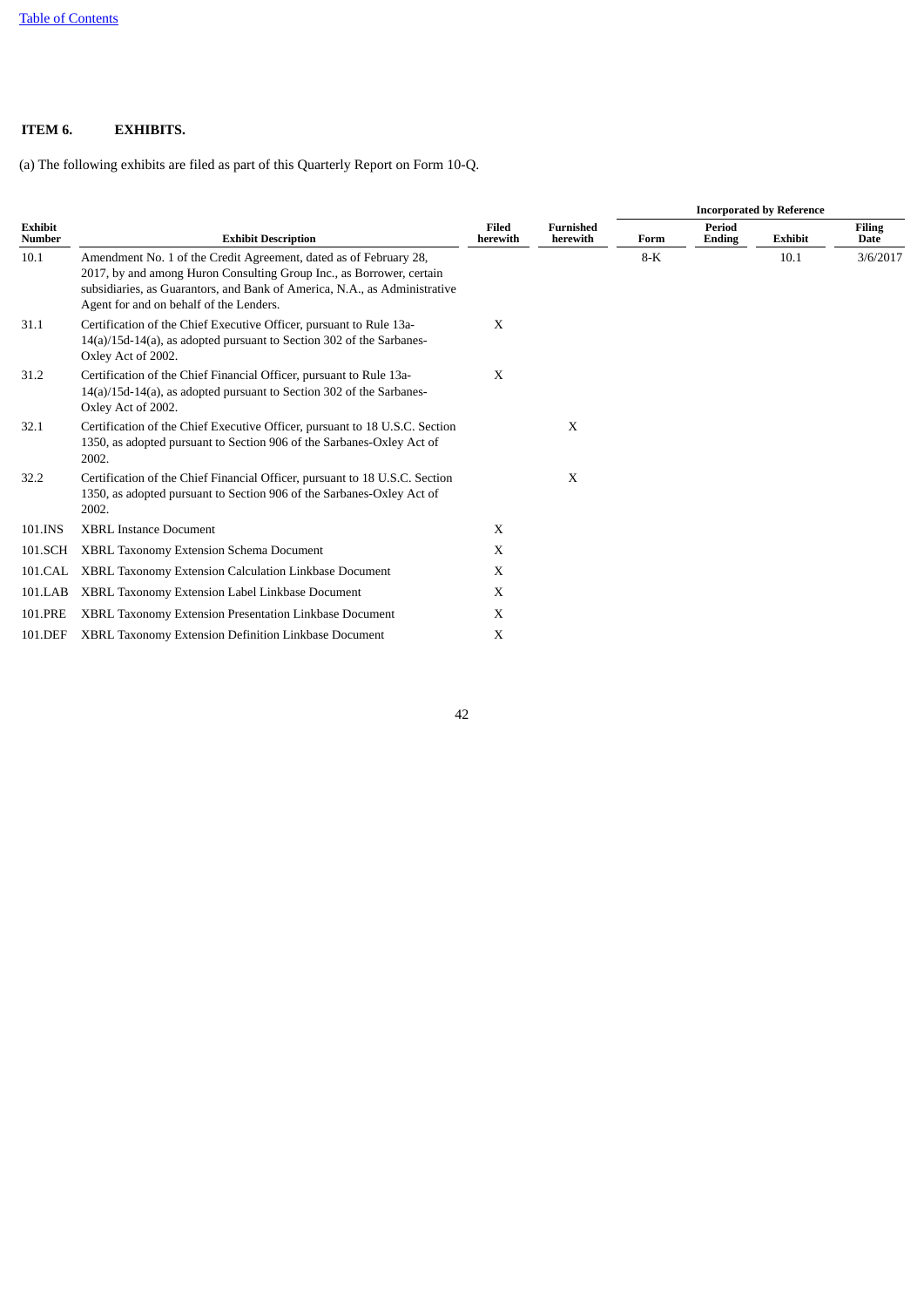# **SIGNATURE**

<span id="page-44-0"></span>Pursuant to the requirements of the Securities Exchange Act of 1934, the registrant has duly caused this report to be signed on its behalf by the undersigned thereunto duly authorized.

Huron Consulting Group Inc.

(Registrant)

Date: May 1, 2017 May 1, 2017 May 1, 2017 May 1, 2017 May 1, 2017 May 1, 2018 May 1, 2017

John D. Kelly Executive Vice President, Chief Financial Officer and Treasurer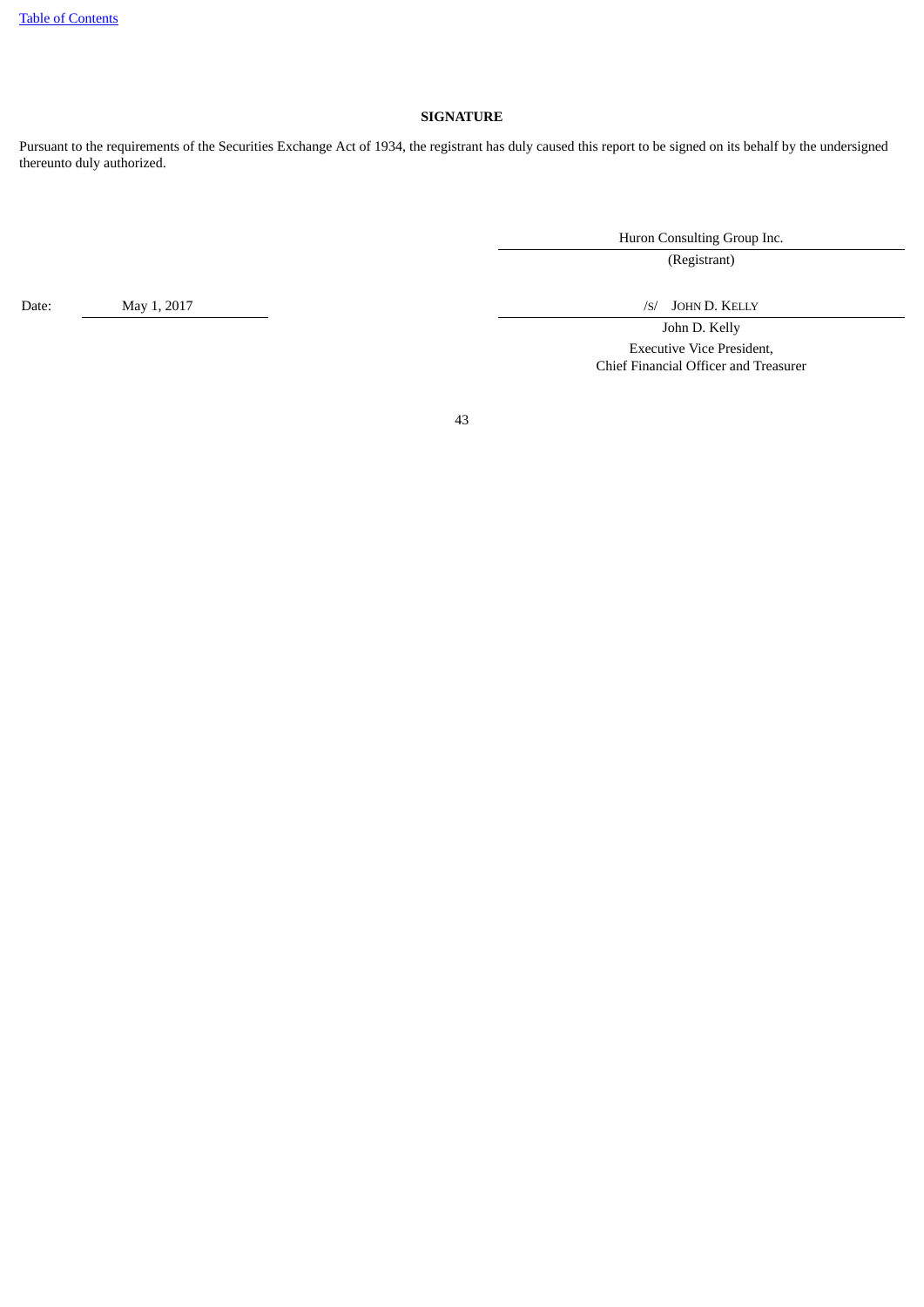# **CERTIFICATION OF THE CHIEF EXECUTIVE OFFICER, PURSUANT TO RULE 13a-14(a)/15d-14(a), AS ADOPTED PURSUANT TO SECTION 302 OF THE SARBANES-OXLEY ACT OF 2002**

I, James H. Roth, certify that:

- 1. I have reviewed this Quarterly Report on Form 10-Q of Huron Consulting Group Inc.;
- 2. Based on my knowledge, this report does not contain any untrue statement of a material fact or omit to state a material fact necessary to make the statements made, in light of the circumstances under which such statements were made, not misleading with respect to the period covered by this report;
- 3. Based on my knowledge, the financial statements, and other financial information included in this report, fairly present in all material respects the financial condition, results of operations and cash flows of the registrant as of, and for, the periods presented in this report;
- 4. The registrant's other certifying officer and I are responsible for establishing and maintaining disclosure controls and procedures (as defined in Exchange Act Rules 13a-15(e) and 15d-15(e)) and internal control over financial reporting (as defined in Exchange Act Rules 13a-15(f) and 15d-15(f)) for the registrant and have:
	- a) Designed such disclosure controls and procedures, or caused such disclosure controls and procedures to be designed under our supervision, to ensure that material information relating to the registrant, including its consolidated subsidiaries, is made known to us by others within those entities, particularly during the period in which this report is being prepared;
	- b) Designed such internal control over financial reporting, or caused such internal control over financial reporting to be designed under our supervision, to provide reasonable assurance regarding the reliability of financial reporting and the preparation of financial statements for external purposes in accordance with generally accepted accounting principles;
	- c) Evaluated the effectiveness of the registrant's disclosure controls and procedures and presented in this report our conclusions about the effectiveness of the disclosure controls and procedures, as of the end of the period covered by this report based on such evaluation; and
	- d) Disclosed in this report any change in the registrant's internal control over financial reporting that occurred during the registrant's most recent fiscal quarter (the registrant's fourth fiscal quarter in the case of an annual report) that has materially affected, or is reasonably likely to materially affect, the registrant's internal control over financial reporting; and
- 5. The registrant's other certifying officer and I have disclosed, based on our most recent evaluation of internal control over financial reporting, to the registrant's auditors and the audit committee of the registrant's Board of Directors (or persons performing the equivalent functions):
	- a) All significant deficiencies and material weaknesses in the design or operation of internal control over financial reporting which are reasonably likely to adversely affect the registrant's ability to record, process, summarize and report financial information; and
	- b) Any fraud, whether or not material, that involves management or other employees who have a significant role in the registrant's internal control over financial reporting.

Date: 5/1/2017 By: /S/ JAMES H. ROTH

James H. Roth President and Chief Executive Officer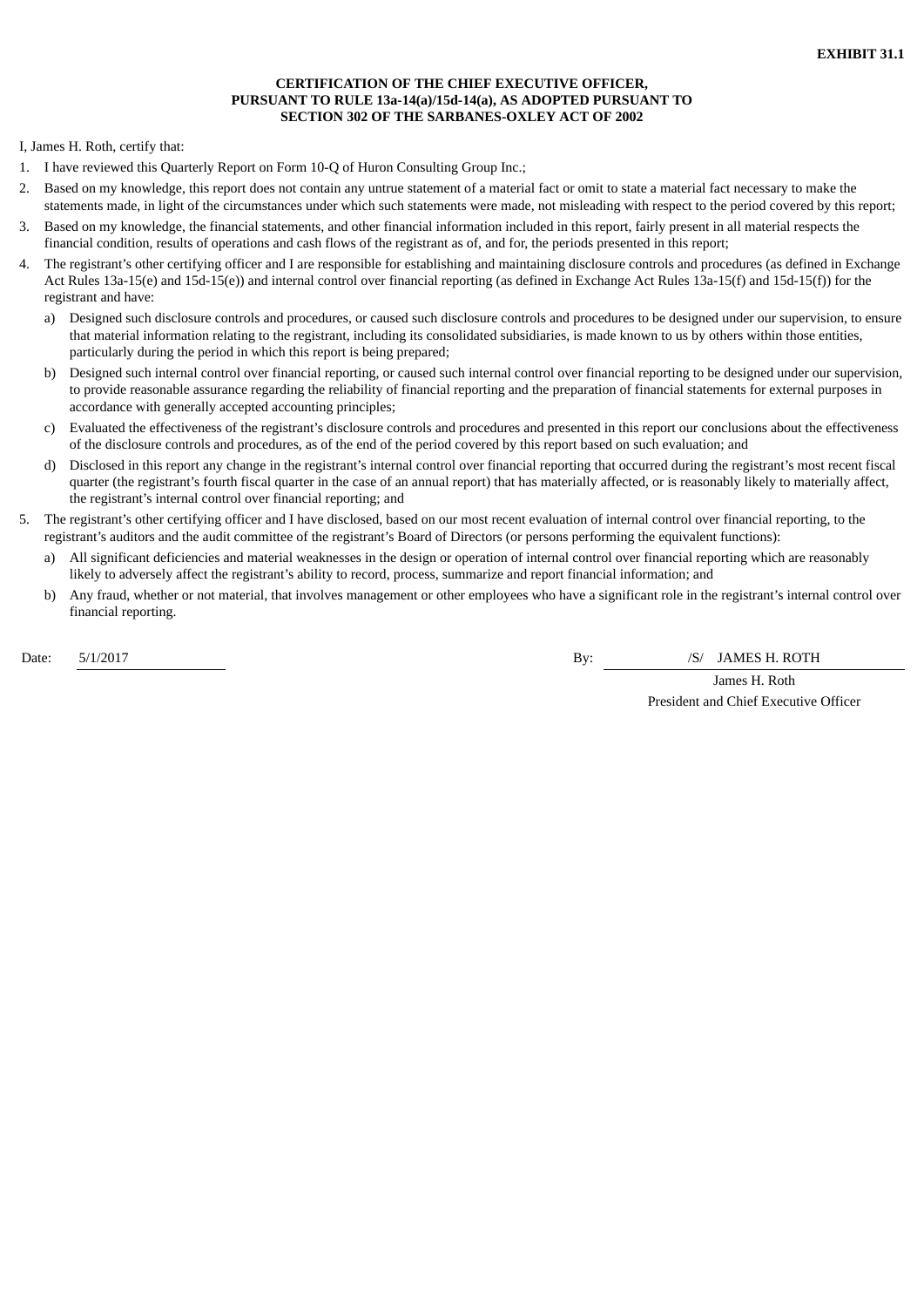# **CERTIFICATION OF THE CHIEF FINANCIAL OFFICER, PURSUANT TO RULE 13a-14(a)/15d-14(a), AS ADOPTED PURSUANT TO SECTION 302 OF THE SARBANES-OXLEY ACT OF 2002**

I, John D. Kelly, certify that:

- 1. I have reviewed this Quarterly Report on Form 10-Q of Huron Consulting Group Inc.;
- 2. Based on my knowledge, this report does not contain any untrue statement of a material fact or omit to state a material fact necessary to make the statements made, in light of the circumstances under which such statements were made, not misleading with respect to the period covered by this report;
- 3. Based on my knowledge, the financial statements, and other financial information included in this report, fairly present in all material respects the financial condition, results of operations and cash flows of the registrant as of, and for, the periods presented in this report;
- 4. The registrant's other certifying officer and I are responsible for establishing and maintaining disclosure controls and procedures (as defined in Exchange Act Rules 13a-15(e) and 15d-15(e)) and internal control over financial reporting (as defined in Exchange Act Rules 13a-15(f) and 15d-15(f)) for the registrant and have:
	- a) Designed such disclosure controls and procedures, or caused such disclosure controls and procedures to be designed under our supervision, to ensure that material information relating to the registrant, including its consolidated subsidiaries, is made known to us by others within those entities, particularly during the period in which this report is being prepared;
	- b) Designed such internal control over financial reporting, or caused such internal control over financial reporting to be designed under our supervision, to provide reasonable assurance regarding the reliability of financial reporting and the preparation of financial statements for external purposes in accordance with generally accepted accounting principles;
	- c) Evaluated the effectiveness of the registrant's disclosure controls and procedures and presented in this report our conclusions about the effectiveness of the disclosure controls and procedures, as of the end of the period covered by this report based on such evaluation; and
	- d) Disclosed in this report any change in the registrant's internal control over financial reporting that occurred during the registrant's most recent fiscal quarter (the registrant's fourth fiscal quarter in the case of an annual report) that has materially affected, or is reasonably likely to materially affect, the registrant's internal control over financial reporting; and
- 5. The registrant's other certifying officer and I have disclosed, based on our most recent evaluation of internal control over financial reporting, to the registrant's auditors and the audit committee of the registrant's Board of Directors (or persons performing the equivalent functions):
	- a) All significant deficiencies and material weaknesses in the design or operation of internal control over financial reporting which are reasonably likely to adversely affect the registrant's ability to record, process, summarize and report financial information; and
	- b) Any fraud, whether or not material, that involves management or other employees who have a significant role in the registrant's internal control over financial reporting.

Date: 5/1/2017 By: /S/ JOHN D. KELLY

John D. Kelly Executive Vice President, Chief Financial Officer and Treasurer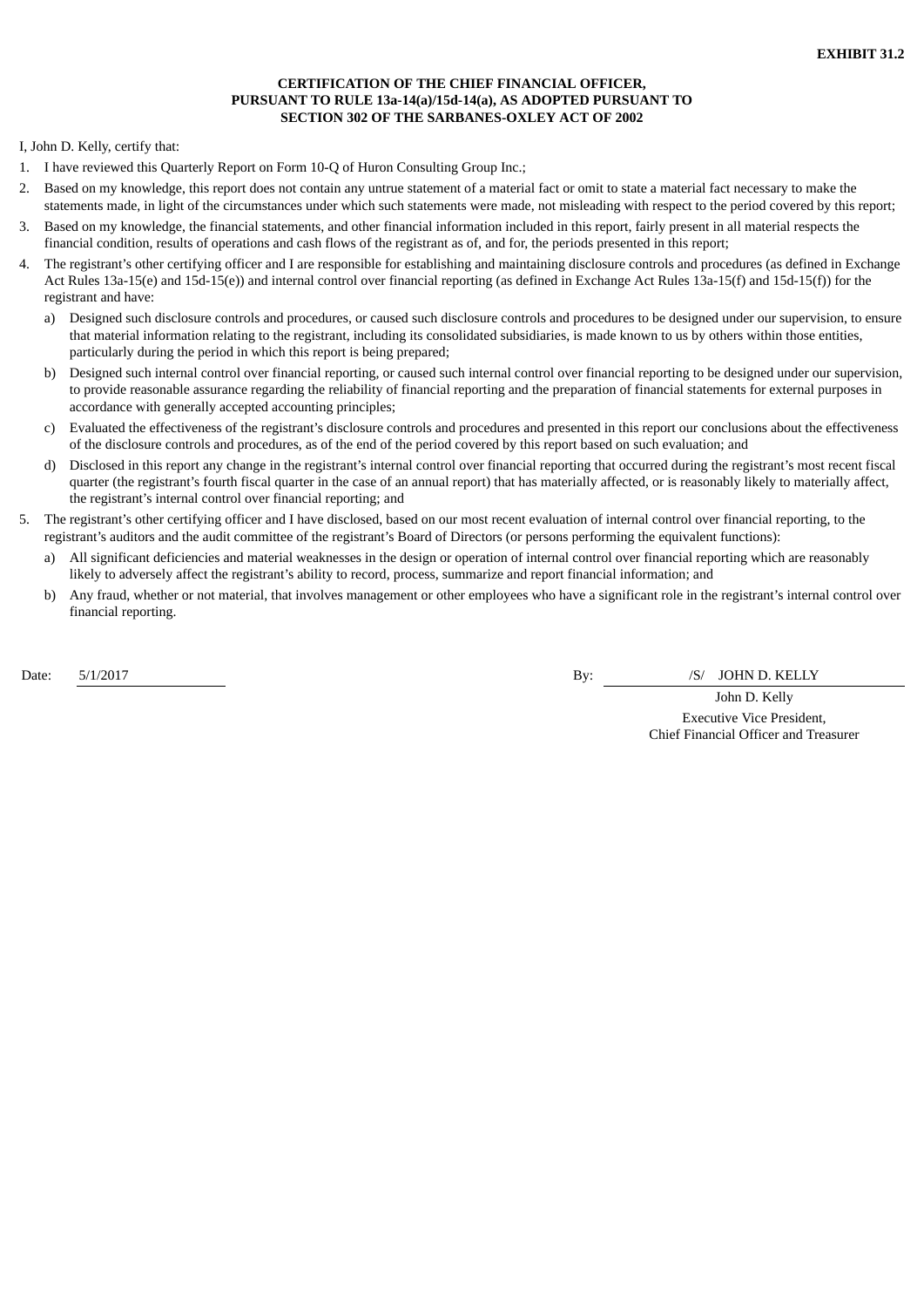# **CERTIFICATION OF THE CHIEF EXECUTIVE OFFICER, PURSUANT TO 18 U.S.C. SECTION 1350, AS ADOPTED PURSUANT TO SECTION 906 OF THE SARBANES-OXLEY ACT OF 2002**

In connection with the Quarterly Report of Huron Consulting Group Inc. (the "Company") on Form 10-Q for the quarter ended March 31, 2017 as filed with the Securities and Exchange Commission on the date hereof (the "Report"), I, James H. Roth, President and Chief Executive Officer of the Company, hereby certify, pursuant to 18 U.S.C. Section 1350, as adopted pursuant to Section 906 of the Sarbanes-Oxley Act of 2002, that:

- 1. The Report fully complies with the requirements of Section 13(a) or 15(d) of the Securities Exchange Act of 1934; and
- 2. The information contained in the Report fairly presents, in all material respects, the financial condition and results of operations of the Company for the periods presented therein.

Date: 5/1/2017 By: /S/ JAMES H. ROTH

James H. Roth

President and Chief Executive Officer

A signed original of this written statement required by Section 906, or other document authenticating, acknowledging, or otherwise adopting the signature that appears in typed form within the electronic version of this written statement required by Section 906, has been provided to the Company and will be retained by the Company and furnished to the Securities and Exchange Commission or its staff upon request.

The foregoing certification is being furnished to the Securities and Exchange Commission as an exhibit to the Form 10-Q and shall not be considered filed as part of the Form 10-Q.